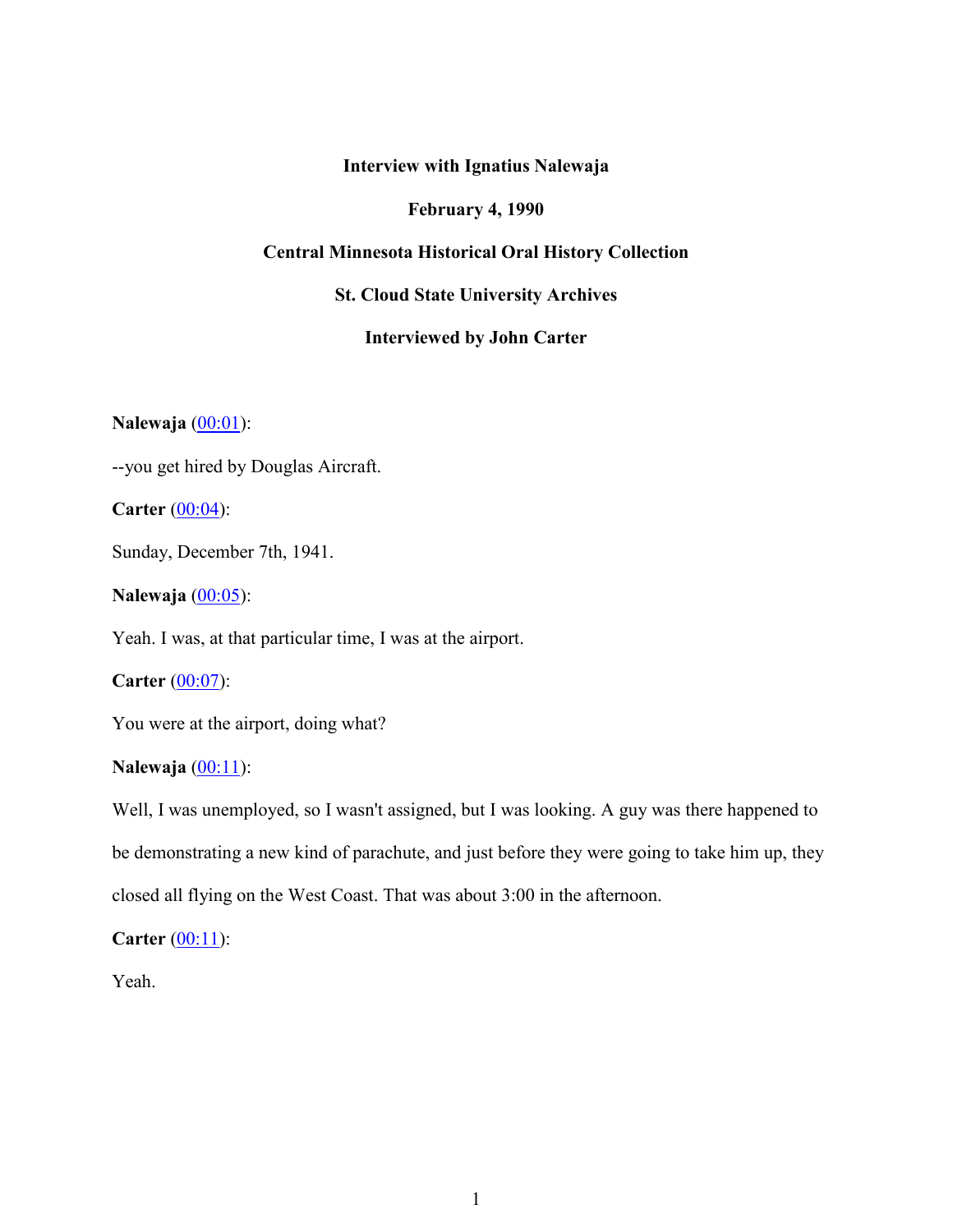#### **Nalewaja** (00:42):

That's when I found out that there was-- I didn't know there was a war until three in the afternoon.

## **Carter** (00:51):

Now, how did you end up in the military? Did you volunteer, were you drafted or what?

### **Nalewaja** (00:59):

Anybody that had some flying experience, they had a war training program, and I qualified for that. They said, "If you enlist in the reserve, we will train you and find a flying job for you." The government was doing that.

#### **Carter** (01:18):

Yeah.

### **Nalewaja** (01:25):

And I spent, probably it was pretty near a year and a half training, civilian training, in the Reserve.

### **Carter** (01:30):

In the Reserve? So you were in the reserves when World War II broke out?

#### **Nalewaja** (01:32):

Yeah. Well, after it broke out [crosstalk 00:01:36] the reserve.

### **Carter** (01:36):

Oh, after you joined? Oh, okay. So when--

### **Nalewaja** (01:38):

Anyway, after I finished my training, they decided they had too many pilots already, so they gave me a choice. I could get discharged from the Reserve and turned over to the draft board, or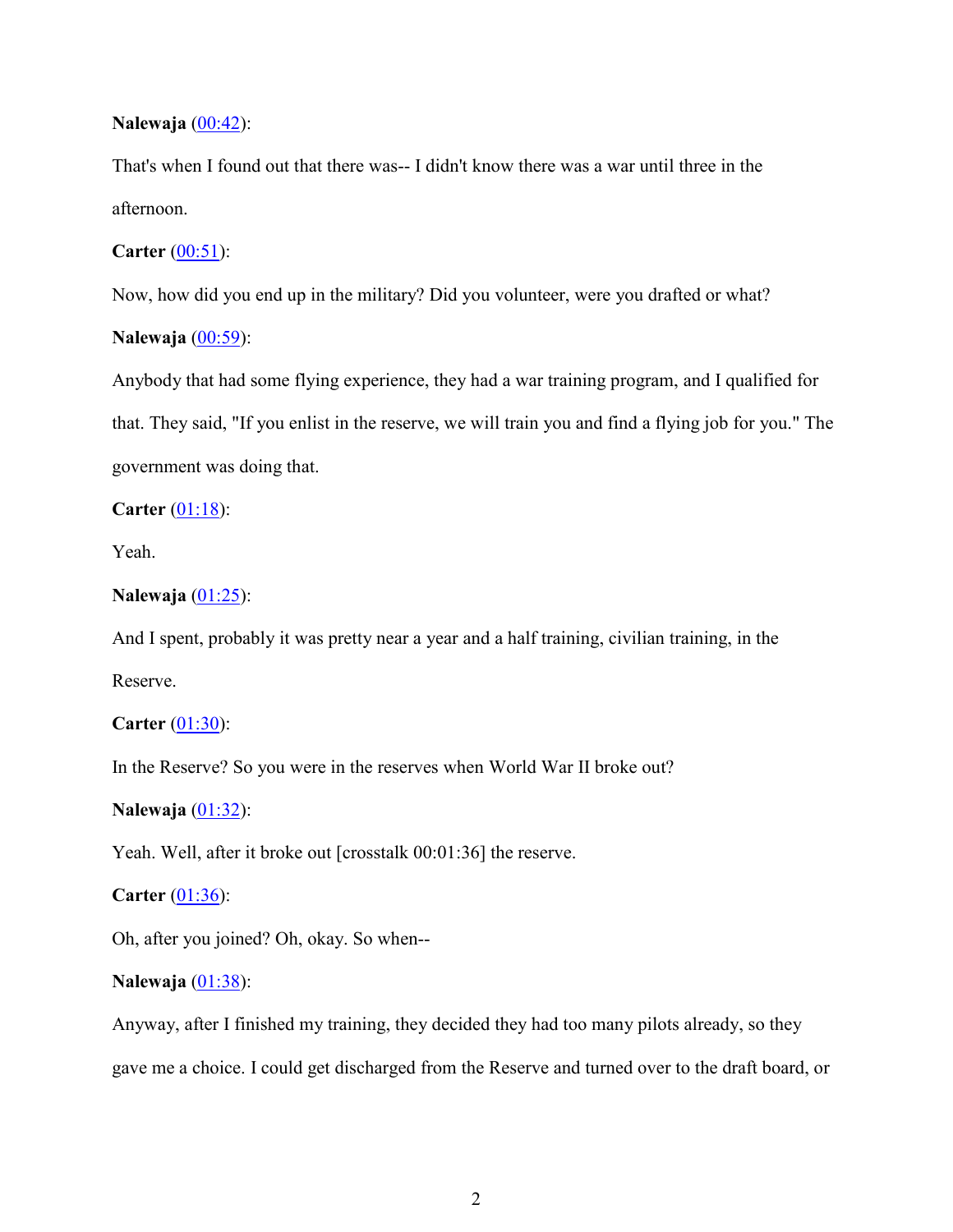I can join as an enlisted, and they'd put me to work wherever they'd find use for me, so that's the way I went in.

#### **Carter** (02:06):

You went in the Air Force as an enlisted man rather than a pilot? Oh.

#### **Nalewaja** (02:08):

Yeah. Because they didn't need any more civilian pilots there.

### **Carter** (02:11):

Well, what job did they give you in the Air Force?

### **Nalewaja** (02:15):

Well, they sent me to a mechanics' school, which was a very good school. And after that I

wanted flight duty, so they sent me to a gunnery school, and I ended up as flight engineer, which was upper turret gunner.

**Carter** (02:37):

So it's a combination job? You were--

### **Nalewaja** (02:39):

Yeah, but in combat your main job was watching that upper turret.

**Carter** (02:46):

All right. So you were flight engineer, upper turret gunner?

### **Nalewaja** (02:48):

Yeah.

#### **Carter** (02:48):

Now, how old were you when you started this, when you were assigned to be a flight engineer, upper turret person?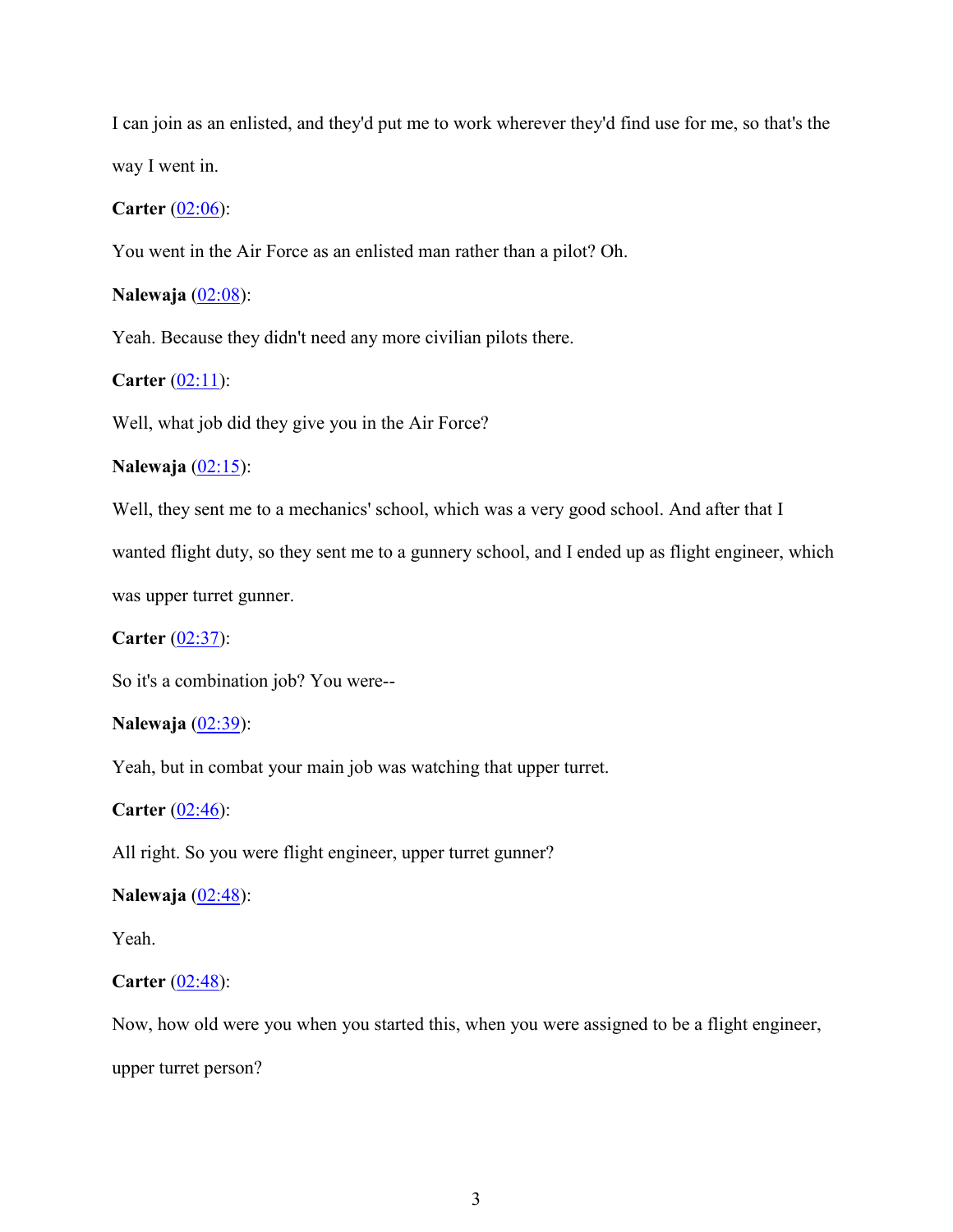**Nalewaja** (02:56):

Well, let's see. I think I must have been 27, 28, something like that.

**Carter** (02:58):

Oh.

**Nalewaja** (03:00):

See, I was too old for aviation cadet.

**Carter** (03:02):

Ah. That's interesting. Most of the gunners on the airplanes were quite young, weren't they?

**Nalewaja** (03:07):

Yeah.

**Carter** (03:08):

I mean, you were the exception to the rule.

**Nalewaja** (03:11):

I was the oldest guy on the crew. The sad part is, I'm afraid I'm the only that's left of that crew.

**Carter** (03:20):

Oh, what do you-- Where did you take this mechanics' training and then your gunnery training?

Where did you take that at?

**Nalewaja** (03:28):

I took the mechanic training in Amarillo, Texas, and the gunner training was in Kingman,

Arizona.

**Carter** (03:38):

After you finished gunner-- You went to mechanics' school first, then to the gunnery course?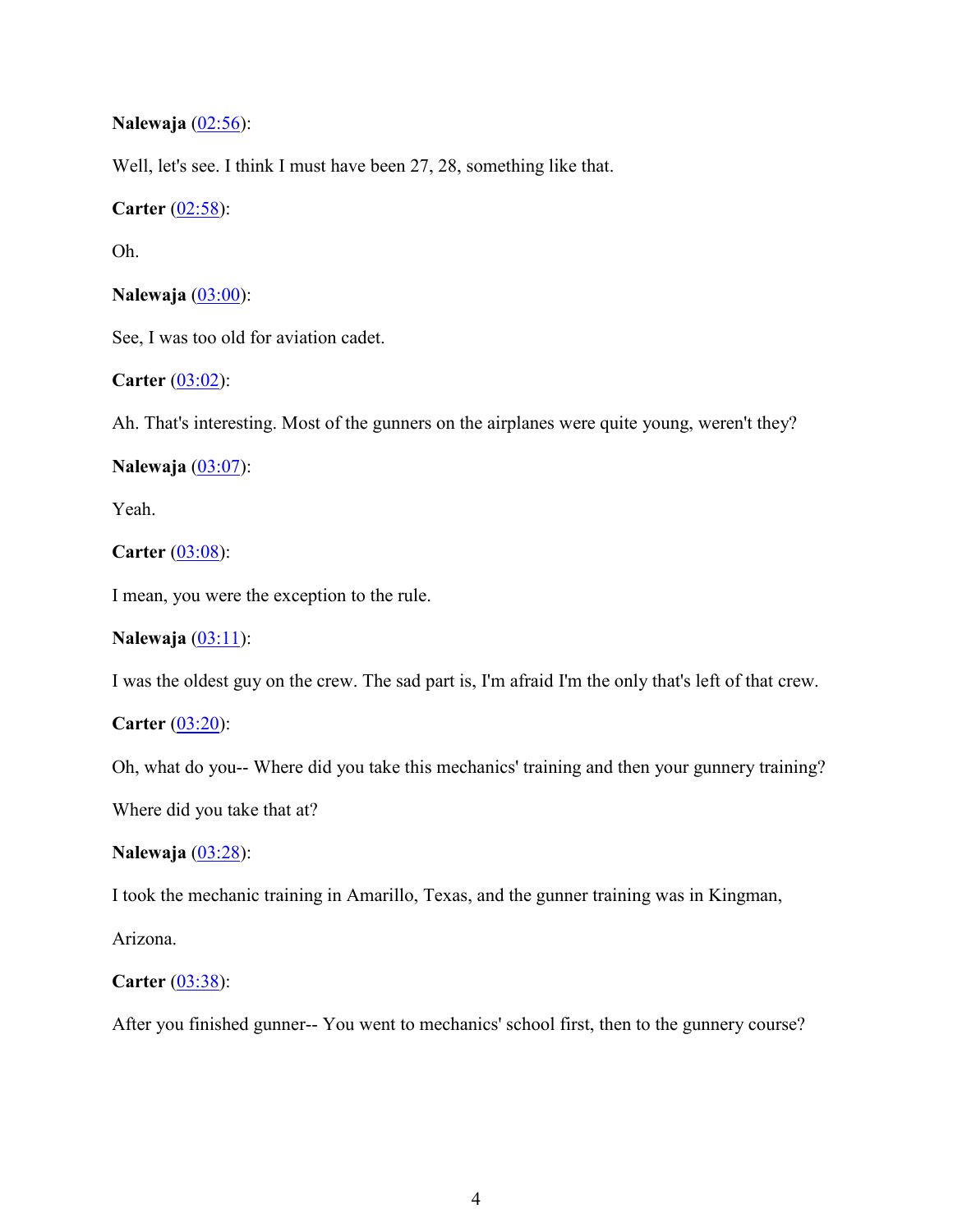### **Nalewaja** (03:43):

Yeah.

## **Carter** (03:43):

All right. Then what happened?

# **Nalewaja** (03:45):

Then we were sent to replacement center and then we went to an overseas training unit, where we on simulated bombing missions and--

**Carter** (03:59):

But what date was it? Do you remember what date you went to the replacement center, then to

the training thing? What year and month or anything like that?

## **Nalewaja** (04:07):

Let's see. I know what month, but the year-- Let's see. I have to stop and think.

**Carter** (04:16):

Overseas training, it was when?

**Nalewaja** (04:17):

It was from about June till August of 1944.

**Carter** (04:23):

Okay.

**Nalewaja** (04:24):

At Sioux City, Iowa.

**Carter** (04:31):

All right.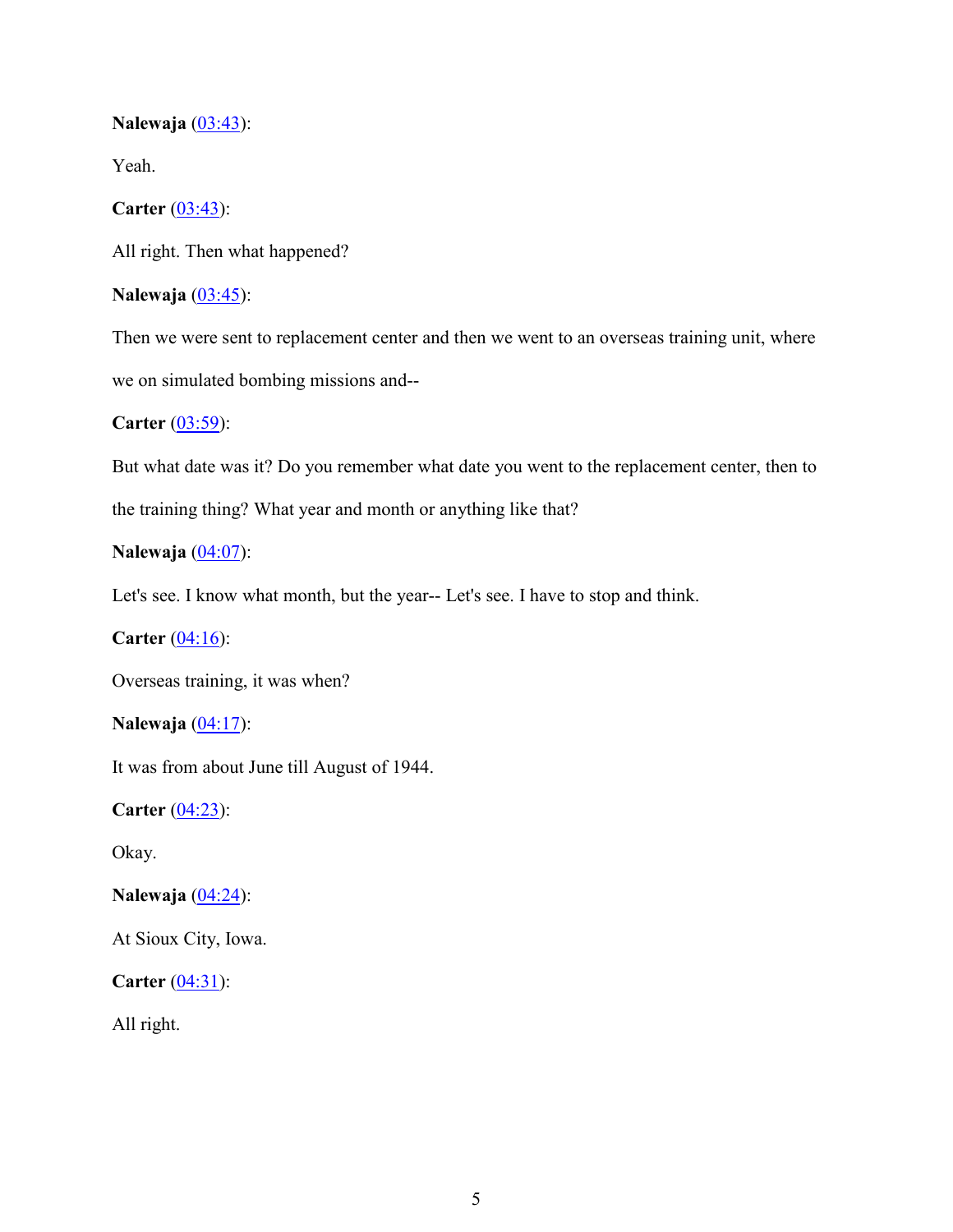# **Nalewaja** (04:31):

And there they did a lot of formation flying, and we had two mid-air collisions in one week.

**Carter** (04:39):

In Sioux City?

**Nalewaja** (04:40):

Yeah.

**Carter** (04:40):

Okay. All killed?

**Nalewaja** (04:43):

Out of a class of 350, there was just a few over 300 left.

**Carter** (04:49):

Mm-hmm (affirmative). Okay. Now, when did you leave the United States? And you went to

Europe, didn't you?

### **Nalewaja** (04:55):

Yeah. I left the United States-- Let's see, from Sioux City we went to Lincoln, Nebraska, where we were outfitted for overseas. And I'd say that was first part of September.

**Carter** (05:13):

Of?

**Nalewaja** (05:13):

Of 1944.

**Carter** (05:16):

'44. Okay.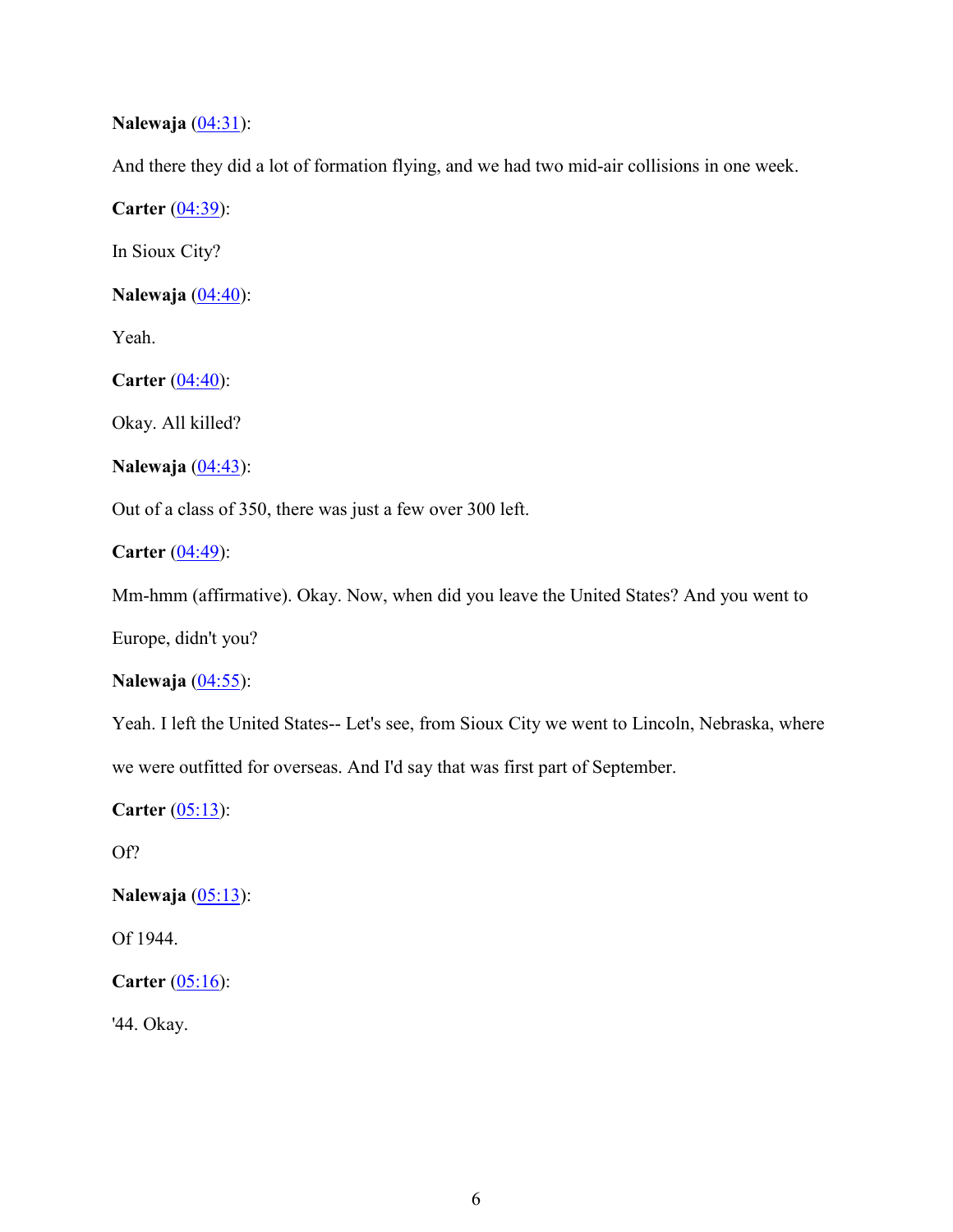# **Nalewaja** (05:18):

And from there, we went to Goose Bay, Labrador and to Greenland. And because of poor weather, we stayed there about a week.

**Carter** (05:32):

You were being flown over, then? Airlifted?

**Nalewaja** (05:33):

Yeah, in Lincoln, Nebraska, we were given a brand new airplane.

**Carter** (05:40):

Oh, you were flying your own airplane over?

**Nalewaja** (05:40):

Yeah.

**Carter** (05:42):

What kind of airplane was it?

**Nalewaja** (05:43):

B-17. Brand new one.

**Carter** (05:45):

Brand new. What model?

**Nalewaja** (05:46):

G.

**Carter** (05:47):

The G model? All right. Good. Was this a group, like a squadron flying themselves over there?

Or--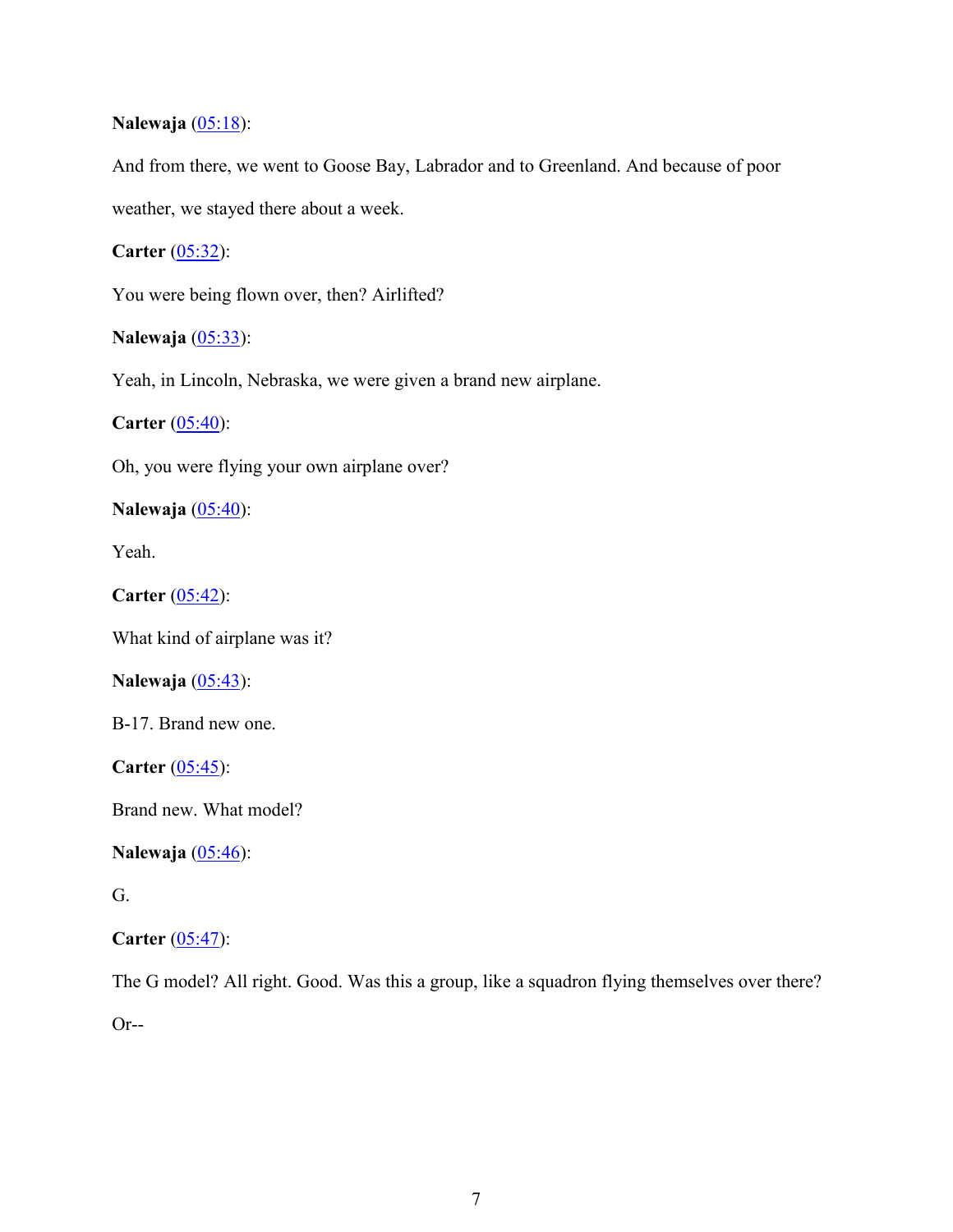### **Nalewaja** (05:53):

There were individual crews flying their own airplane.

### **Carter** (05:59):

They didn't have anyone leading you across or anything?

## **Nalewaja** (06:01):

No.

# **Carter** (06:01):

You just got in, and your own navigator was doing the navigating for you and everything.

### **Nalewaja** (06:08):

Yeah. But there was an everyday flow of airplanes they had going from Lincoln, Nebraska to

England. They had a pretty near everyday steady flow.

**Carter** (06:18):

Like a train going across here, but they're airplanes. Ah. When did you finally get to England?

### **Nalewaja** (06:24):

I'd say it was about two weeks after we left Lincoln, Nebraska.

# **Carter** (06:32):

Whereabouts in England did you end up? Where were you based?

### **Nalewaja** (06:35):

We ended up at Sudbury, England. They called it Station 174.

### **Carter** (06:41):

Okay. What town is that near? A town called Sudbury? Or is it--

# **Nalewaja** (06:45):

Yeah. The town is Sudbury.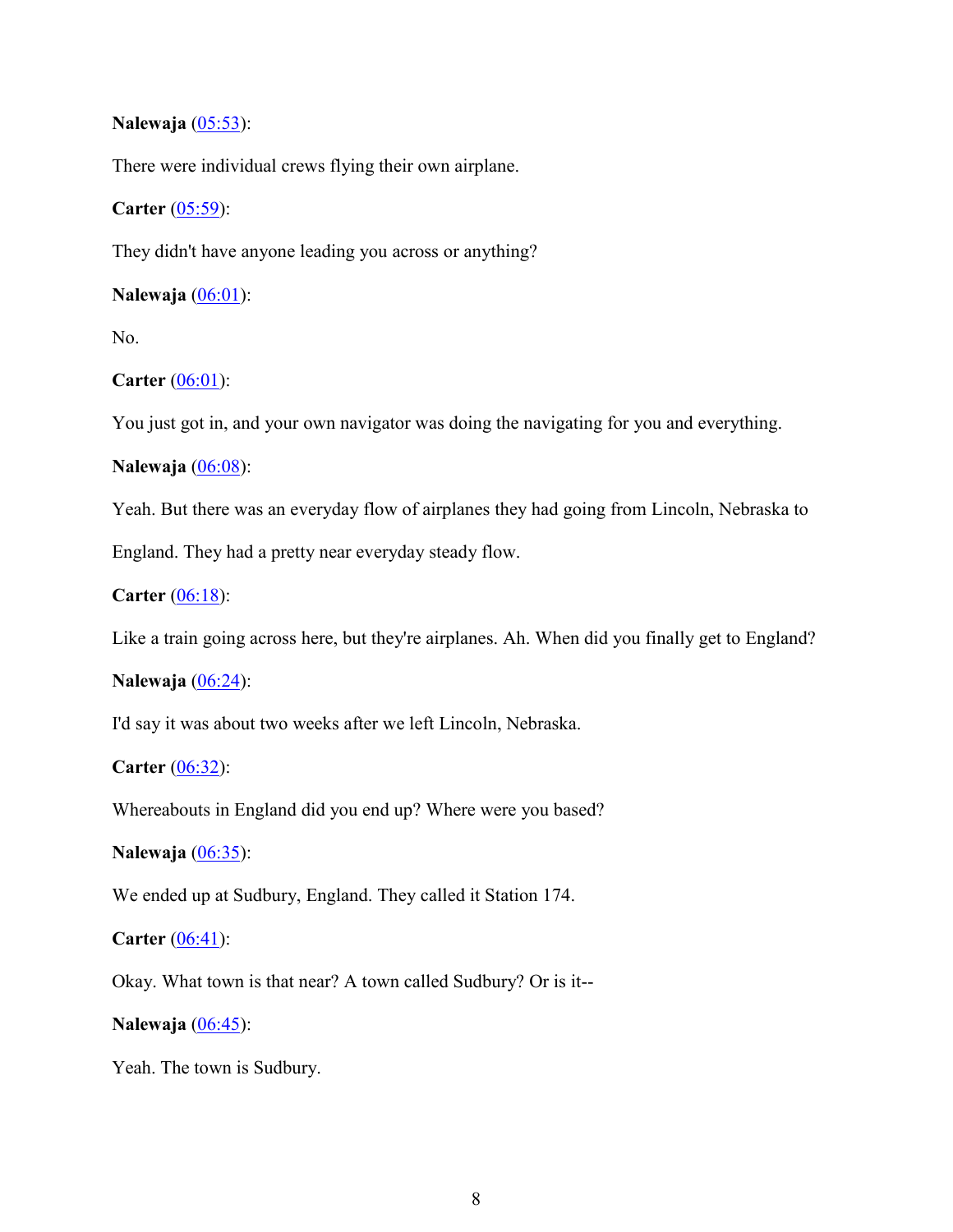# **Carter** (06:47):

Okay. Whereabouts in England is that, do you know? Is it East Anglia, Midlands, or--

### **Nalewaja** (06:51):

Wait a minute. It would be northeast of London maybe 50, 60 miles.

### **Carter** (06:59):

Now, was this a large base? When you got to it, had it already been established? It was already a large base?

## **Nalewaja** (07:04):

Yeah, it started out, it was a British fighter base. It was quite a few years old, but Americans took

it over. Gee, I think they took it over in 1944, it was leased to them.

### **Carter** (07:25):

Did it have paved runways and everything? Or was it a--

# **Nalewaja** (07:28):

Yeah. It was paved runways.

### **Carter** (07:32):

Okay. Now, you arrive in England, you and the B-17 and the rest of the crew. What group did

you join when you got there?

**Nalewaja** (07:41):

We were assigned to 486 Bomber Group.

### **Carter** (07:46):

486 Bomber Group? Okay. And you flew out of Sudbury?

**Nalewaja** (07:47):

Yeah.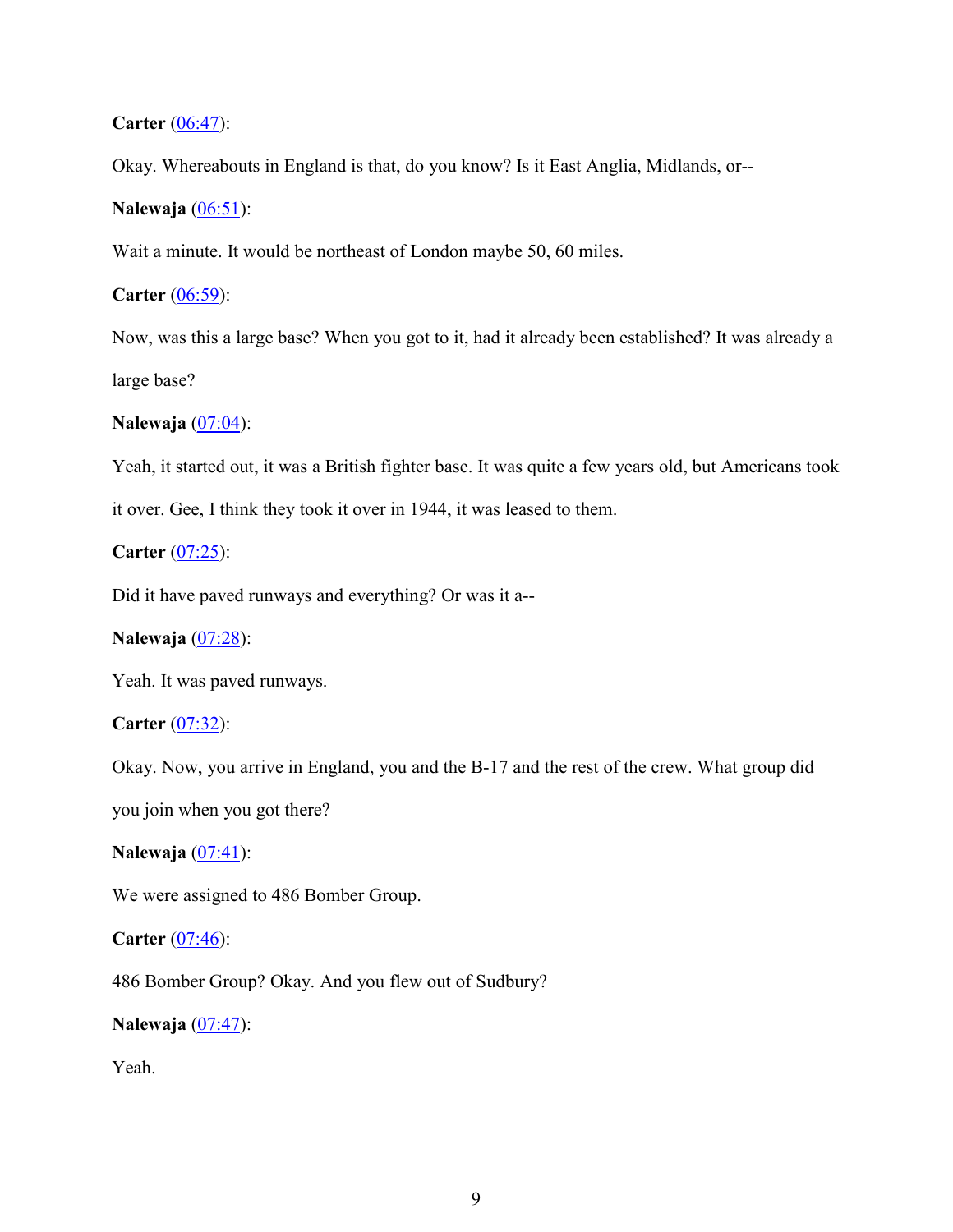# **Carter** (07:48):

Do you remember your first mission, where it was?

### **Nalewaja** (07:51):

Yeah. The first one was Cologne, Germany.

### **Carter** (07:54):

Cologne. How long did it take, do you remember? Hour-wise?

# **Nalewaja** (07:59):

Hour-wise, I would say it wasn't really a long mission. It took about six hours.

### **Carter** (08:05):

About six.

#### **Nalewaja** (08:06):

It takes about an hour for the rendezvous, then coming back, they peeled off-- Let's see, I think it was one a minute, so 38 airplanes would be 38 minutes.

### **Carter** (08:24):

Mm-hmm (affirmative). Now, was there much enemy opposition when you went to Cologne that day, as far as fighter planes went?

#### **Nalewaja** (08:35):

Fighter planes that day, we didn't see any. When I got there, our fighters had pretty much control of the air.

## **Carter** (08:47):

Oh, okay.

```
Nalewaja (08:48):
```
Yeah.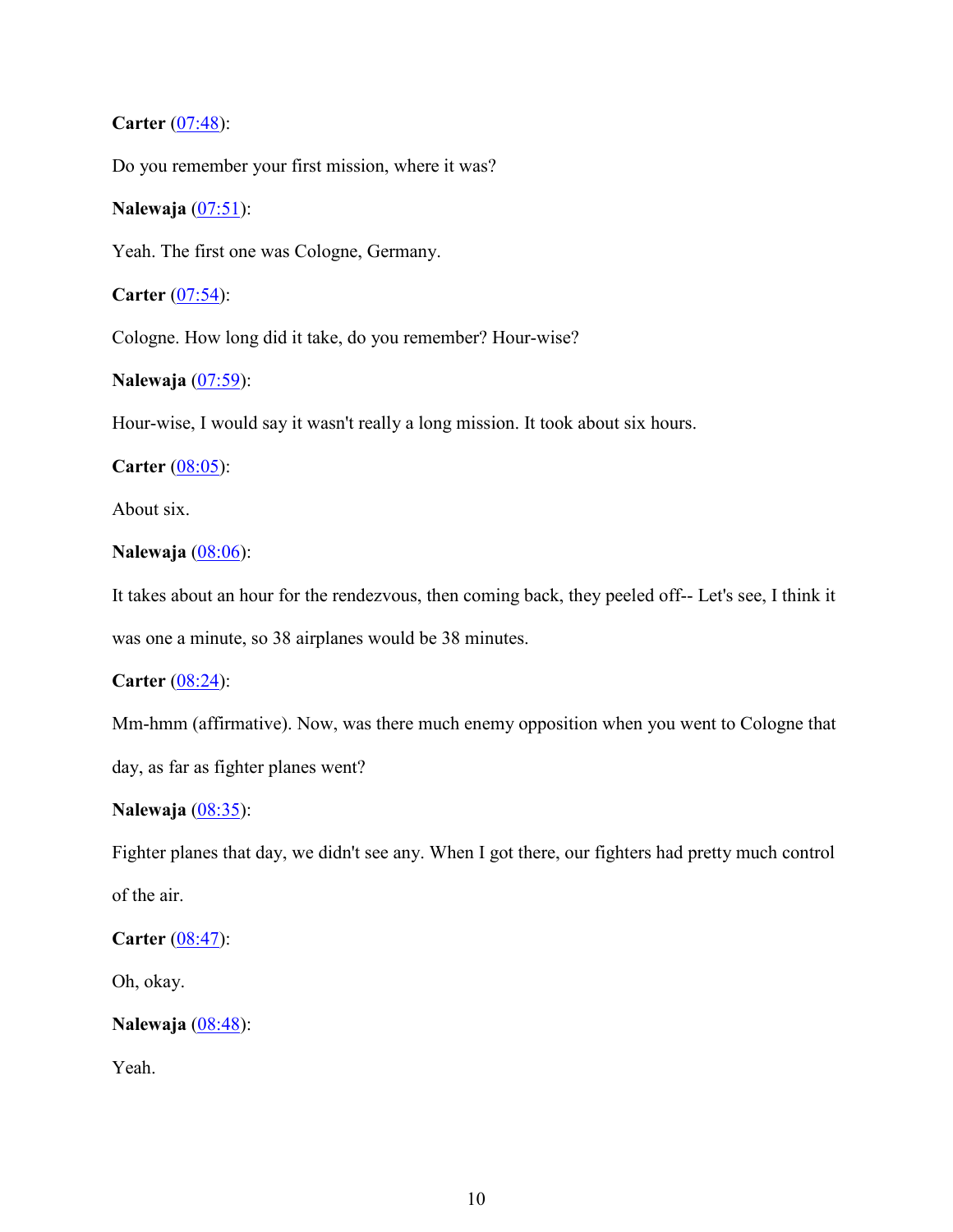## **Carter** (08:50):

You went to Cologne on the first one. Do you remember the date, by any chance?

# **Nalewaja** (08:55):

I had the dates of the missions and everything and I lost that.

# **Carter** (09:03):

Oh, darn. Oh, okay. So you went there on the first one?

# **Nalewaja** (09:03):

Yeah.

**Carter** (09:06):

Now, when you got to England, how many missions were required of a crew?

# **Nalewaja** (09:11):

35.

**Carter** (09:12):

35?

#### **Nalewaja** (09:13):

Yeah.

**Carter** (09:13):

Okay. So you went to Cologne. What was the deepest you went into Germany as a group, as a

bomb group?

### **Nalewaja** (09:24):

Let's see, I'd say Leipzig and Merseberg, I think.

**Carter** (09:28):

You never went to Berlin, then?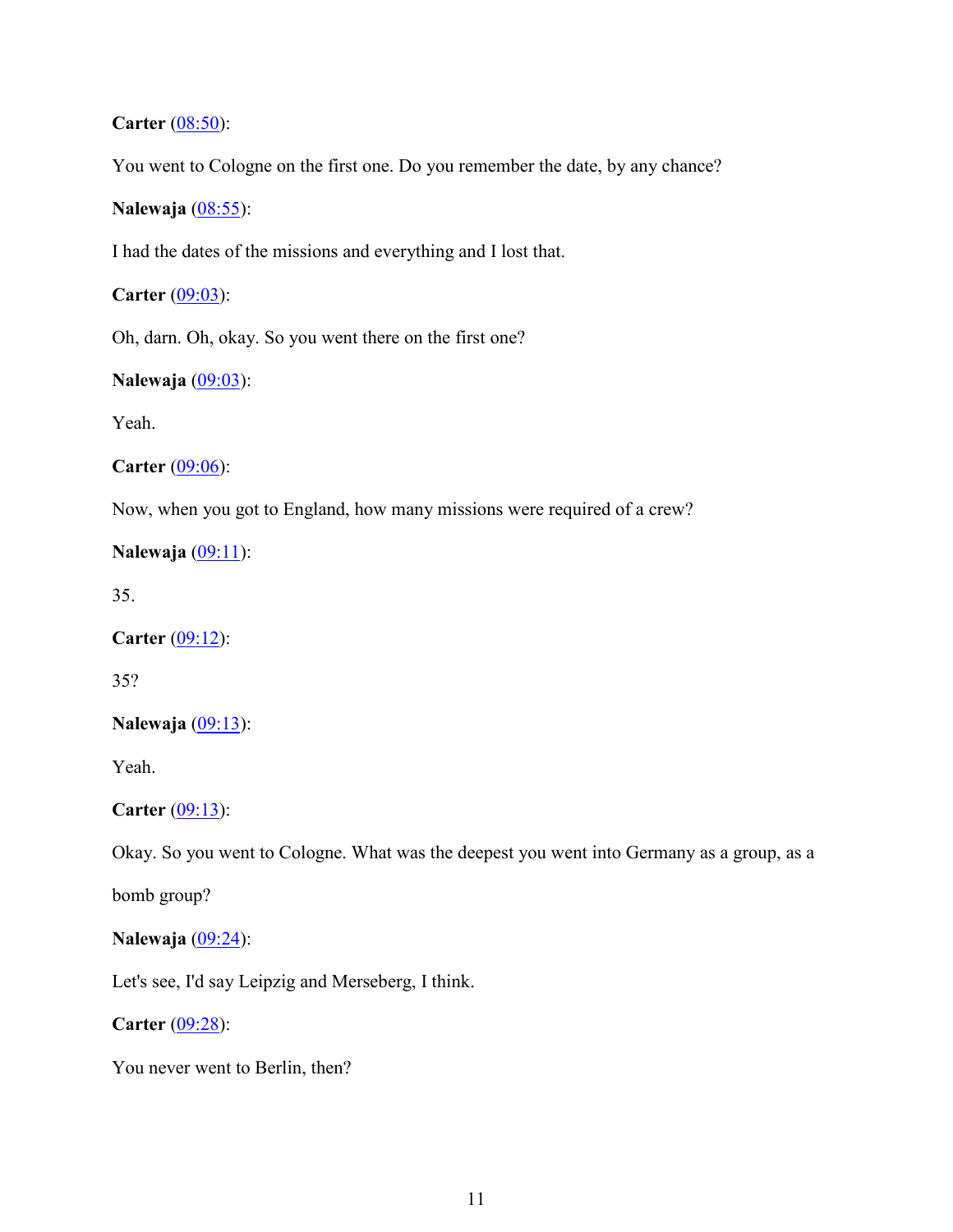### **Nalewaja** (09:30):

Oh, yes.

### **Carter** (09:30):

You went to Berlin? But that wasn't as far? The other places were further?

### **Nalewaja** (09:33):

I don't think Berlin was quite that far. One time we were briefed for a mission way over on the edge of Poland, and they scrubbed it. Finally, they figured out we didn't have enough fuel to get back.

### **Carter** (09:50):

Now, can you recall-- And when looking at your missions going on-- The longest one was into

Merseberg, you said?

**Nalewaja** (09:59):

I would say the one to Merseberg was the longest.

**Carter** (10:01):

But how many hours would that be?

### **Nalewaja** (10:03):

That would be between eight and nine hours.

**Carter** (10:06):

Eight, nine hours, by the time you got home. Now, on those long flights like that over into

Germany, did you ever run across enemy opposition in the way of fighter planes?

## **Nalewaja** (10:16):

The one to Merseberg, there was plenty of them along the side, but fighters were taking care of them.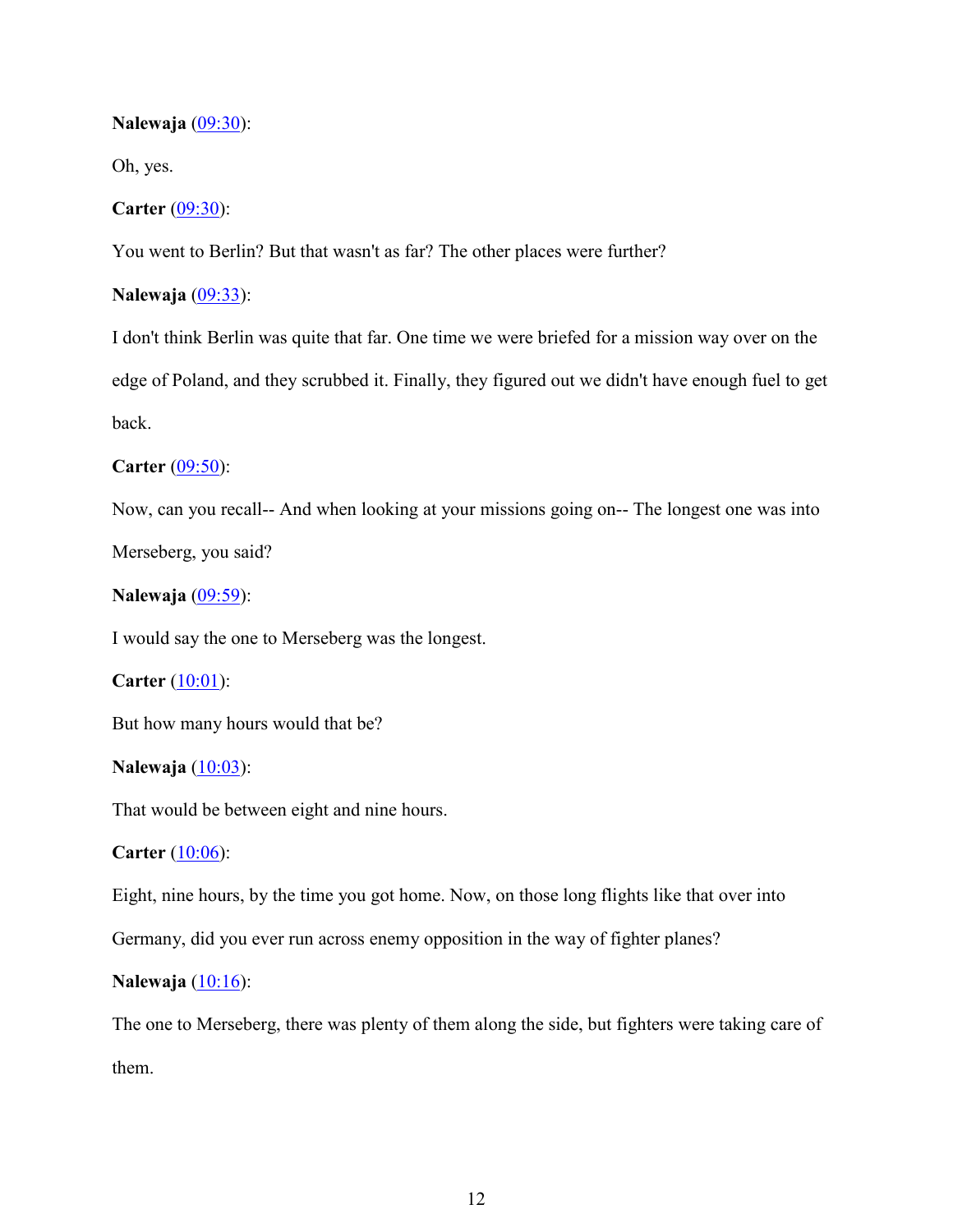# **Carter** (10:28):

Oh, okay.

# **Nalewaja** (10:28):

Our fighters.

**Carter** (10:30):

For the most part, when you flew the missions and into Germany, you had friendly fighter escort,

practically all the way to target and home again?

# **Nalewaja** (10:37):

Yeah. As far as actual firing at fighters, I never done that.

**Carter** (10:45):

You never did that?

# **Nalewaja** (10:46):

No.

### **Carter** (10:46):

In 35 missions, you never had to shoot your guns in anger once?

# **Nalewaja** (10:50):

No.

**Carter** (10:51):

Ah.

## **Nalewaja** (10:52):

But the roughest mission I was on was December 24th.

**Carter**  $(11:02)$ :

That was 1940--?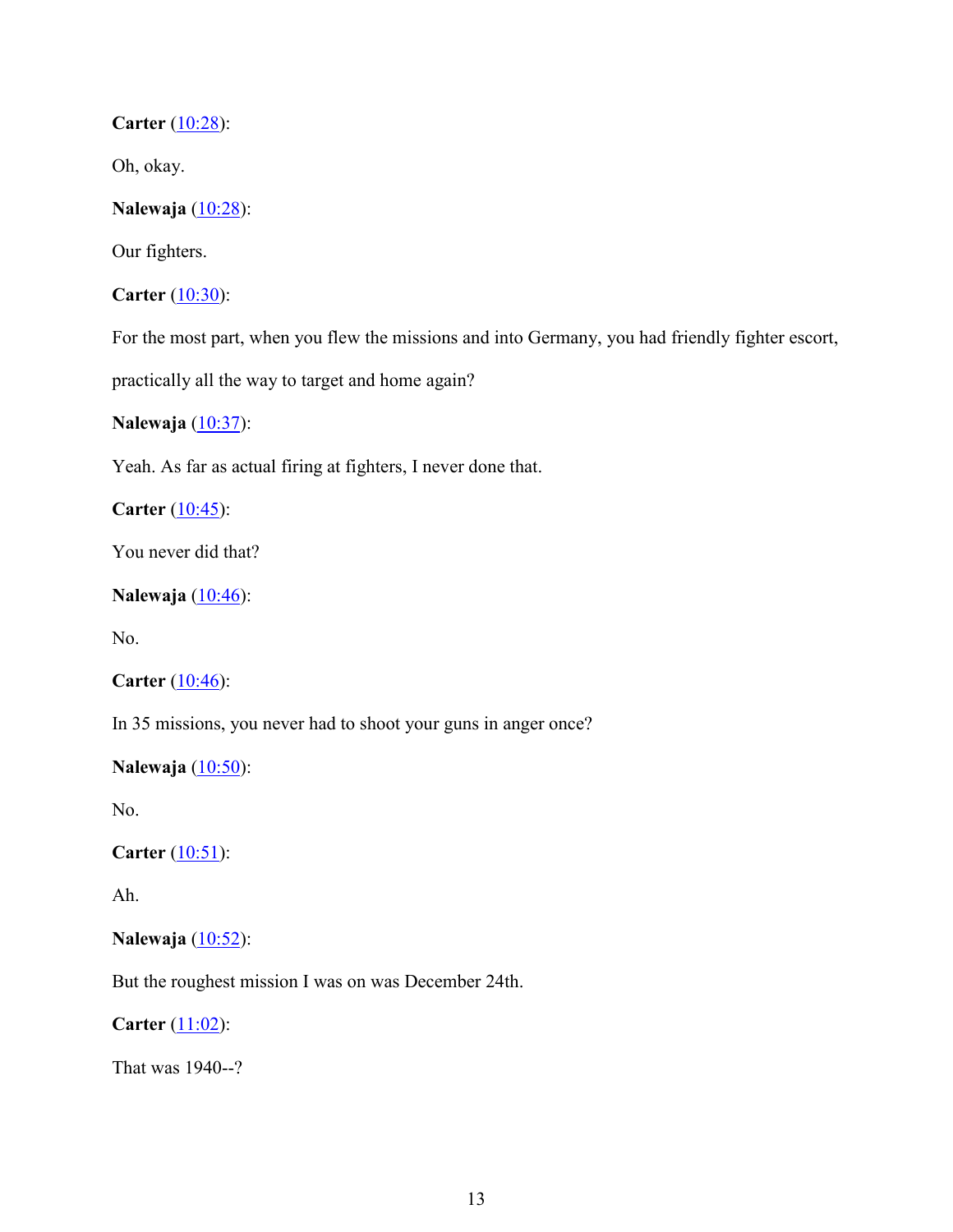**Nalewaja** (11:03):

1944.

**Carter** (11:04):

Okay.

**Nalewaja** (11:06):

That was when The Battle of the Bulge was on.

**Carter** (11:09):

Okay.

### **Nalewaja** (11:10):

There were two weeks. It was foggy. There was no flying. "The fog was so dense," they said, "Even the birds are walking." Then December 24th it cleared up, and the Air Force decided they were going to send everything they had out. Between the fighters and the bombers, they sent up about 2000 airplanes.

**Carter** (11:38):

2000?

```
Nalewaja (11:39):
```
Yeah.

```
Carter (11:39):
```
Judas priest. All right.

#### **Nalewaja** (11:43):

And the Germans, they also decided to send up everything they had, so when we were getting to the enemy lines, my job was to help the pilot and copilot put on their flak suits. When I was working on that, all at once in front of us comes down a burning ME 109.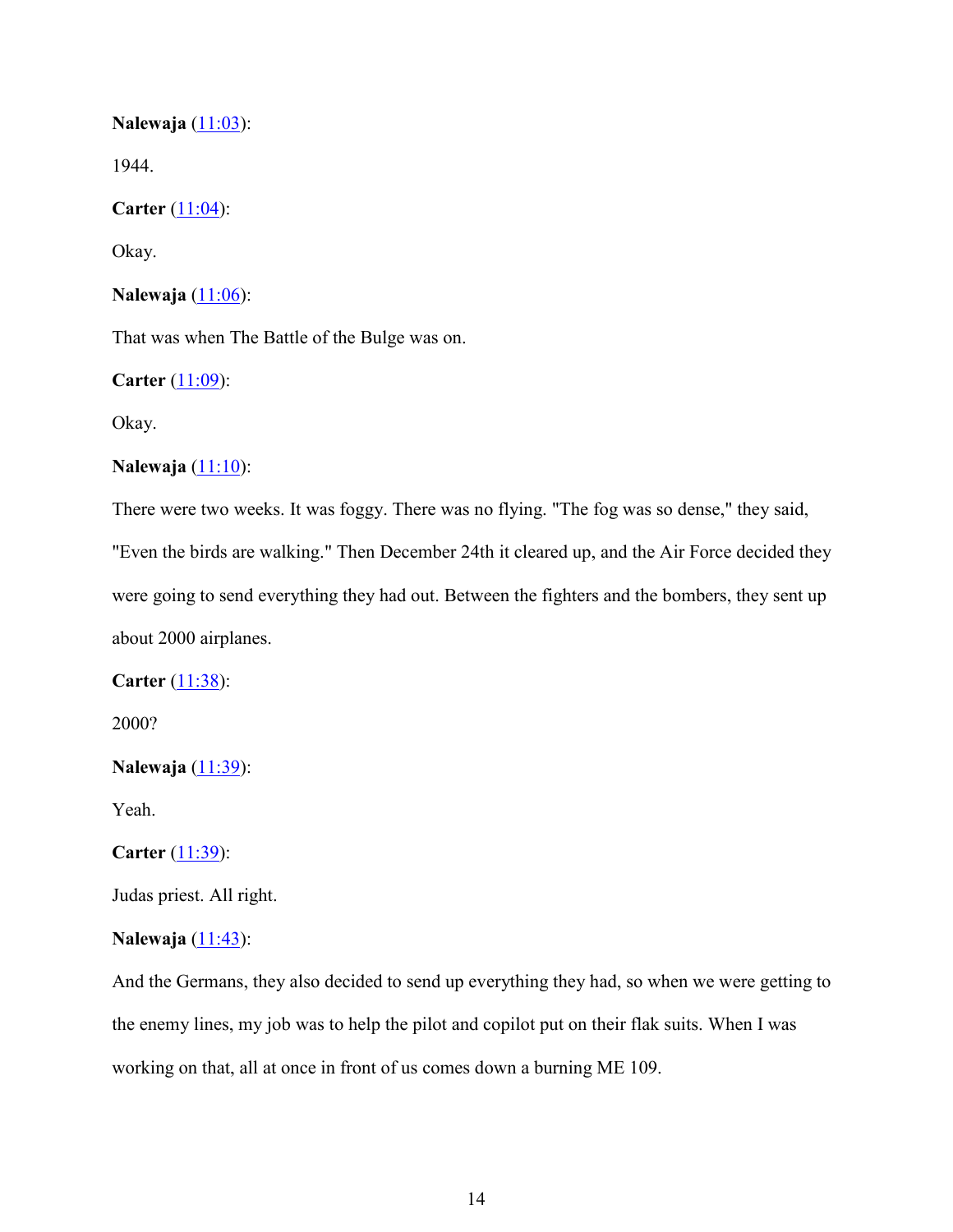#### **Carter** (12:08):

Right in front of your airplane?

### **Nalewaja** (12:09):

Yeah. And that thing fell all the way through our group and it didn't collide with anybody, as tight a formation as that was. Anyway, when that happened, I got back into the turret. Then when our fighters, when they get ready for combat, they drop their external wing tanks. If there's any fuel in those wing tanks, then we see a stream, a contrail. Anyway, when I got in the turret, I saw nothing but the contrails, and every place I looked it seemed like you saw a burning airplane going down.

## **Carter** (12:47):

Did your group lose many on that flight?

#### **Nalewaja** (12:50):

They didn't-- We were just ahead of that. Anyway, they said it was the biggest battle of the world. This describes it better than I could.

### **Carter** (13:11):

All right, then on December 24th, you were involved in what on the ground was called the Battle of the Bulge?

### **Nalewaja** (13:17):

Yeah. The people on the ground, they were crying because they weren't getting any air support. Of course, it cleared up that day, so they did get their support, too, but [inaudible 00:13:32] Air Force wasn't doing anything for them because we were strategic.

#### **Carter** (13:38):

What kind of friendly fighters were used as escort for you at that time in 1944?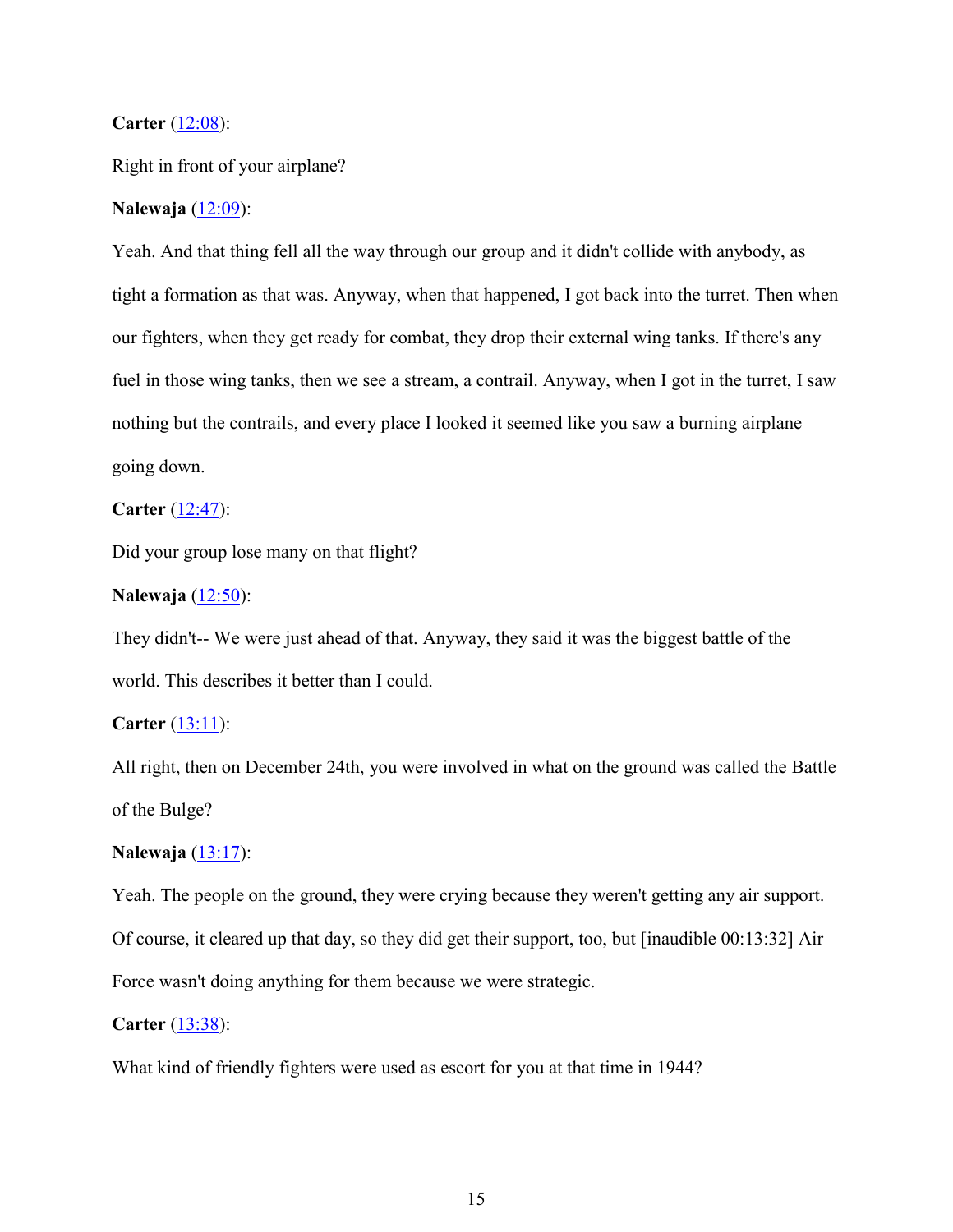#### **Nalewaja** (13:42):

Their T-51 was the most popular, but there were T-47s and T-38s too. Any of them we were glad to see.

#### **Carter** (13:54):

When you went on bombing raids and this sort of thing, as you approached the target and there were certain areas in Germany where there were flak. As a crew member sitting there, what was your thoughts about flak? Fighters you could shoot back at, but flak, what about that?

#### **Nalewaja** (14:08):

Yeah. That was one-- I said, it was the most helpless situation there was. All you could do was hope and pray.

### **Carter** (14:18):

Yeah, that's right. Huh?

### **Nalewaja** (14:19):

Anyway, I used to say to myself, "Well, fighters at least you can fight back." When one time we was coming back from the target there was this crippled B-17 struggling, maybe a couple miles from us. All at once I saw a little tiny dot take a dive at it. And boy, all that was was it just one big explosion. That was a fighter, that little dot, and the fighter got away. And after that, I wondered about fighters.

#### **Carter**  $(14:54)$ :

Now, you flew 35 missions. You encountered, in some cases, fighter planes. Did you ever sustain battle damage to your airplane on these raids, through flak or fighter damage? **Nalewaja** (15:06):

Flak, it was pretty near every time we come back, there were some.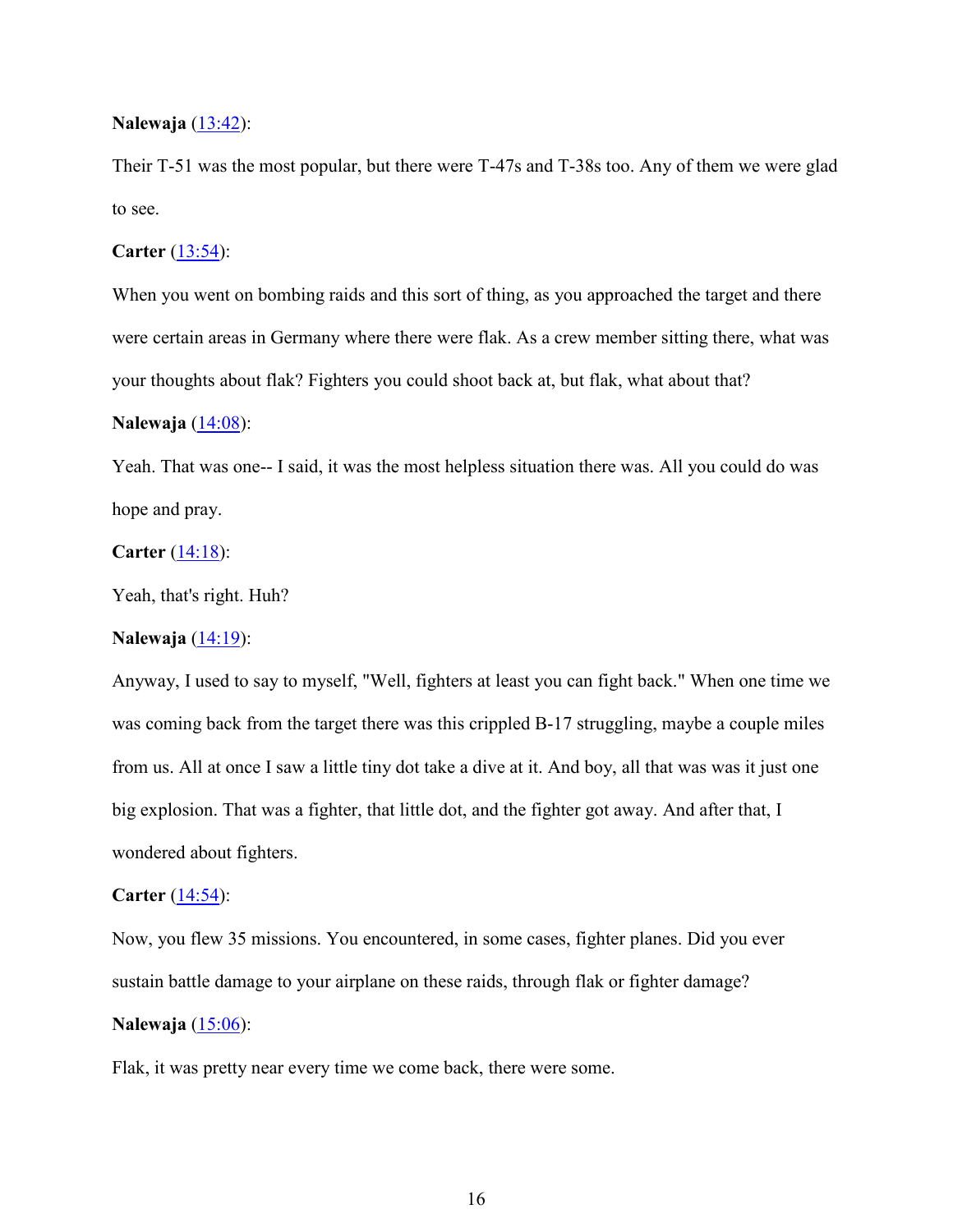## **Carter** (15:12):

Some holes?

## **Nalewaja** (15:15):

Yeah. But there was a couple times when we couldn't fly the airplane for a couple days.

**Carter** (15:21):

Can you recall which missions they were, by any chance?

# **Nalewaja** (15:27):

There was one where all we did was make it back to an airport in France.

**Carter** (15:34):

Oh.

## **Nalewaja** (15:34):

It was in that bad a shape.

**Carter** (15:39):

Were engines out?

#### **Nalewaja** (15:42):

We lost one engine, and another one we couldn't feather the prop, so actually we were like with one engine.

**Carter** (15:50):

Do you remember in France where you landed?

### **Nalewaja** (15:53):

[Lyon-Couvat 00:15:53], I guess they call it.

**Carter** (15:58):

What number mission was this? 25? 37?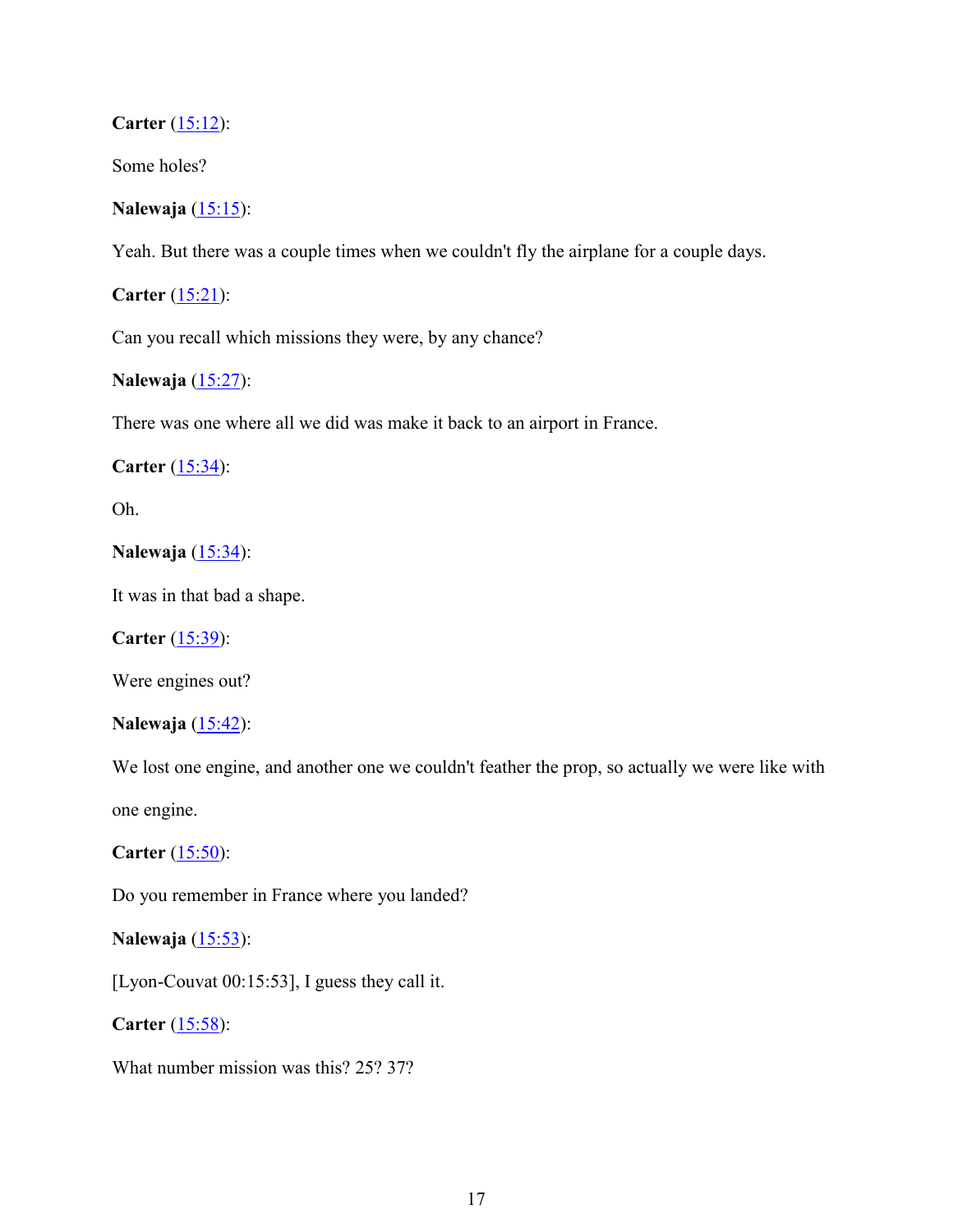### **Nalewaja** (16:00):

This was after Christmas. This was after this terrible mission we were [crosstalk 00:16:05]

### **Carter** (16:06):

Oh, just after the Battle of the Bulge?

### **Nalewaja** (16:06):

It was between Christmas and New Year.

### **Carter** (16:11):

Where was that mission to? What city were you in?

### **Nalewaja** (16:25):

It was somewheres in the Ruhr Valley. I don't know the name-- It wasn't Frankfurt. I think it was Engelstadt was the name of the town. I was trying to see what that means. I thought that must mean chicken town, because engel is chicken and-- Anyway, that was my interpretation of it.

**Carter** (16:34):

You went to Engelstadt then? I'll be darned. Oh, okay. Now, your responsibilities were then for the top turret and the engines?

#### **Nalewaja** (16:50):

Yeah.

**Carter** (16:50):

Okay. And you never shot your guns in anger?

## **Nalewaja** (16:56):

No.

**Carter** (16:56):

35 times?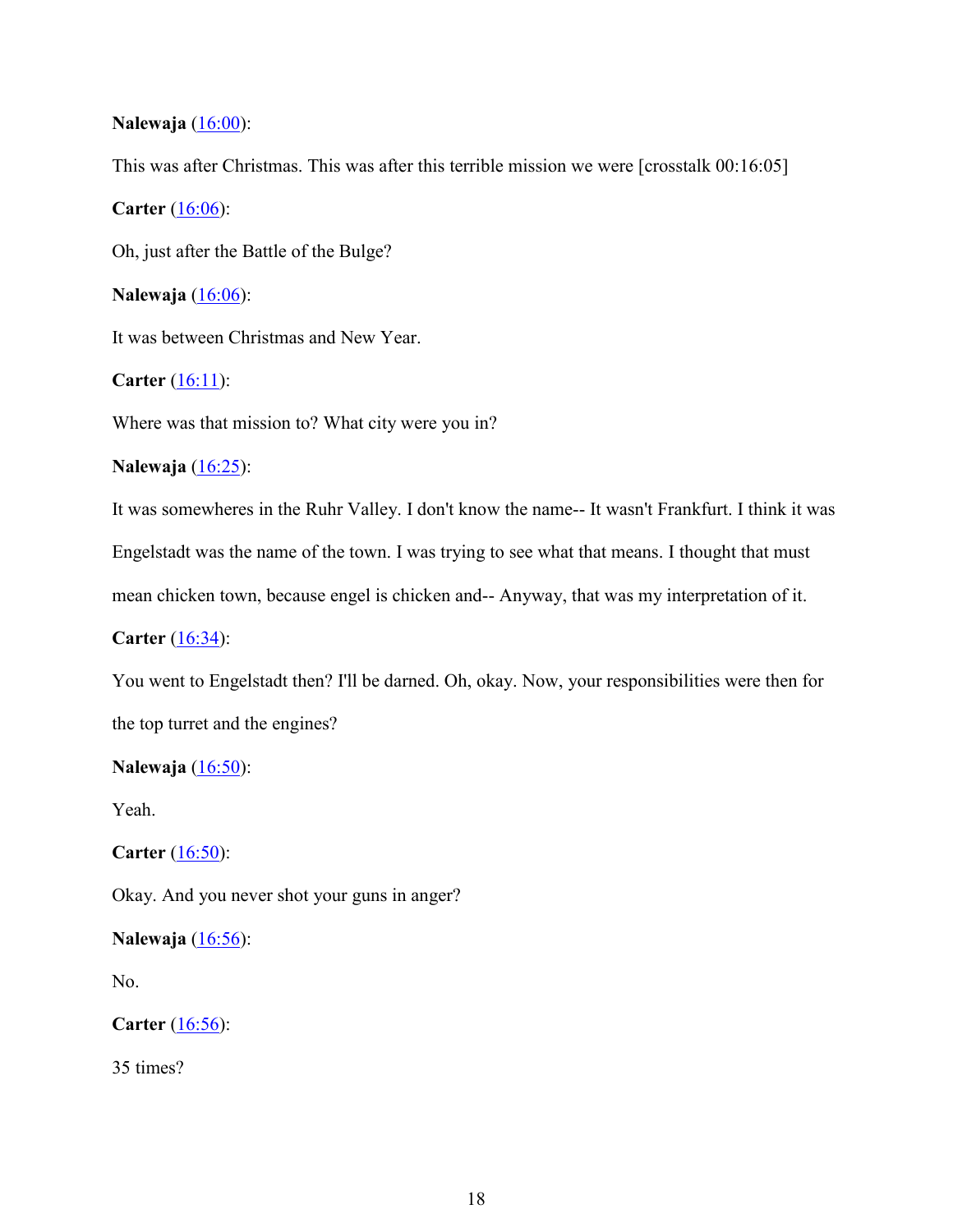#### **Nalewaja** (16:58):

But there was several guns, they had them cocked, ready to go. In fact, when we were straggling one time, there was an airplane coming toward us and the P-51 was pretty much alive. Well, this guy was coming toward us to see if he could help us. I told everybody else on my crew, "Keep your guns cocked and ready," but as he got closer we saw this.

#### **Carter** (17:30):

I was told by someone that every once in a while, if a bomber was in trouble and the fighters came to help them, they would roll up kind of sideways so that you could see the star on the wing or the shape of the wing or something, so they wouldn't shoot at them.

#### **Nalewaja** (17:40):

Yeah, I know. This guy didn't do that.

**Carter** (17:42):

He just came along?

### **Nalewaja** (17:43):

Yeah.

**Carter** (17:45):

How many times were you a straggler?

**Nalewaja** (17:48):

Let's see. I'd say about four times.

**Carter** (17:48):

About four times?

**Nalewaja** (17:51):

Yeah.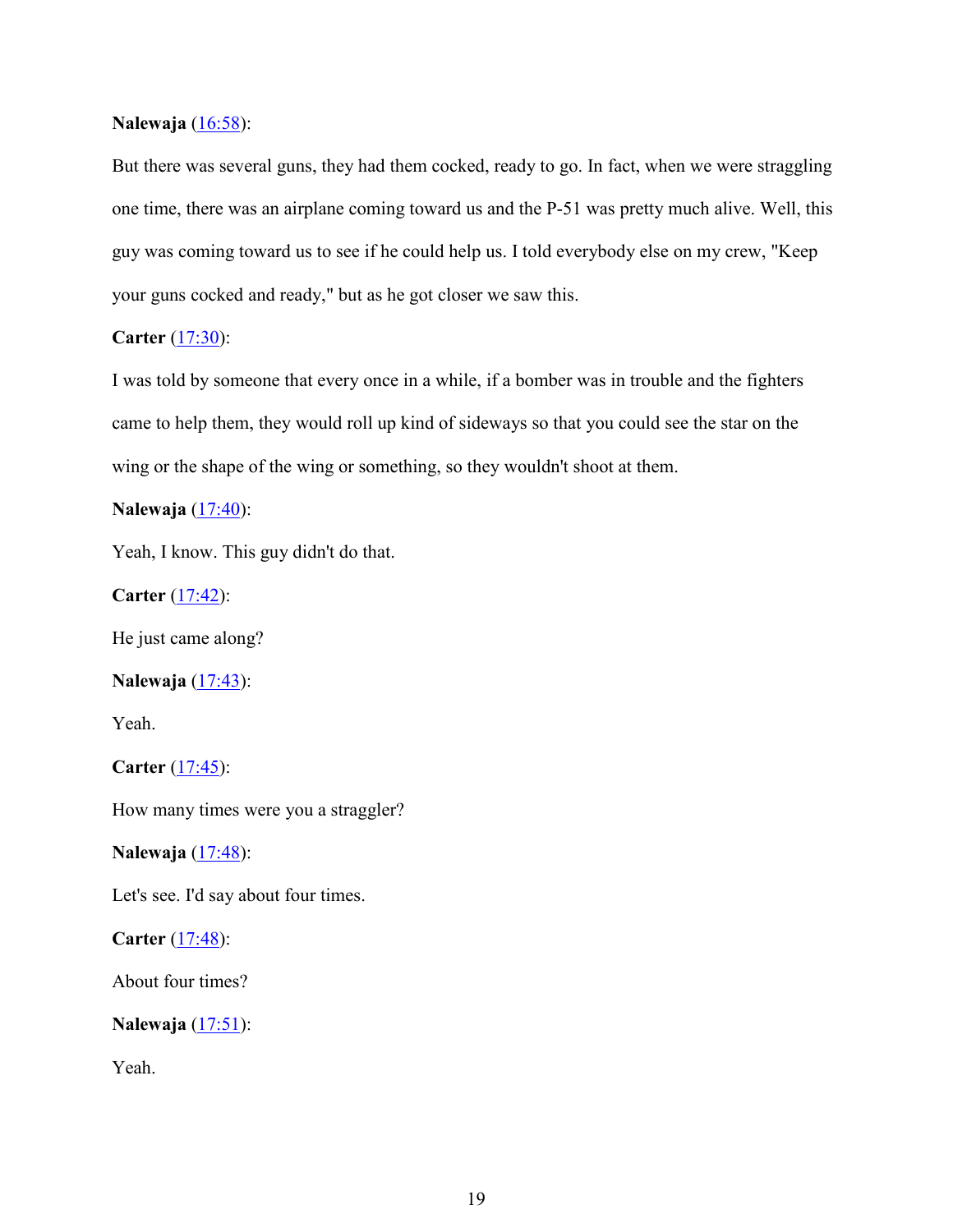### **Carter** (17:51):

What was your feeling when you knew were going out of formation and you knew the results of that?

### **Nalewaja** (17:57):

Well, the first two times, I didn't realize how serious it was. We dropped our bombs and I figured as long as we got rid our bombs the mission was over.

### **Carter** (17:57):

You were ready to go home then, huh?

### **Nalewaja** (18:06):

Yeah. After that, I saw what fighters were. In fact, one time we had-- The flying they were doing was a lot of times in such bad weather, they should have stayed home. Between the contrails and clouds, a lot of times you went through patches where you didn't see the wingtips, and we were flying in formation. Anyway, when we were flying in this kind of stuff, all at once, here's an ME 109 right amongst us, because he was as dumbfounded as we were. Finally, he pulled out of there.

### **Carter** (18:54):

He was flying right in formation with the B-17s? God. I'll be darned.

#### **Nalewaja** (19:01):

Pretty soon the group commander, he gets on the radio and he says, "Hey, you gunners, wake up. Nobody fired at that thing." Pretty soon there was a couple of T-51s chasing the fighter. Boy, everybody cut loose, and they hit the T-51.

#### **Carter** (19:24):

So instead of shooting down the German, they shot down one of their own, eh?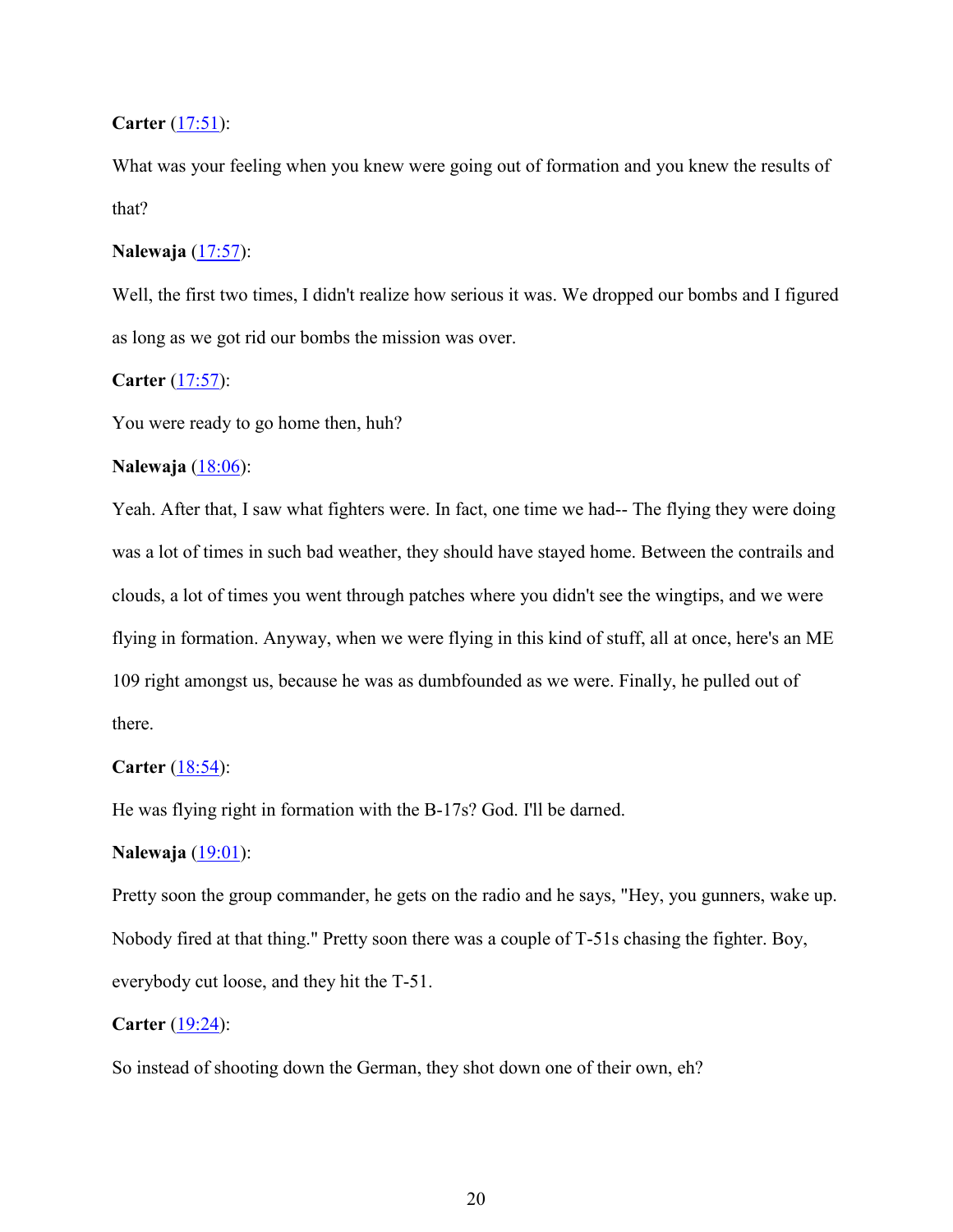## **Nalewaja** (19:24):

So then the commander of the fighters calls out. He says, "If you gunners want to shoot the fighters, we'll stay home."

## **Carter** (19:37):

Four times you had to drop out and find your own way home. One time you land in France.

Obviously, that was the one you sustained the most damage in.

### **Nalewaja** (19:44):

Yeah.

**Carter** (19:45):

Was that the most frightening one for you?

## **Nalewaja** (19:49):

It wasn't too much. The most frightening one was December 24th. The thing is, seeing all those

fighters.

**Carter** (20:03):

They sent up everything they had basically, then, to get you?

## **Nalewaja** (20:09):

Let's see. I think it was November 2nd when were on the-- Yeah, that's in here.

**Carter** (20:20):

That's tough. What was the most dreaded target again?

### **Nalewaja** (20:20):

Merseberg.

**Carter** (20:22):

Merseberg was the [crosstalk 00:20:23].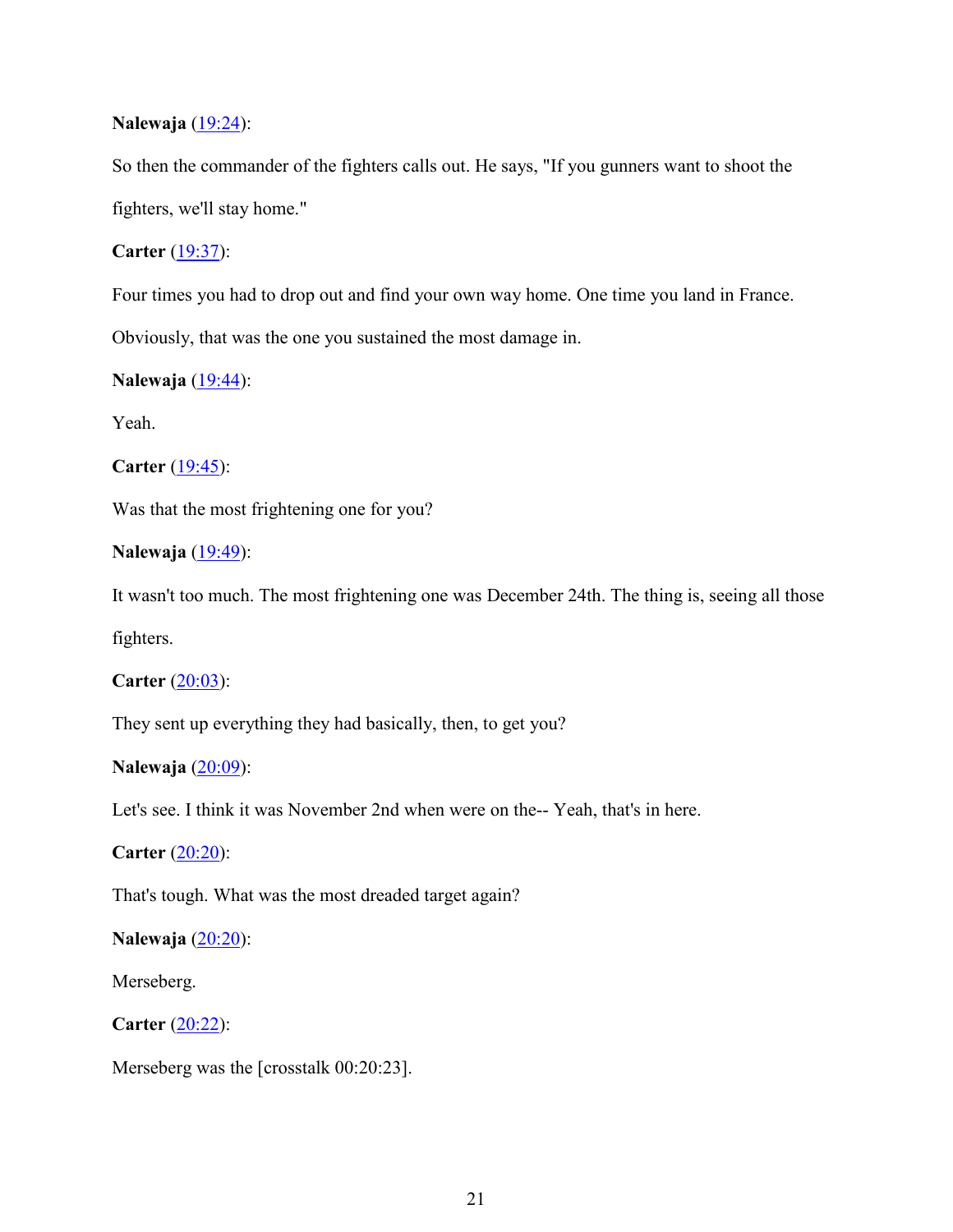# **Nalewaja** (20:25):

There was an oil refinery there that--

**Carter** (20:27):

Strongly defended?

**Nalewaja** (20:29):

Yeah.

**Carter** (20:29):

What was the name of your airplane? We've got a couple minutes here. Do you know?

**Nalewaja** (20:37):

Well, by the time we got done, we were on the third one.

**Carter** (20:41):

You had three different airplanes? Well--

# **Nalewaja** (20:43):

We were the only ones that few them.

**Carter** (20:43):

Oh, okay. Do you remember the name of the first one?

**Nalewaja** (20:49):

The first one, the one we left in France, we called it Winged Virgin.

**Carter** (20:55):

And the second?

**Nalewaja** (20:56):

And the other two didn't have any names.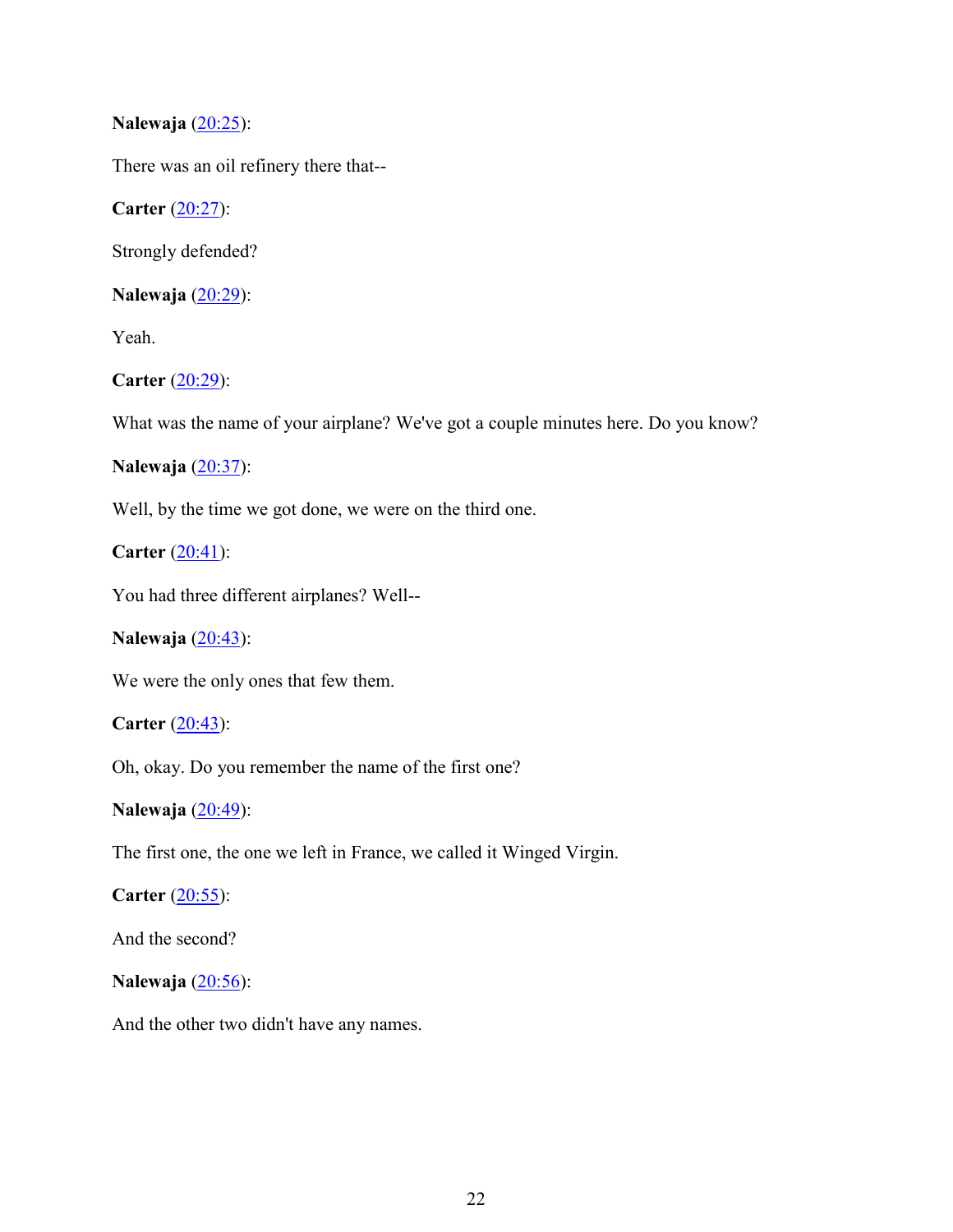#### **Carter** (20:58):

Didn't have any names?

### **Nalewaja** (20:59):

Yeah.

**Carter** (20:59):

Why was that?

### **Nalewaja** (21:02):

Well, we just didn't get around to it. They were replaced so fast they didn't have time to name them.

#### **Carter** (21:08):

When you got down after a flight and the airplane was damaged, did you have to work at all with the ground crews to refurbish it? Or did you just turn it over to them?

## **Nalewaja** (21:18):

Theoretically I was supposed to be in charge of the maintenance manual, but no. They didn't have us do that. We were free, because then we had to go to interrogation, and they didn't want us working throughout the night so that we'd be asleep the next day.

#### **Carter** (21:40):

Before a mission, everyone was briefed as to where they were going. What was the briefing like for the enlisted men, the gunners and, in your case, the flight engineer?

### **Nalewaja** (21:55):

Well, they had a big map on the wall and they had ribbon to stake out the course. Of course, then they had a curtain over that, so when we got to the briefing room, the briefing was at 3:00 in the morning. We were usually there maybe 2:30 or so. So when we'd be sitting there waiting, we'd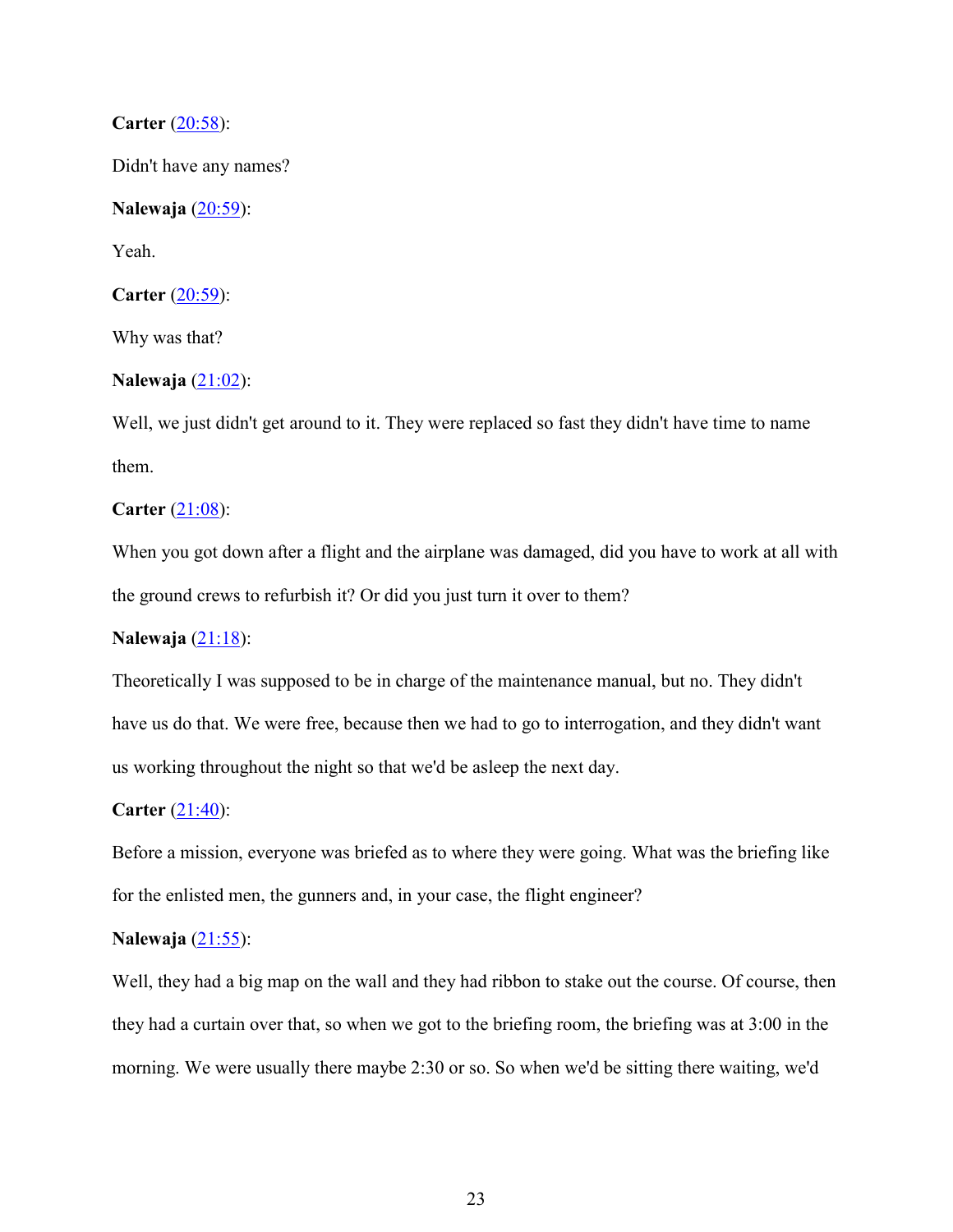be making jokes. "Oh, we can't be going very far because there's a lot of ribbon left over." But when they'd draw that curtain, you'd hear the guys saying, "No, no. Suicide. We can't go there." And you could figure that's a easy mission. But when they raised that curtain, then you could hear a pin drop and you knew that was--

## **Carter** (22:50):

That was a serious one? Oh.

#### **Nalewaja** (22:51):

Pretty soon you'd see some guys, they'd be leaving the room. They couldn't hold down their breakfast. You see movies where you see the guys, "Hooray!" Well, there wasn't much of that. It was pretty serious business. There was nobody going there because they wanted to.

# **Carter** (23:16):

Some people develop little superstitions. Did you have any of little superstitious thing you might do before you'd go on a mission or anything?

### **Nalewaja** (23:23):

Yeah. I had one cap I was always wearing. It happened to be December 24th, and I had everything ready and I happened to think, "Gee, I've got a different cap on." I figured I could make to the barracks and back in half an hour, so I took off.

**Carter** (23:47):

Running? Walking?

**Nalewaja** (23:48):

Running.

**Carter** (23:49):

Running?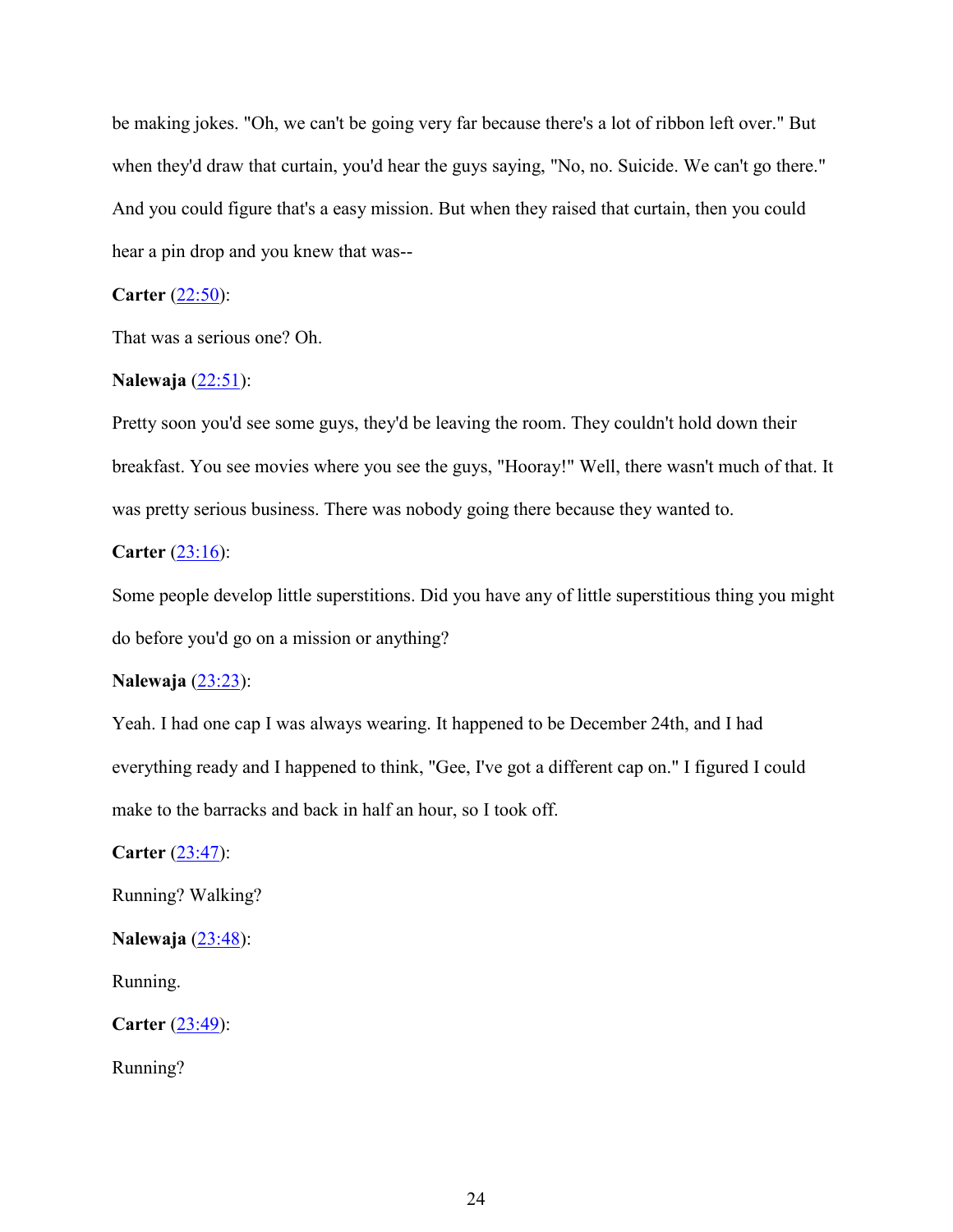# **Nalewaja** (23:49):

Yeah, I ran. I didn't tell them guys what I ran for.

**Carter** (23:54):

You get the hat?

**Nalewaja** (23:56):

Yeah, but it didn't do any good.

**Carter** (23:58):

You've still got it, huh? I'll be darned. All right. Now, you were at Sudbury the whole time--

**Nalewaja** (24:07):

Yeah.

**Carter** (24:08):

--that you were stationed there? What was the relationship of the people there, first of all, around the Air Force base? What was the relationship between the Americans and British at that time, in 1944?

**Nalewaja** (24:22):

It was good.

**Carter** (24:23):

It was good?

### **Nalewaja** (24:24):

Yeah. I know this much. There used to be quite a bunch of people who used to come out and watch when we'd be coming back. You'd see them on the road and there was bicycles and stuff.

**Carter** (24:41):

When you got days off, what did you do?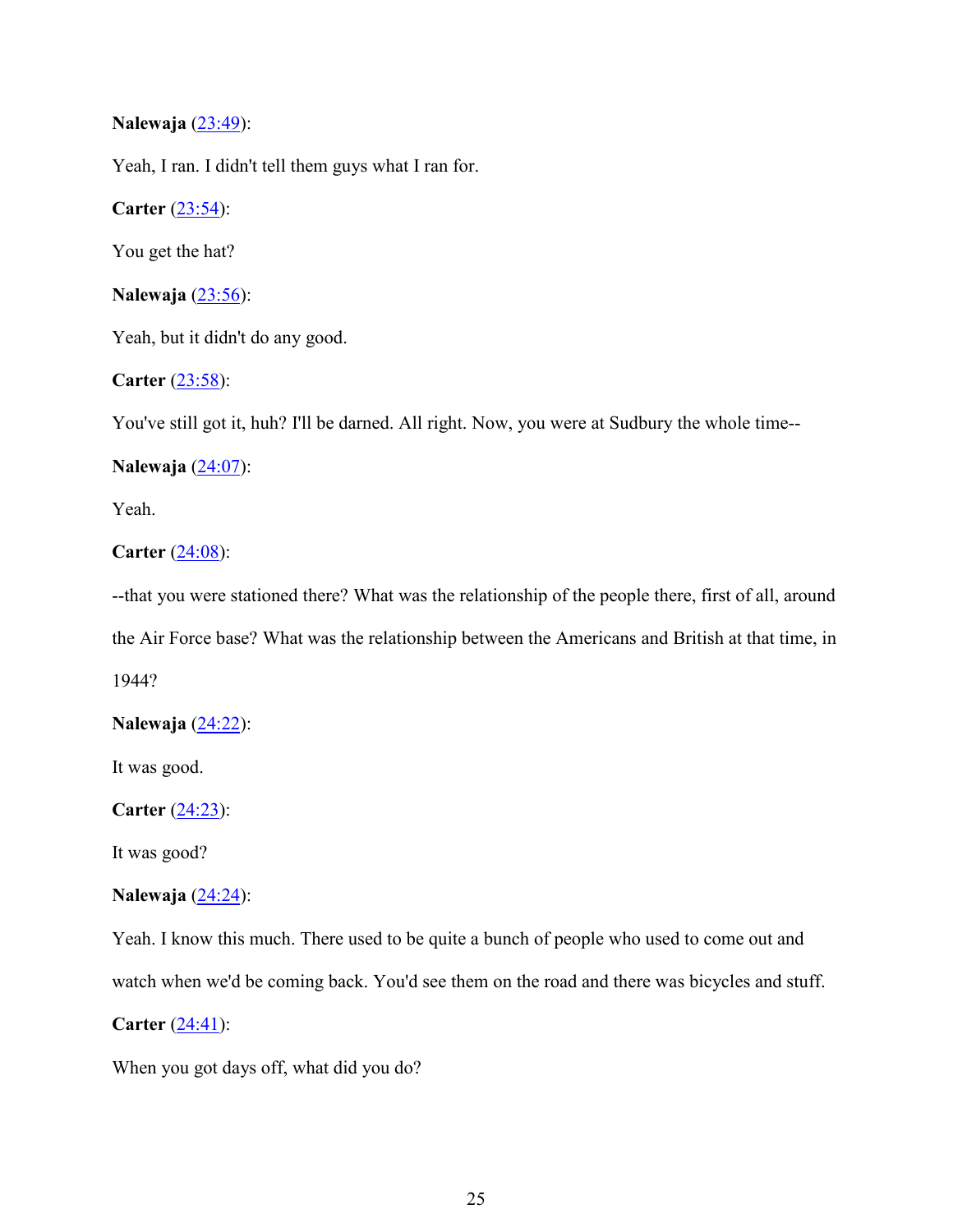#### **Nalewaja** (24:41):

We did get quite a bit of time off.

#### **Carter** (24:47):

Weather influenced that, am I right?

### **Nalewaja** (24:51):

Yeah. Weather influenced it, too, but our schedule was three days we would fly, and then would be stand down, then we'd go to ground school.

#### **Carter** (25:04):

All right. Let's talk about ground school. What was the ground school you went to?

### **Nalewaja** (25:07):

Well, it was pretty much repetition of what we had in the States. Sometimes they'd get a guy from the fighter squadron to tell us what their end of it was. One time a guy says, if they wanted to communicate from a fighter to the bomber, he says if they hold up four fingers, that means channel D. That did come in handy, because when we were straggling, that's what the guy done. He held up four fingers, but the pilot didn't know about that, but we told them.

## **Carter** (25:51):

Oh, the gunners knew about it? Some of the ground school was useful. Not all of it was useful, or was it all useful?

#### **Nalewaja** (26:02):

I'd say it was. Then you went where they had deals-- Kind of deals where you practice shooting, where there'd be a moving target.

#### **Carter** (26:15):

What kind of guns were you shooting at this moving target during ground school?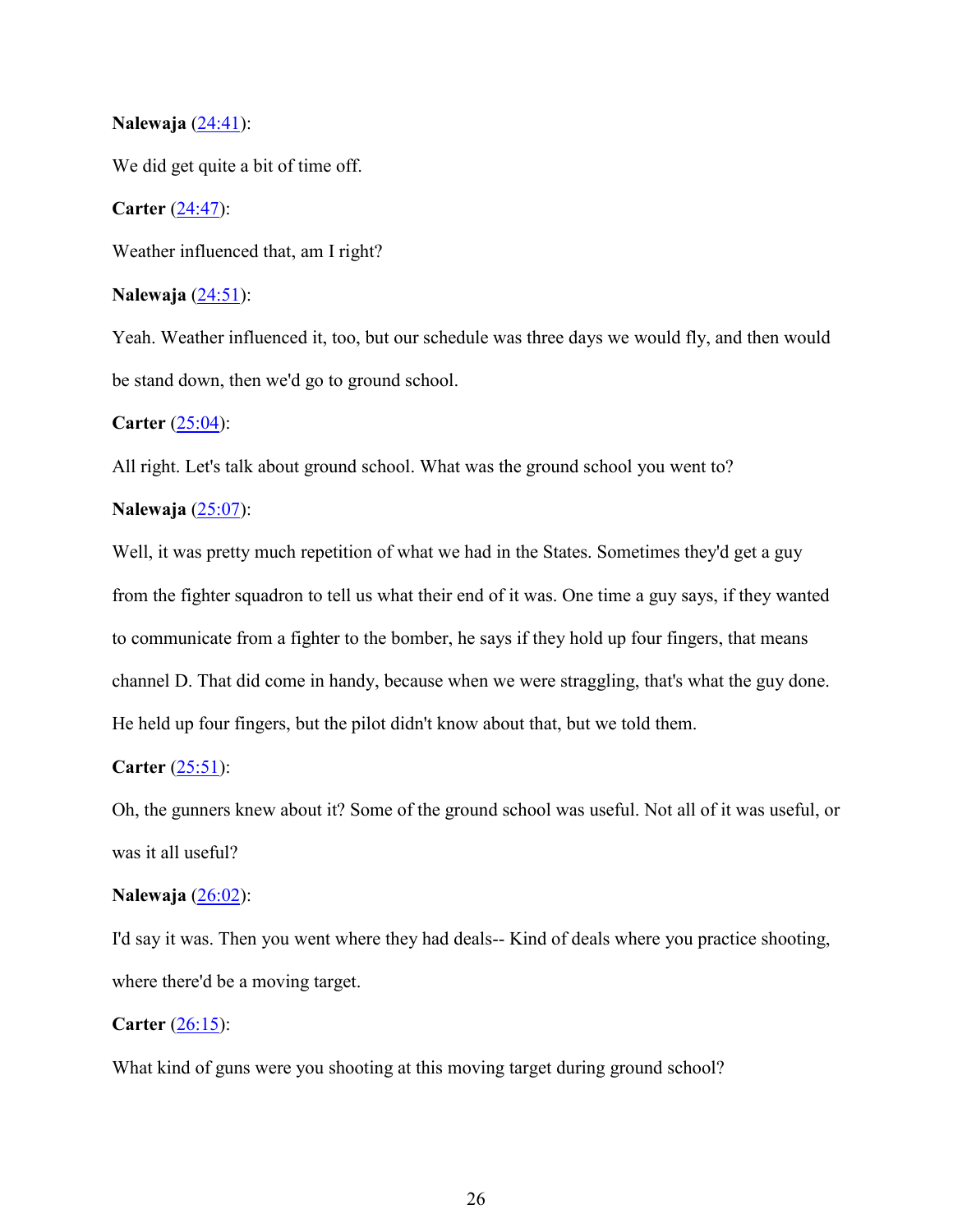## **Nalewaja** (26:19):

Well, it was electronic deal.

**Carter** (26:21):

Oh, electronics?

**Nalewaja** (26:22):

Yeah.

**Carter** (26:23):

Oh, see, I didn't know they had video games back then.

### **Nalewaja** (26:28):

It was something like it, but they weren't as good as what they've got today.

# **Carter** (26:32):

But it was electronic-

### **Nalewaja** (26:33):

They had a half a sphere sky, and there was a light there. You'd chase that. If you scored a hit, it would go "bong."

#### **Carter** (26:48):

Did you ever get into London on any three-day passes or anything like that?

### **Nalewaja** (26:53):

Oh, yeah. But during the war I didn't see much in London I cared for. In fact, there was more

American GIs on the street than there were civilians.

### **Carter** (27:06):

On your days off, if you had a three-day pass, what would you--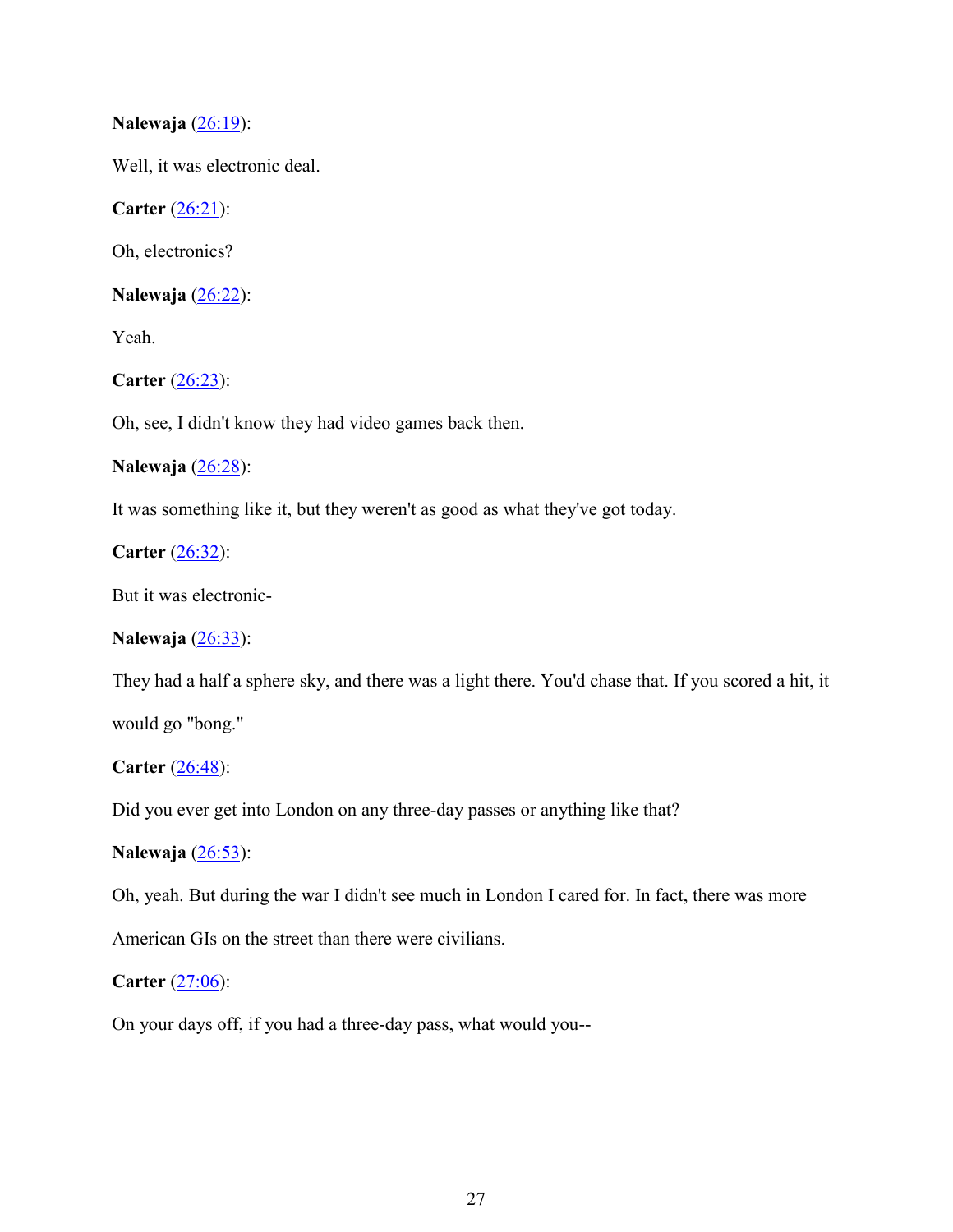### **Nalewaja** (27:10):

I usually went through Cambridge.

**Carter** (27:11):

Cambridge. Ah.

**Nalewaja** (27:14):

That was damn nice town. Right size.

**Carter** (27:23):

After you were assigned to your overseas group, to fly with your airplane, did you get to go home at all? Was there any leave at all for you?

**Nalewaja** (27:30):

Yeah, we did get about 10 days.

### **Carter** (27:34):

About 10 days? Oh, okay. Did you ever wonder what you were doing there, in the service at that time? Did you ever say to yourself, "What am I doing here?"

# **Nalewaja** (27:43):

Well, when I first got in the service, I figured I didn't even want to go to mechanics' school. I wanted to get overseas. But after going to mechanics' school and then seeing in the papers, air corps losses, 80 planes lost, so many-- In Sioux City we had a couple of those crashes. By then, I was beginning to wonder, what did I volunteer for?

### **Carter** (28:15):

Then, being in a bomber crew, then, was all volunteers? You volunteered to do that, basically?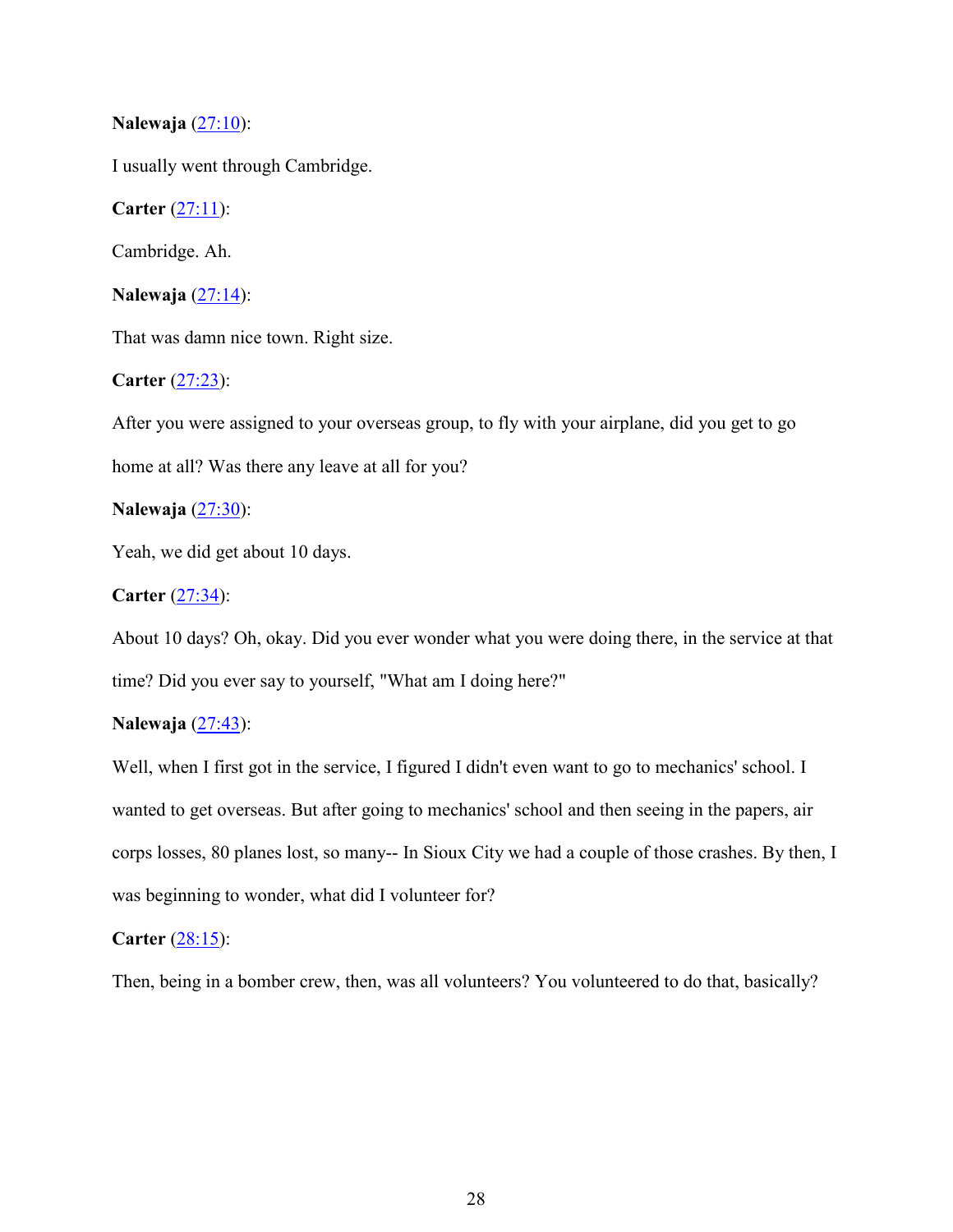#### **Nalewaja** (28:22):

Yeah. Of course, once you took the training, I don't think-- You'd get in trouble if you refused to- - Because gunnery training, that was pretty expensive training. By today's standards-- Well, at that time shotgun shells were probably a nickel and later they were about 25 cents. But we figured out, between the shotgun shells and the 50 caliber stuff, we figured each guy used up about \$3000 of ammunition.

### **Carter** (28:59):

Oh. Now, you mentioned earlier that you were the oldest fellow on the airplane at 26.

**Nalewaja** (28:59):

Yeah.

**Carter** (29:05):

How old was your pilot, do you remember?

### **Nalewaja** (29:10):

I would say-- I don't know if he was 21 or not. That never bothered me. The fact that they had less than 200 hours, that never entered my--

**Carter** (29:20):

Never bothered you at all, huh?

**Nalewaja** (29:23):

No.

### **Carter** (29:23):

What was the relationship between the enlisted men and the officers on the airplane? In the air and then on the ground?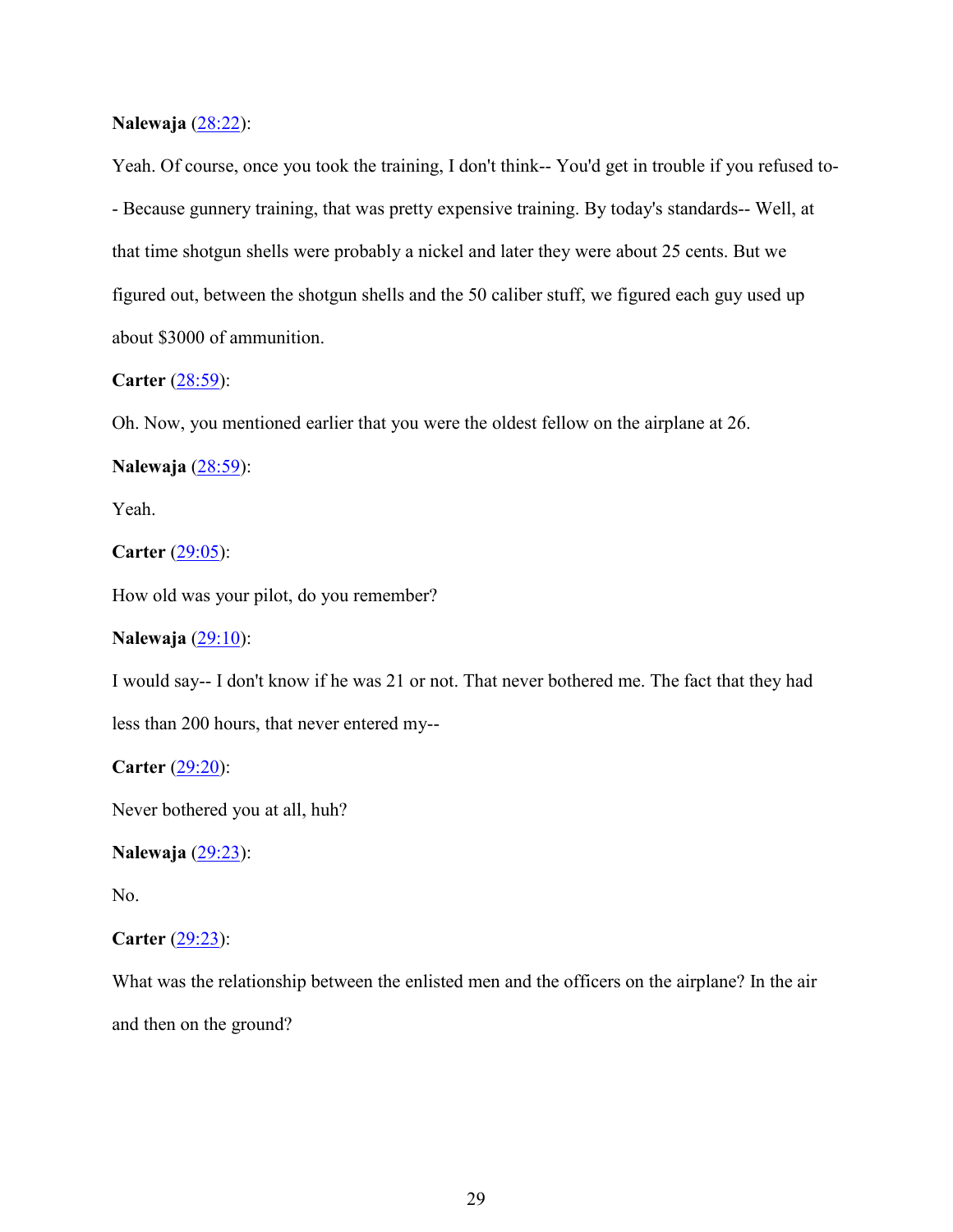#### **Nalewaja** (29:35):

I'd say it was good. In fact, there was a little bit of friction between the people in charge of the base, the permanent ones. The crews were pretty much transient. You went there to fly a mission, you'd get out. The officers on the crew, they were in about the same boat as we were. The permanent people were the establishment.

### **Carter** (30:05):

That's where the conflict arose? Not between you and your officers--

#### **Nalewaja** (30:05):

No.

**Carter** (30:08):

--but some of the people who were on that base permanently?

#### **Nalewaja** (30:10):

Yeah. They were the ones who'd send us to these tough places, for one thing.

**Carter** (30:16):

Well, I can see why you wouldn't like them. But then there was, I guess, an informal relationship with the officers, between you and the officers, then?

#### **Nalewaja** (30:27):

They had their separate quarters, but we were pretty informal. In fact, when the crew started, I

called the copilot, I said "Sir" to him once. And he said, "Don't use that word."

### **Carter** (30:37):

Don't use it, eh?

#### **Nalewaja** (30:38):

He didn't want it. I can see why he was only copilot.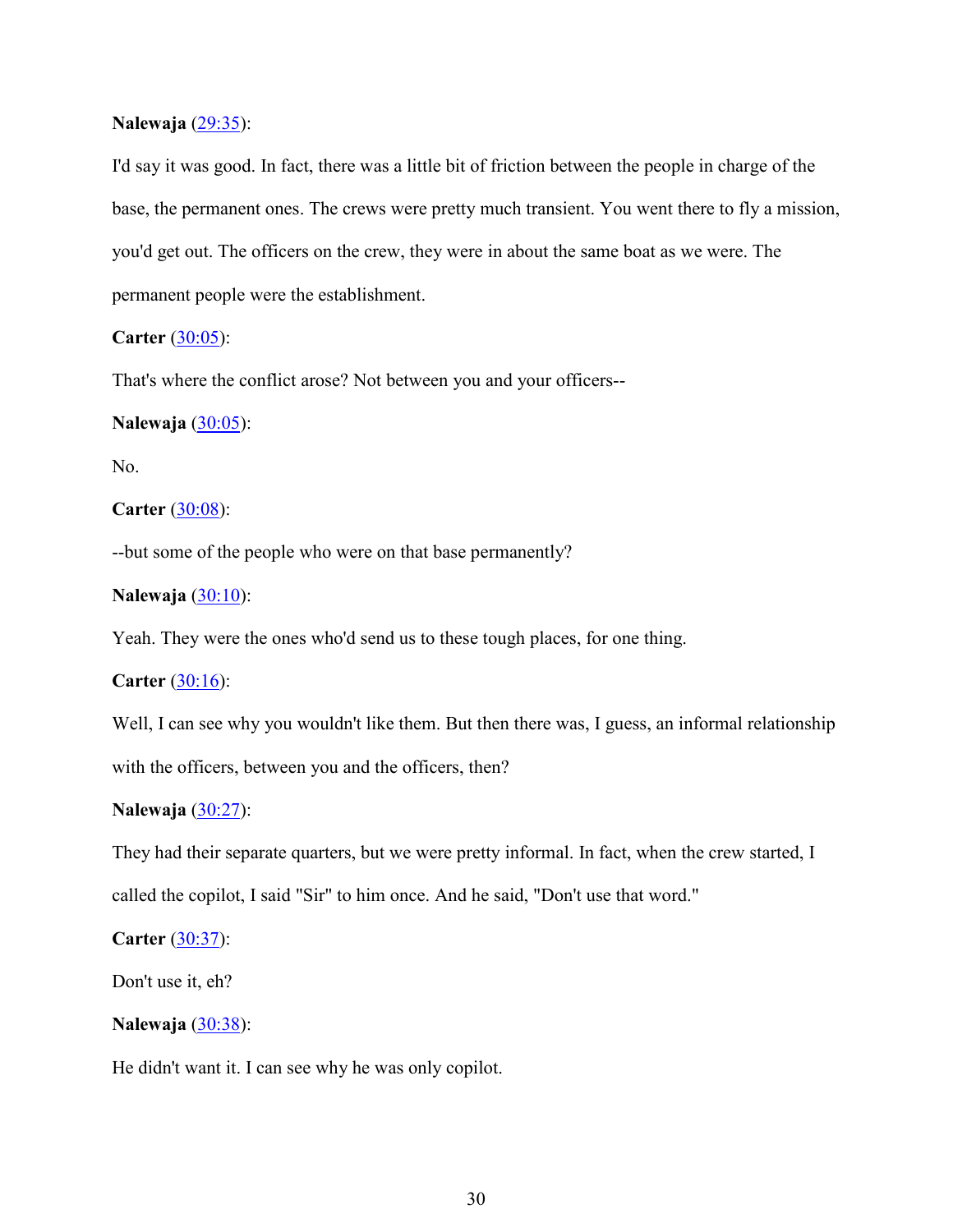**Carter** (30:57):

Did you fly as a crew all the time? Was it the same 10 men? Or did you have to rotate at all?

# **Nalewaja** (31:02):

No, we stayed together the whole time, except when a tail gunner got laid up once. Flak hit his fingers.

**Carter** (31:02):

Oh.

**Nalewaja** (31:13):

Then he missed about five missions, but then he didn't have to fly the whole 35 after that.

**Carter** (31:24):

Because of his wound?

### **Nalewaja** (31:25):

Yeah.

# **Carter** (31:26):

Ah, okay. All right. Now, let's stop a minute. Of the 10 men on your crew, they all made 35

missions except the tail gunner, and because he was wounded he flew-

**Nalewaja** (31:39):

Yeah.

# **Carter** (31:41):

Then you all, as a crew, made your goal of 35 missions?

**Nalewaja** (31:46):

Yes.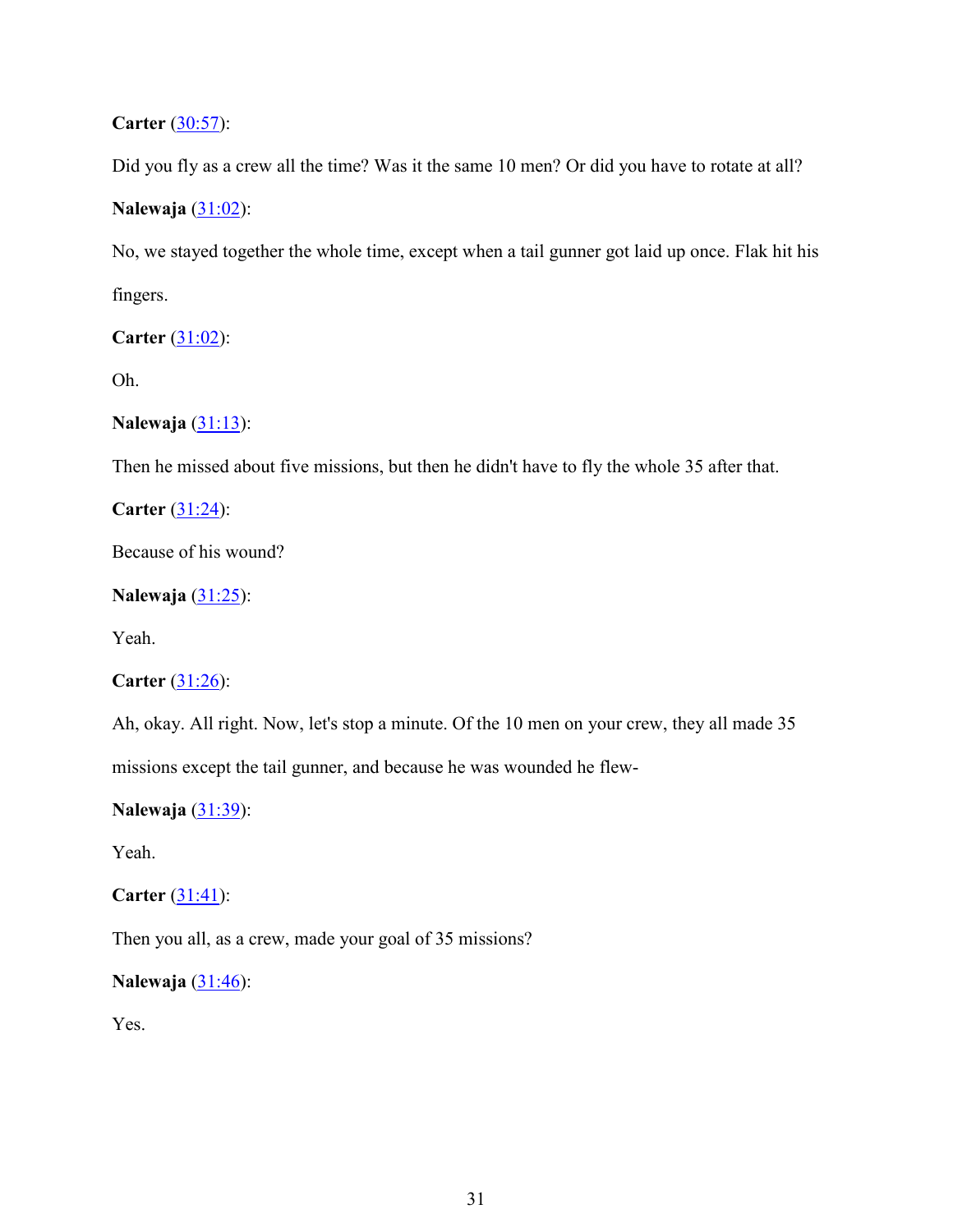## **Carter** (31:47):

How long did it take? You started out in--

### **Nalewaja** (31:51):

Well, see. There was a lot of bad weather. We started in, I'd say, middle of October. I think we

finished toward the end of February.

**Carter** (32:01):

That must be October '44?

**Nalewaja** (32:03):

October '44 and February of '45.

**Carter** (32:12):

All right. All right. Did you at any time bomb any other country besides Germany?

**Nalewaja** (32:18):

There was one time we bombed something in Denmark.

**Carter** (32:22):

Do you remember the town?

**Nalewaja** (32:26):

No, I don't, but I know they were awfully careful about that then.

**Carter** (32:36):

Did you ever go on a raid to a place called Peenemünde that you remember?

**Nalewaja** (32:40):

Peenemünde, no.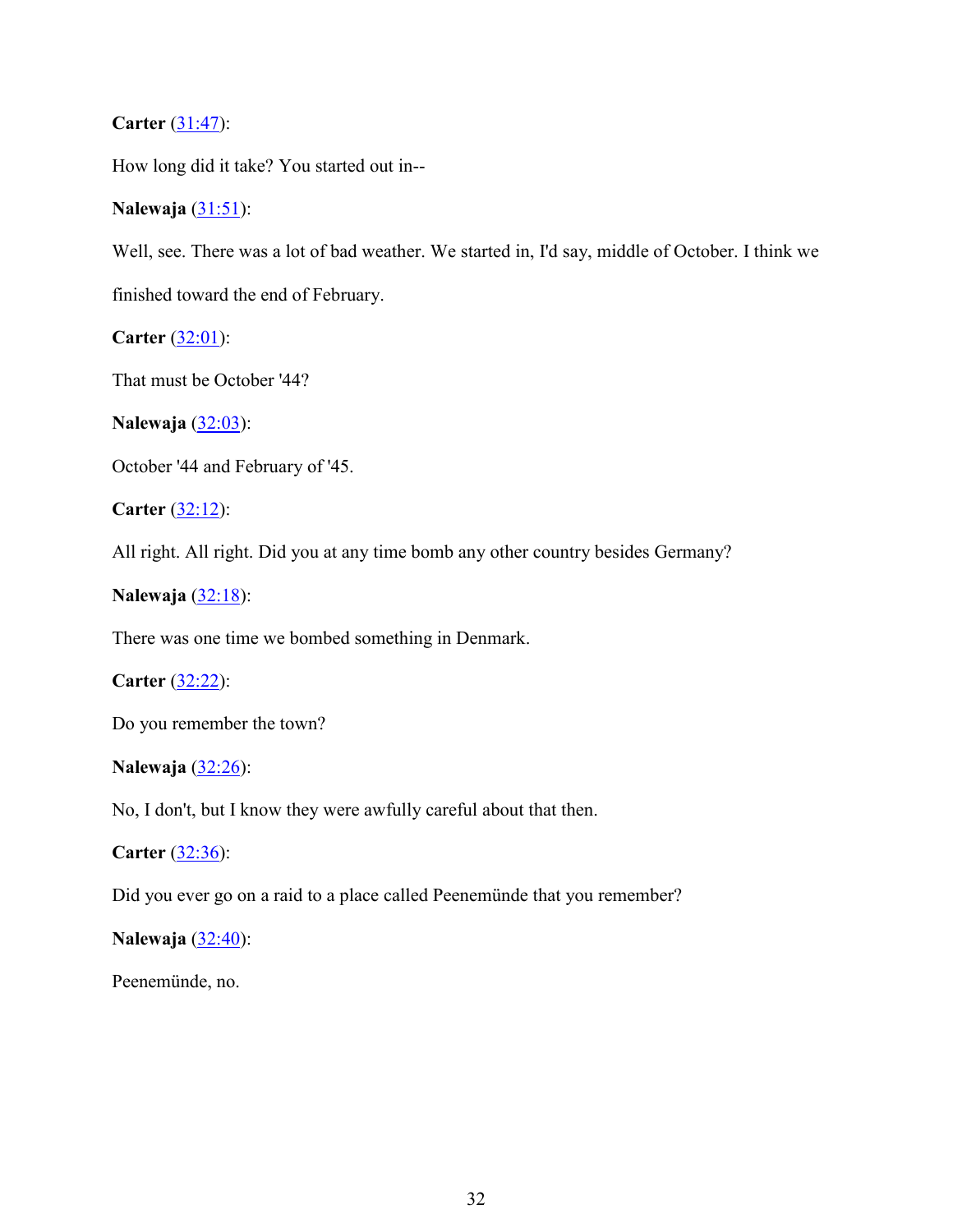# **Carter** (32:42):

In Germany? Okay. I was just wondering, maybe you hadn't made that one. All right. Once you finished 35 missions, got that done. [inaudible 00:32:55] What was the feeling on your 35th mission? Where did it go to? How long did it take? When you got done with it, how did you feel?

**Nalewaja** (33:01):

Well, that was a pretty darn good feeling. Yeah.

**Carter** (33:08):

Where did it go to? What was your mission? Where was it? What city?

**Nalewaja** (33:15):

I can't even think of where that one was.

**Carter** (33:17):

The last one you can't--

### **Nalewaja** (33:18):

No.

### **Carter** (33:19):

I'll be darned. But you came back on the 35th mission. You knew it was over. Did the pilot do

anything? Did he get a buzz job or anything special?

**Nalewaja** (33:19):

They didn't allow that any more.

**Carter** (33:35):

They didn't allow that any more?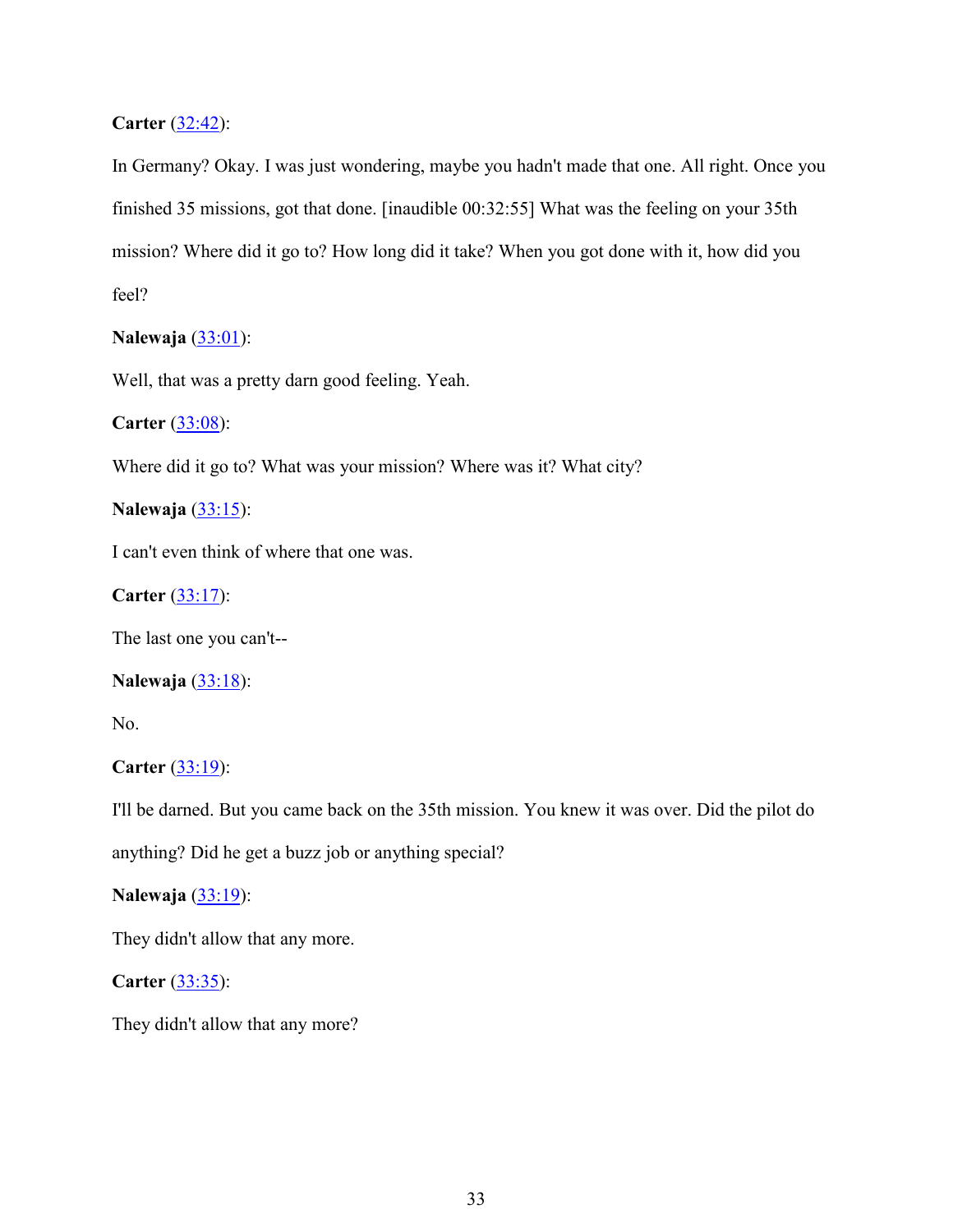### **Nalewaja** (33:36):

When we first got there, they did, and they ended up having some unnecessary accidents, so the base commander said, "None of that."

### **Carter** (33:46):

You just flew back, landed?

#### **Nalewaja** (33:47):

Well, the pilot and there was another crew, they were buddies, and they made a bet who was going to be the first to land. Our pilot, he was up to it, and he-- That was the only horseplay.

#### **Carter** (34:08):

Did he make it? Were you first to land?

#### **Nalewaja** (34:10):

Yeah. Yeah. We beat the other guy. When we finished that, then the base photographer come over and took a picture of us.

#### **Carter** (34:20):

Was there a big celebration that night?

#### **Nalewaja** (34:23):

Not too much. We were pretty happy to--

#### **Carter** (34:28):

Once you finished that 35th mission, then what happened? What became of you?

#### **Nalewaja** (34:33):

Well, the other guys went back to the States. I could go back to the States, or I could work on the line as a mechanic, so I chose working as a mechanic because the guys here in the States, then they trained them in B-29s, to go to Japan.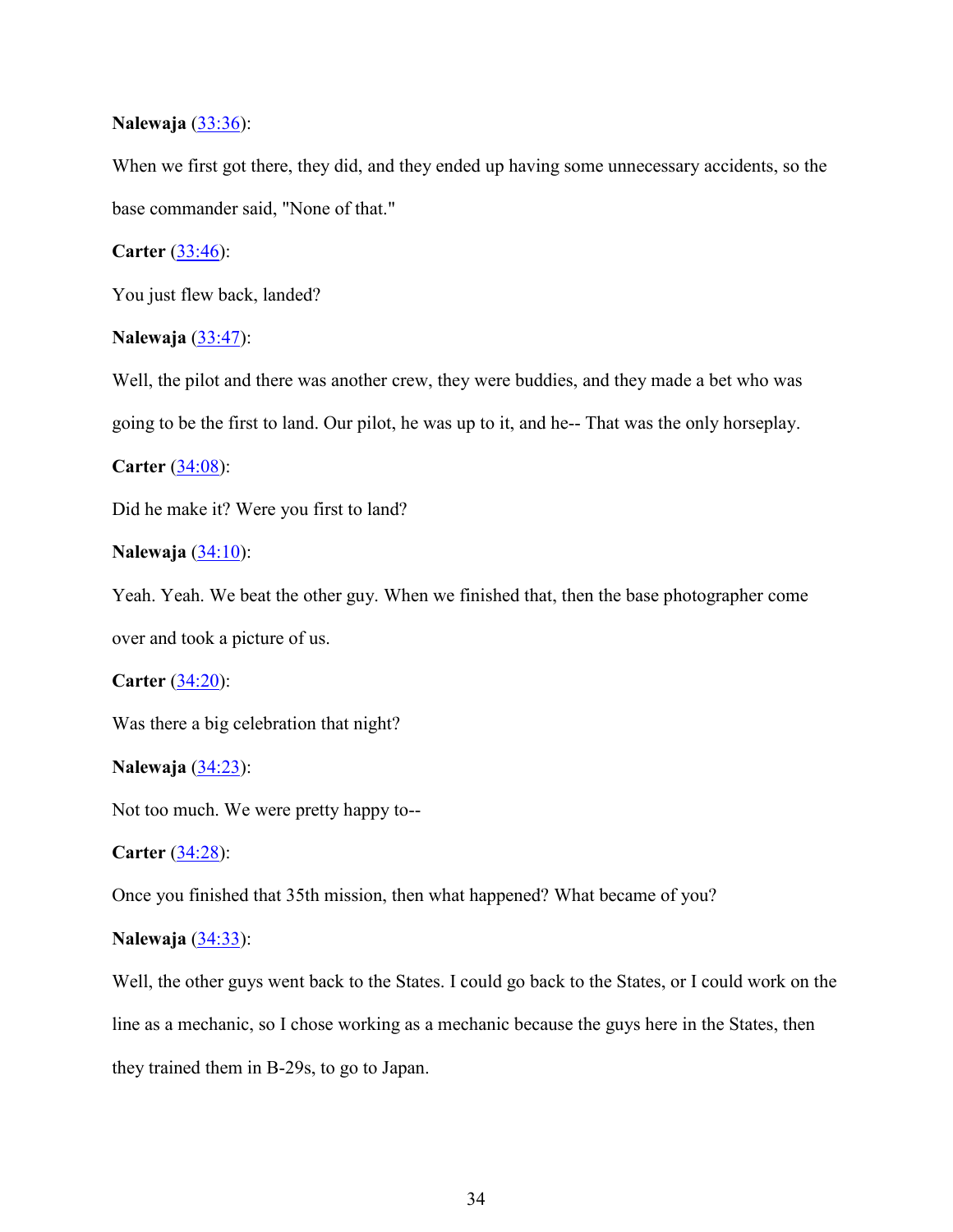### **Carter** (34:53):

Oh, so there was a reason you decided to stay and be a mechanic in England?

### **Nalewaja** (34:58):

Yeah.

### **Carter** (34:58):

You'd heard what might happen to them, huh? Oh, well how long did you work as a ground crew person there in England?

### **Nalewaja** (35:07):

Till about July. I think we were the last outfit to leave England then. That was after Germany surrendered.

### **Carter** (35:17):

July '45? Okay. And then what happened.

## **Nalewaja** (35:24):

Of course, then Japan surrendered shortly after that.

### **Carter** (35:26):

Mm-hmm (affirmative). Where were you when Germany surrendered? What were you doing, do you remember?

#### **Nalewaja** (35:38):

Well, we knew pretty sure that it was going to happen the next day because we were listening to the German radio and what we were hearing there, we figured-- The guys started shooting flares when they heard about it, and [inaudible  $00:35:56$ ] put a stop to it, basically. They didn't want us to go off the base, either. They said, "Leave the British to their celebrating." They figured there would be too many fights for some.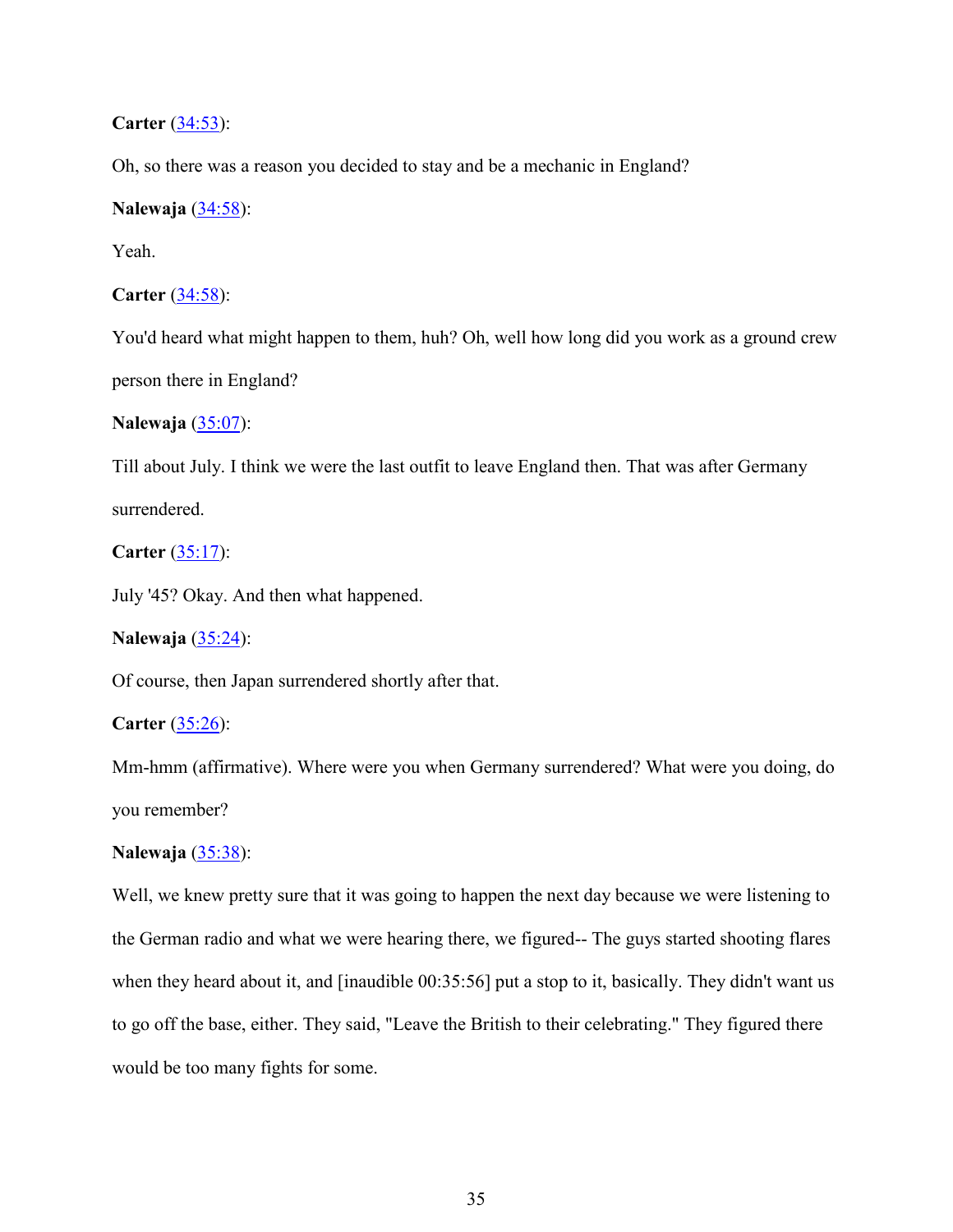#### **Carter** (36:12):

One question I almost forgot to ask you. Did you ever see the Messerschmitt 262, the jetpowered airplane? Do you ever recall seeing one of them?

#### **Nalewaja** (36:20):

Yeah. That's another one we saw flying by once, but it just flew by. It didn't--

### **Carter** (36:28):

Didn't attack you?

### **Nalewaja** (36:29):

No.

#### **Carter** (36:29):

Ah. When you ended up, that four times of straggling, coming out of formation and straggling, did you come under attack at all by enemy fighters? Or were they driven off or what?

### **Nalewaja** (36:40):

We were just lucky there wasn't any around. When we were going to Magdeburg, I think they routed us purposely so it would look like we were heading for Berlin, and that time the fighters were all up. We were maybe a half an hour from the target yet and one of our engines quit. And there were fires all around, so the pilot told the bombardiers, "Scared. Drop the bombs." They dropped the bombs and they closed up the bomb bay doors, and then he had enough power to get back into formation.

#### **Carter** (37:22):

Oh, so you went all the way to the target then from home--

#### **Nalewaja** (37:26):

On three engines.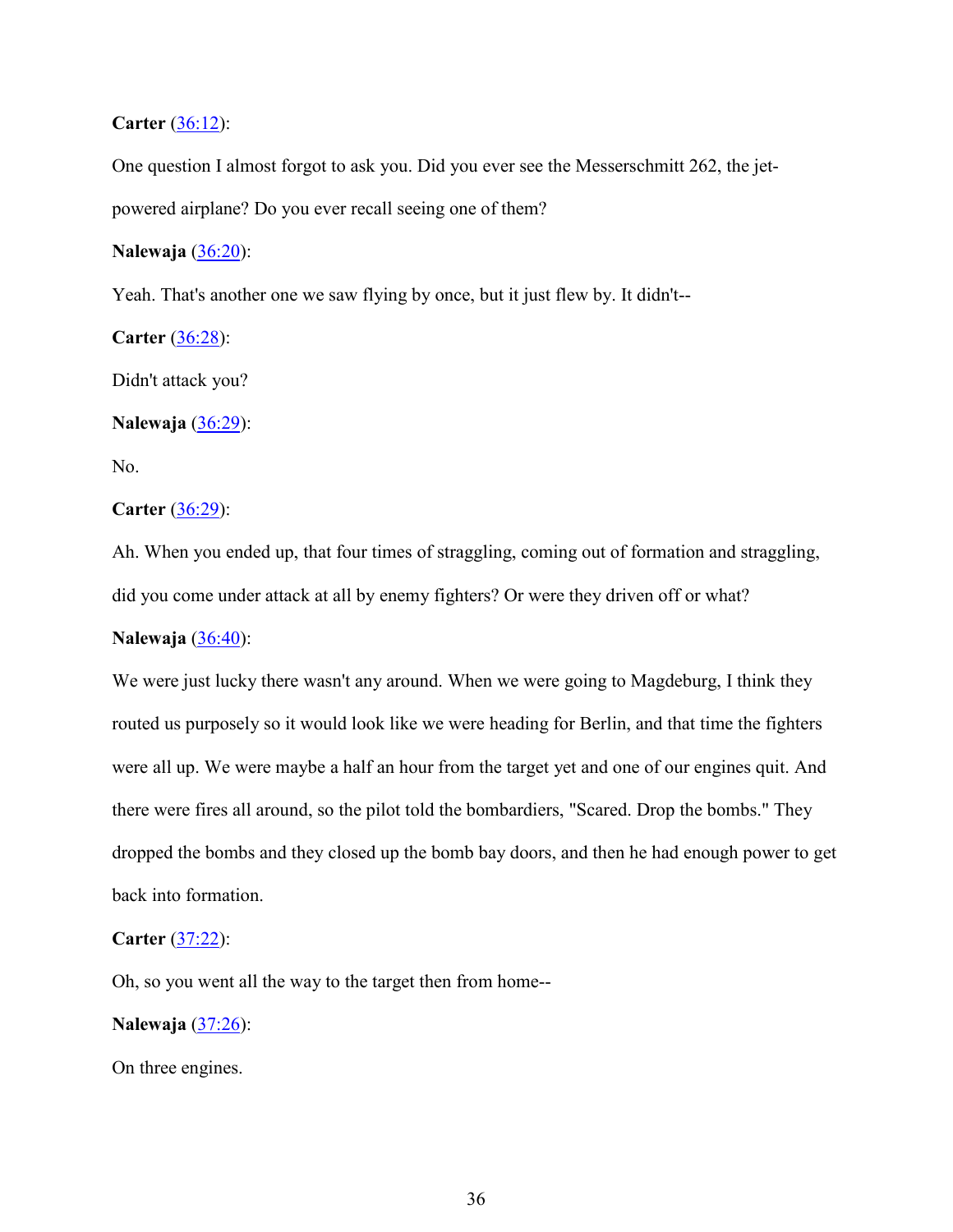### **Carter** (37:27):

--with no bombs?

### **Nalewaja** (37:28):

Yeah. No. If we wouldn't have stayed in formation that time, I don't know. Because we could see our fighters were out there chasing the Messerschmitts.

### **Carter** (37:42):

Now, once Germany surrendered in July, when did you leave England to come home?

#### **Nalewaja** (37:49):

Germany surrendered, I think, in May.

**Carter** (37:52):

May, okay.

### **Nalewaja** (37:54):

And we didn't get to go home until after the Fourth of July. I know we put on a big celebration the Fourth of July. They had a bunch of ammunition to use up or something. They were shooting up mortars all night.

**Carter** (38:06):

On the Air Force base?

**Nalewaja** (38:10):

Yeah.

**Carter** (38:11):

Did they do any damage with it? Or just--

**Nalewaja** (38:13):

No. I don't know. It was flares, the guys were shooting up.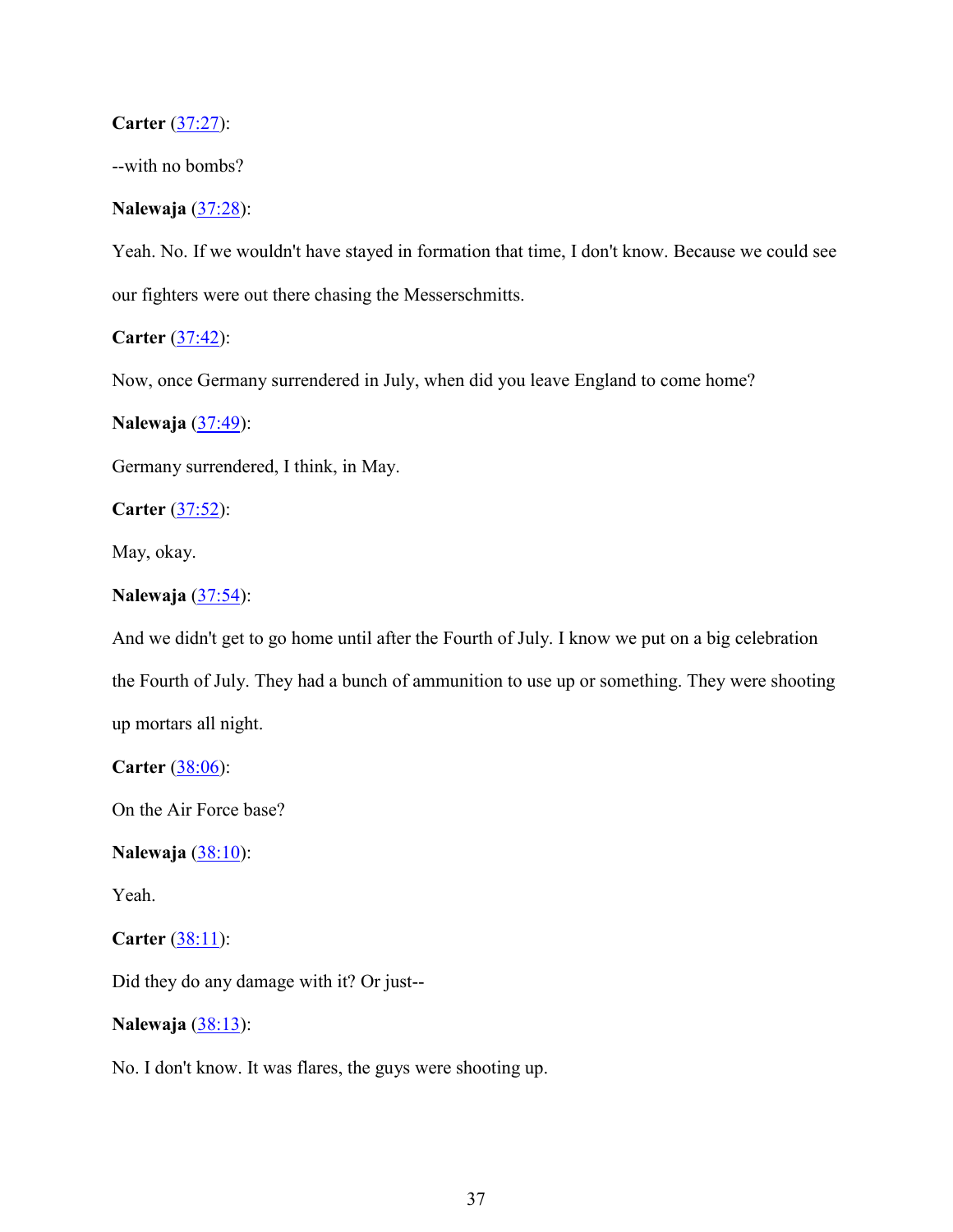## **Carter** (38:20):

How did you come home from England? Did you fly? By boat?

### **Nalewaja** (38:22):

No, we flew them back home.

**Carter** (38:24):

You brought your plane home?

### **Nalewaja** (38:25):

Well, I wasn't assigned to a crew any more, so I got put on-- Gee, I think we must have had 18 people in our 17 we flew back.

**Carter** (38:40):

When you came back you had 18 people in a B-17, designed to carry 10? Where did you stop on the way home, then?

### **Nalewaja** (38:47):

We stopped at Iceland. They skipped Greenland. Then we went to Goose Bay, Labrador.

**Carter** (38:56):

And then you came back? Whereabouts in the United States did you-- What part of the United States did you see first? What state?

**Nalewaja** (39:04):

I imagine it was Maine--

**Carter** (39:05):

Maine?

**Nalewaja** (39:06):

--from there.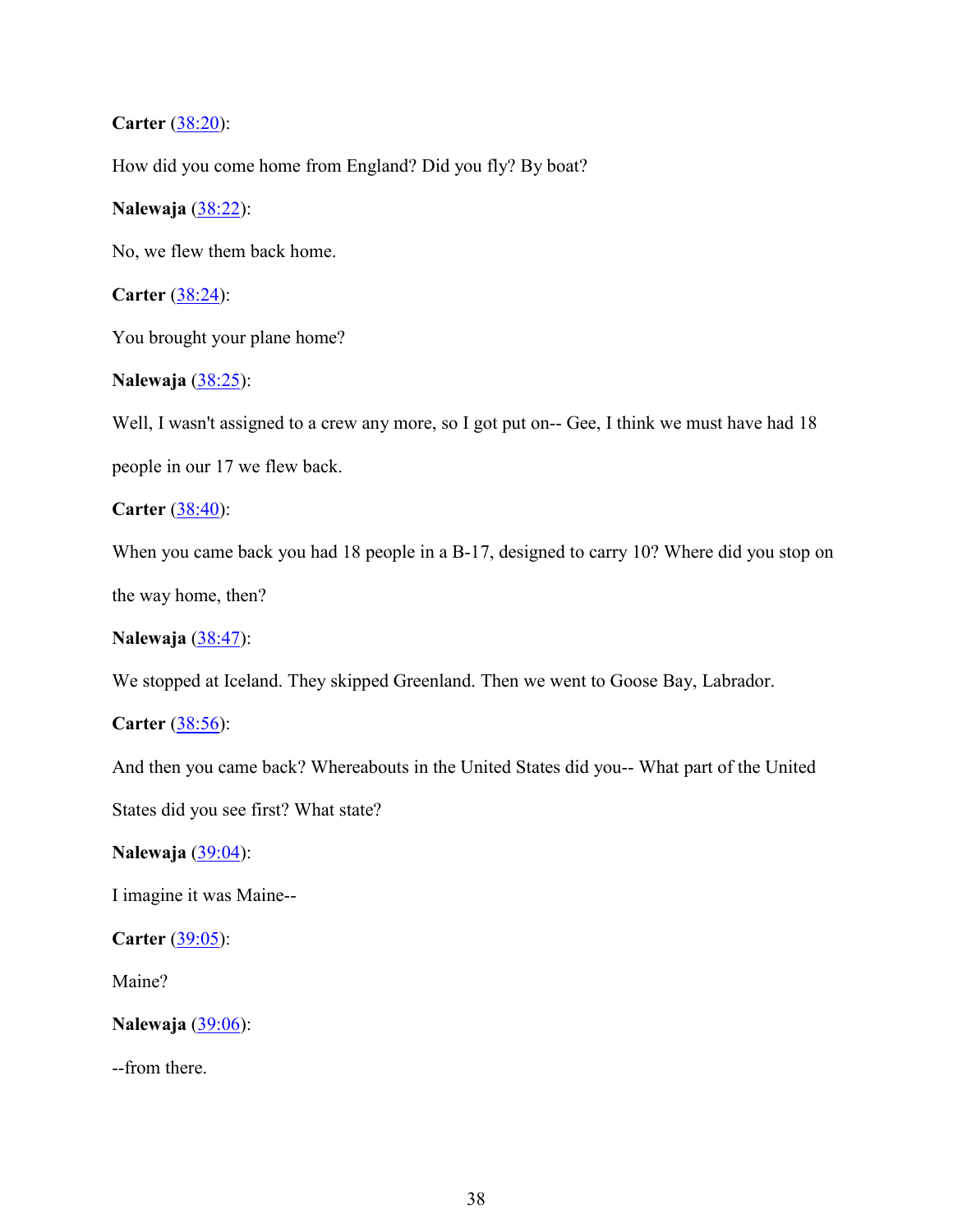#### **Carter** (39:06):

Okay. And where was your first landing?

### **Nalewaja** (39:15):

I think it was Camp Miles Standish. I don't know if they had an air base there or not. But anyway, that's where we come in to get, I don't know, free something.

**Carter** (39:28):

And you were released from the service when then?

#### **Nalewaja** (39:32):

See, I got released, I think in November. See, that was after Japan surrendered.

### **Carter** (39:37):

Yeah, Japan surrendered. Were you under any training at all to possibly go to the South Pacific as a mechanic, once you came back?

## **Nalewaja** (39:48):

No. When I come back, they said if you had so many points-- This was in August-- You could get a discharge. I counted up, I had enough points, so I went through all the process. Then it was time to get out, they said, "Your reserve time don't count," so I was short a couple points.

**Carter** (40:10):

Oh.

### **Nalewaja** (40:13):

Then they sent me to Santa Ana, California. I spent there till November doing nothing.

**Carter** (40:24):

Doing nothing? Well, sometimes that happens in the military.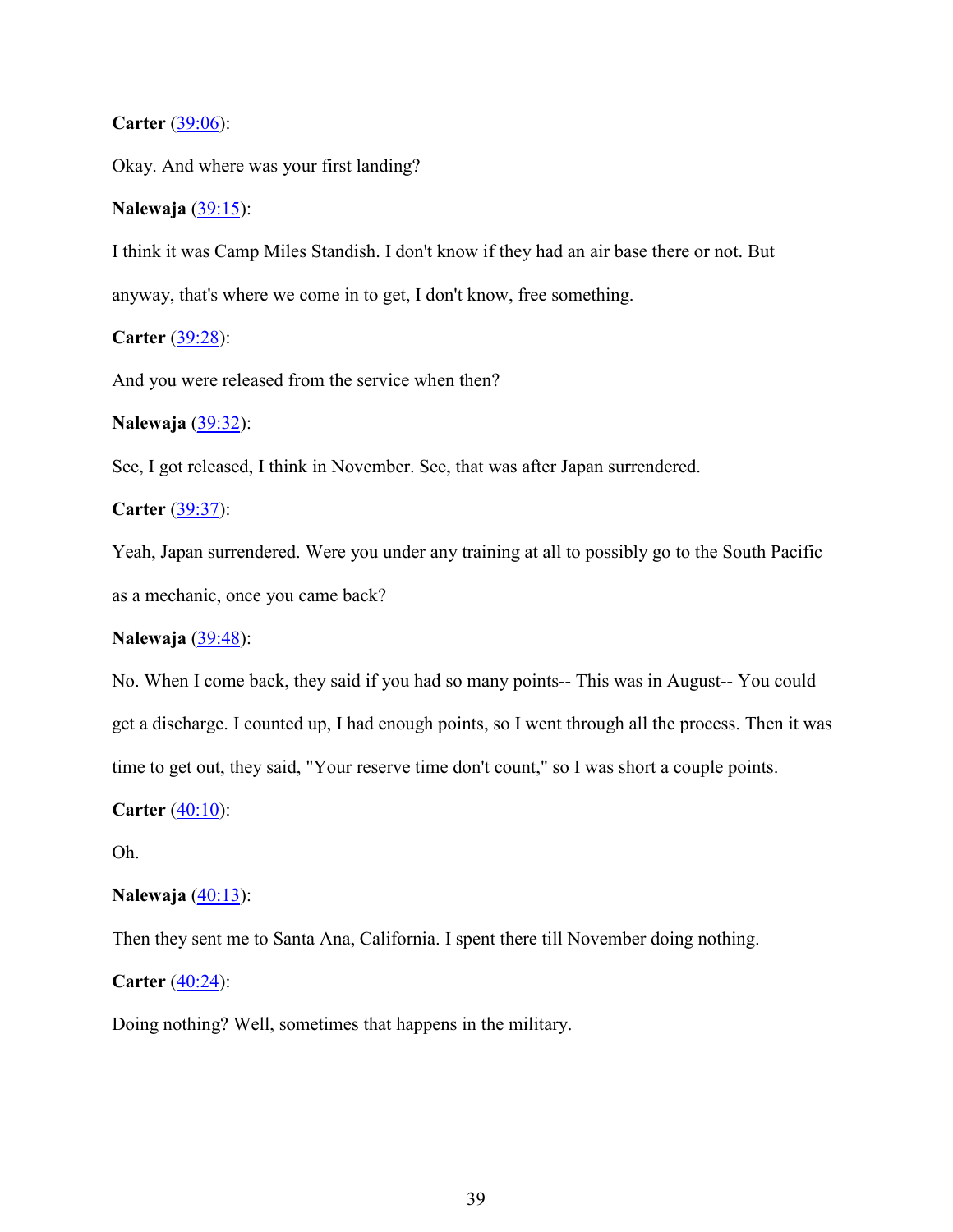#### **Nalewaja** (40:27):

Yeah.

#### **Carter** (40:29):

What did you plan to do after the war was over? While you were in the service, did you make some plans? "I'm going to do this and this and this when I get out."

# **Nalewaja** (40:37):

No, I figured barnstorming was done for, so I decided I was going into the machine shop business. That's what I went after.

#### **Carter** (40:49):

And you've been running your own machine shop business since World War II?

### **Nalewaja** (40:53):

Pretty much so.

**Carter** (40:54):

Great. Super.

### **Nalewaja** (41:00):

But here they were awfully particular about information. I cut out all the timings and altitudes. I figured if they catch me with that, they can't say I'm [crosstalk 00:41:16]. This was a mission to Leipzig.

### **Carter** (41:21):

This is a little map, then, on a mission to Leipzig.

#### **Nalewaja** (41:21):

Yeah.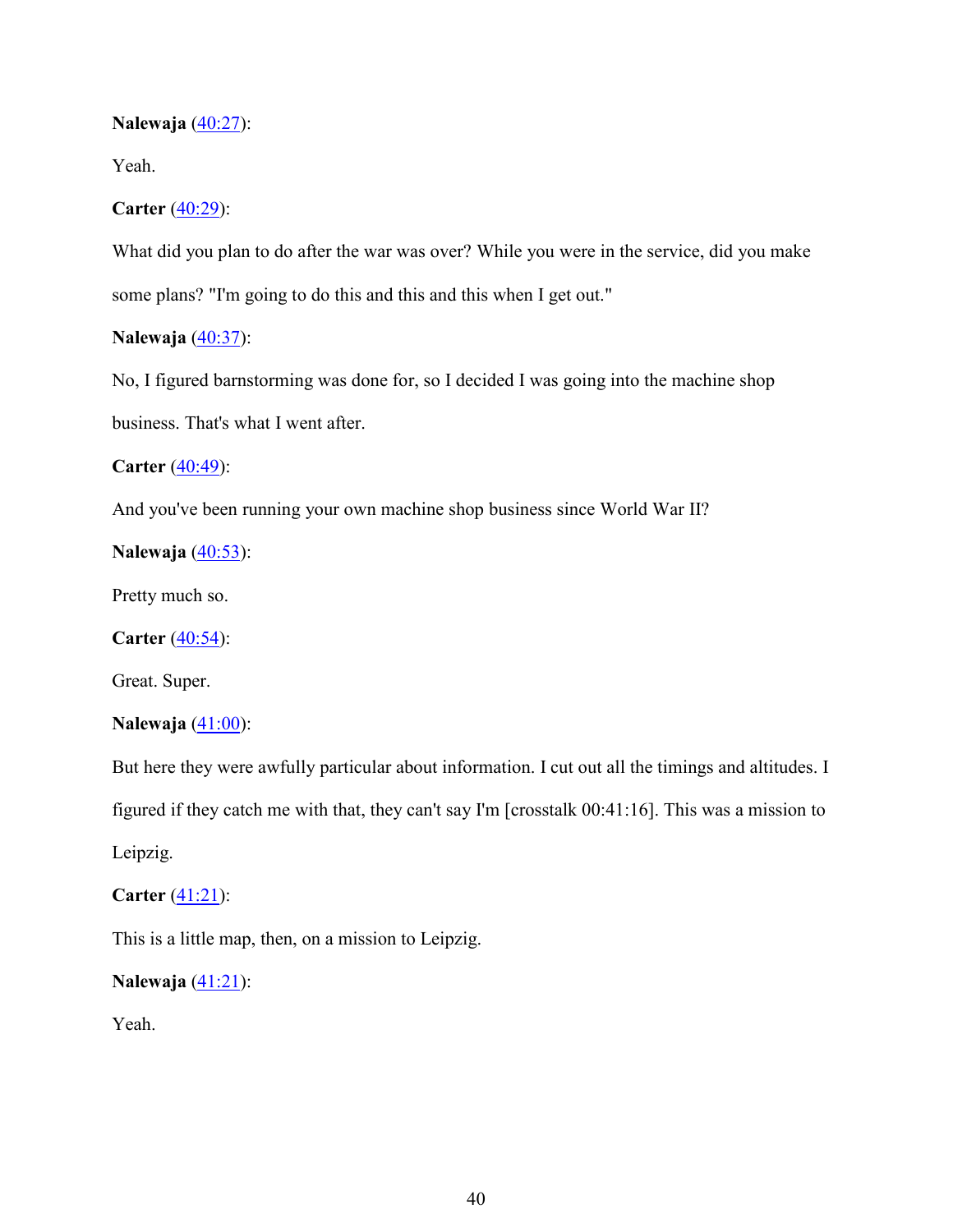### **Carter** (41:24):

And you've cut out-- What are all these little squares cut out of here?

### **Nalewaja** (41:26):

That's where it was time and altitude.

### **Carter** (41:29):

Oh, so where this little square is, at a certain time, you're supposed to be at a certain altitude?

### **Nalewaja** (41:33):

Yeah. Anyway, these areas are where you got flak, see?

### **Carter** (41:39):

They look like, on today's weather maps, where there would be clouds. Those are all flak areas, huh?

#### **Nalewaja** (41:45):

See, we had to go through flak there and there. See, that shows you, the navigator had a pretty

tough job. They had to guide you between the flak corridors. This was Leipzig here.

### **Carter** (42:01):

Yes. That's where you were headed that day? Leipzig. Oh.

#### **Nalewaja** (42:02):

And these areas, they could do evasive action. From here to there, they had to fly a straight beeline and they'd shoot at you.

### **Carter** (42:16):

Was it pretty accurate?

#### **Nalewaja** (42:19):

Well, most of my bombing was through the clouds.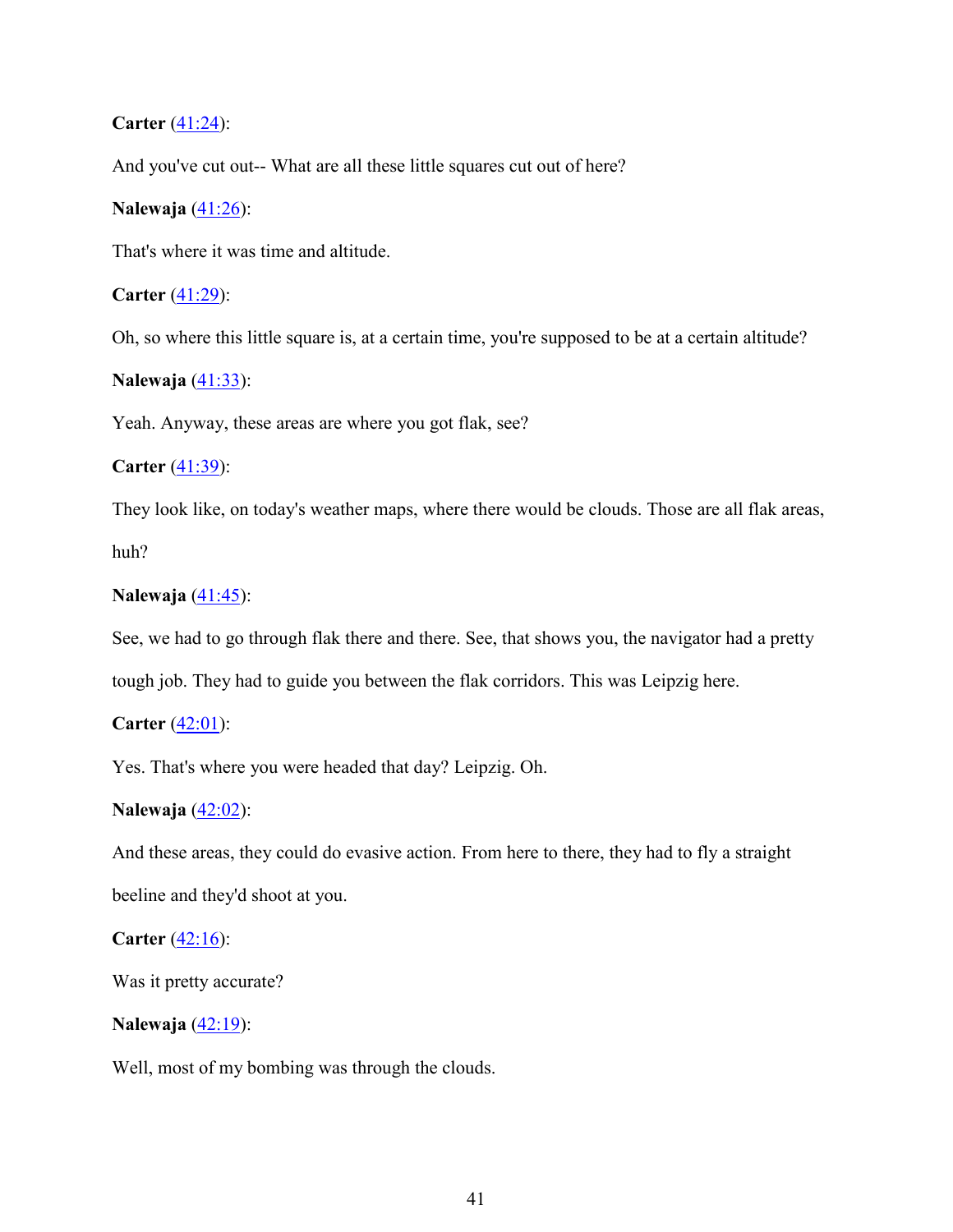# **Carter** (42:24):

Did you get radar bombing then?

### **Nalewaja** (42:26):

Yeah, most of it was.

**Carter** (42:26):

Ah.

## **Nalewaja** (42:30):

They used to throw out chaff to confuse the radar down below, but as the war went on, there were so many shot-down B-17s in Germany that they reassembled them and then they'd send them up and they'd fly as stragglers, and they'd radio down to the anti-aircraft crews, whether they were shooting too high or too low.

**Carter** (43:02):

Say that again. The Germans did what now?

### **Nalewaja** (43:04):

They took some of these crashed B-17s and restart them.

**Carter** (43:09):

And then they did--

**Nalewaja** (43:11):

Then they'd fly and they'd give information to the ground crew how the mission is progressing.

**Carter** (43:19):

They would act as stragglers and--

**Nalewaja** (43:21):

Yeah.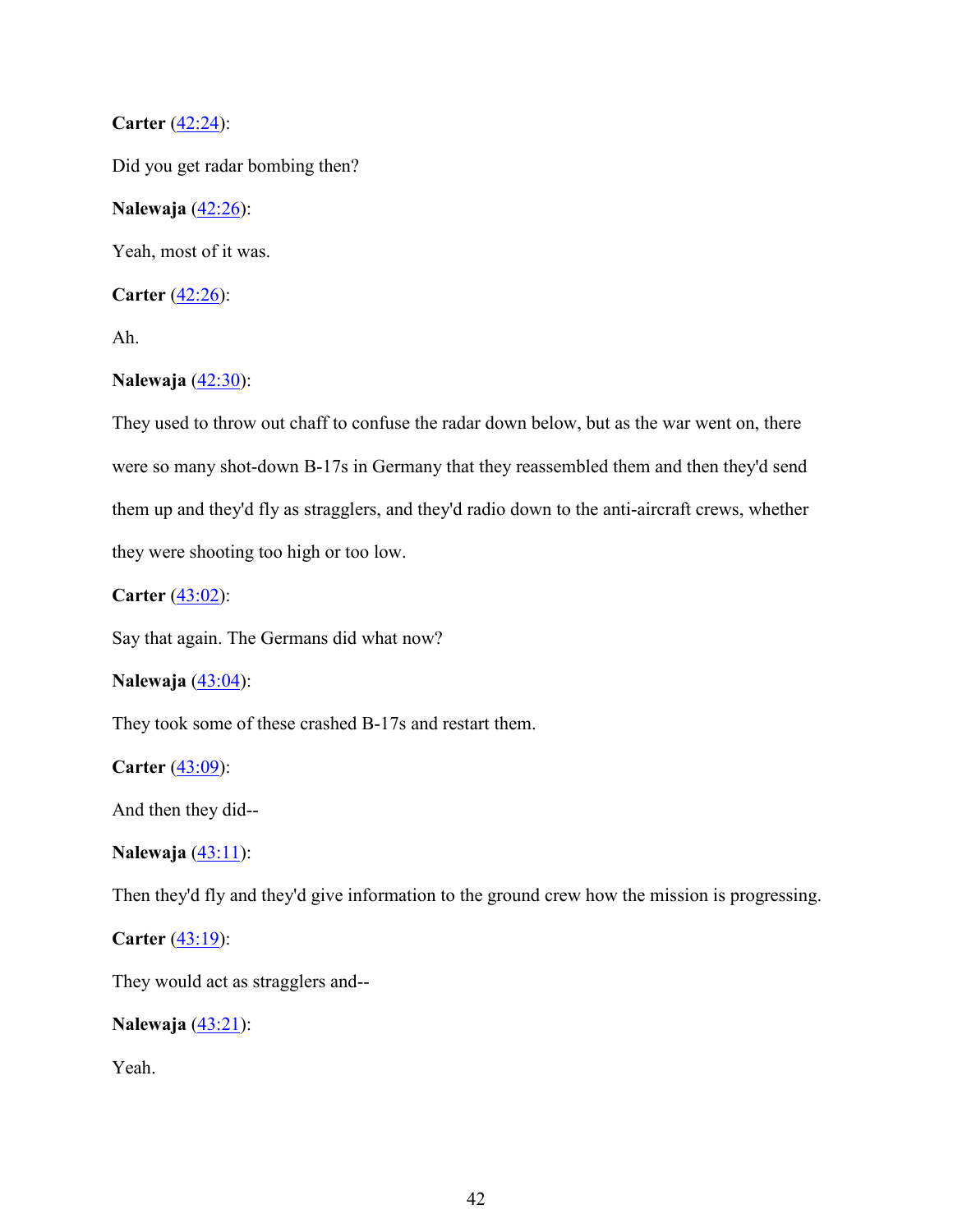#### **Carter** (43:22):

--radio down. Oh.

#### **Nalewaja** (43:24):

They'd tell the ground crews, if their flak was too low or so, they'd tell them to shoot higher.

**Carter** (43:32):

Oh, I'd never heard of this.

### **Nalewaja** (43:33):

You saw a straggler, you didn't know for sure whether it was ours or one of theirs.

**Carter** (43:41):

Oh, my god. I never heard that before. This was given to you? How did you come about this

thing? This piece of little map I have here?

#### **Nalewaja** (43:51):

They gave these to the navigator.

**Carter** (43:53):

The navigator? Oh.

#### **Nalewaja** (43:58):

I happened to keep this one. I was coming home. I thought, "I'll take a chance on taking it. If I cut all that out, then maybe they won't put me in jail for--

#### **Carter** (44:07):

For stealing military secrets, huh? Oh, that's fascinating. I'll be darned.

### **Nalewaja** (44:09):

Another thing that was going on, a normal N-17 was hard to shoot down for a normally equipped Messerschmitt. Then the German Air Force come out with Storm Fighters, they called them.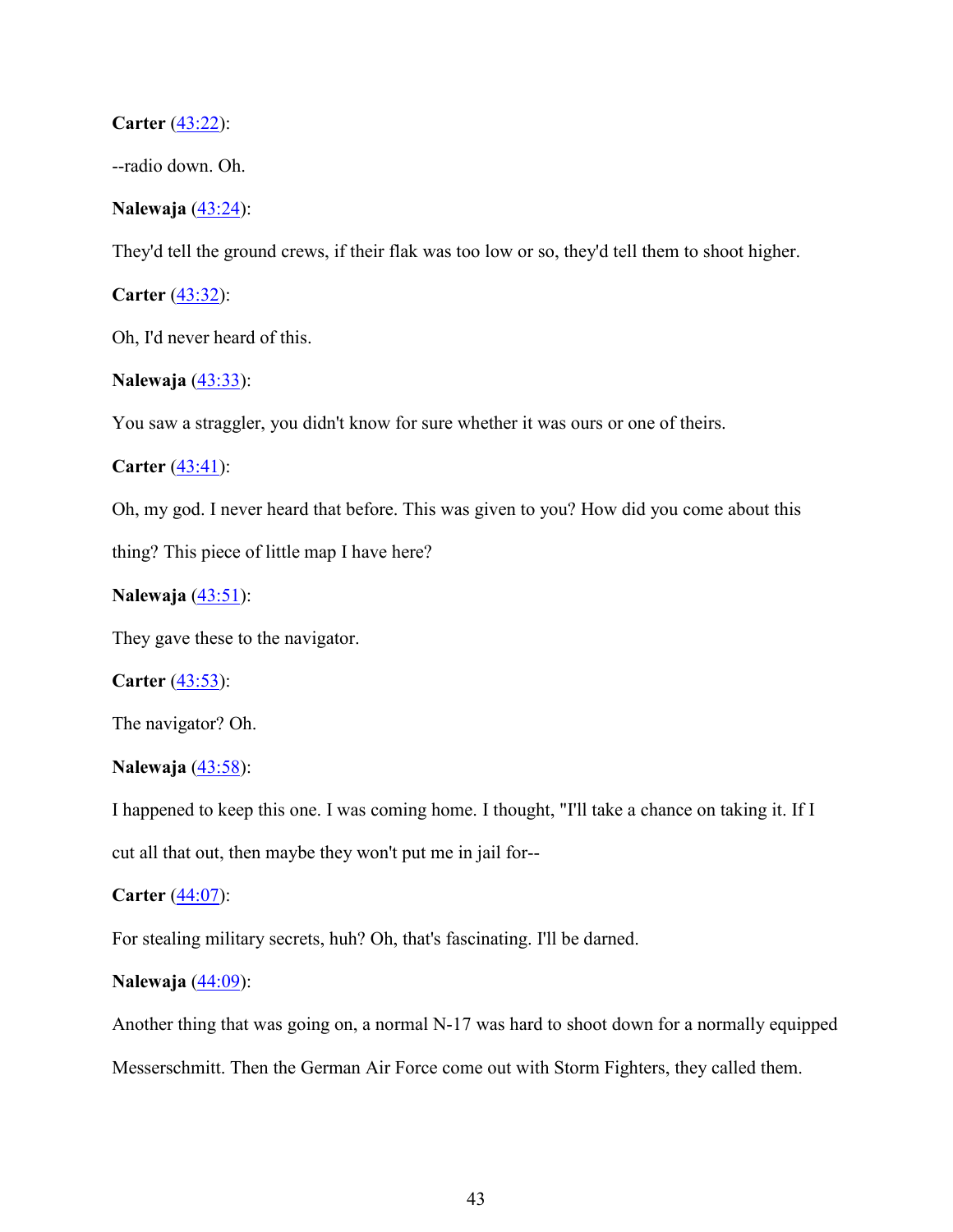#### **Carter** (44:39):

What were they?

### **Nalewaja** (44:40):

They were FW 190s with enough armor plates that they figured they could fly right through the bullets and stuff that-- But they were so heavy and clumsy that they had to have an escort, to use an escort. This one particular case where they had 20 of these making attack, they had an escort of about 100 ME 109s.

#### **Carter** (45:08):

Fighters protecting fighters, then?

#### **Nalewaja** (45:10):

Yeah. Anyway, these guys, they were volunteers, and they were told what they'd have to do. They weren't allowed to turn back. They wouldn't shoot their guns until they got closer than 1000 feet, and if everything failed, the last thing they could do was ram a B-17. They were that desperate. Anyway, they tried that on a 440-- One of them bomb groups. Anyway, there was 25 bombers in that group and they got all but two in one pass.

#### **Carter** (45:56):

Jeez. They got 23 in one pass?

#### **Nalewaja** (45:59):

Yeah. But they shot 23 in one pass and 10 of them got shot down, though, in spite of that. Anyway, this was a German guy I was reading, wrote a story about that. In an area of a couple miles, there was over 40 airplanes fell down, and the German people, they said, all those fires there, they thought that must be Hitler's secret weapon that they used.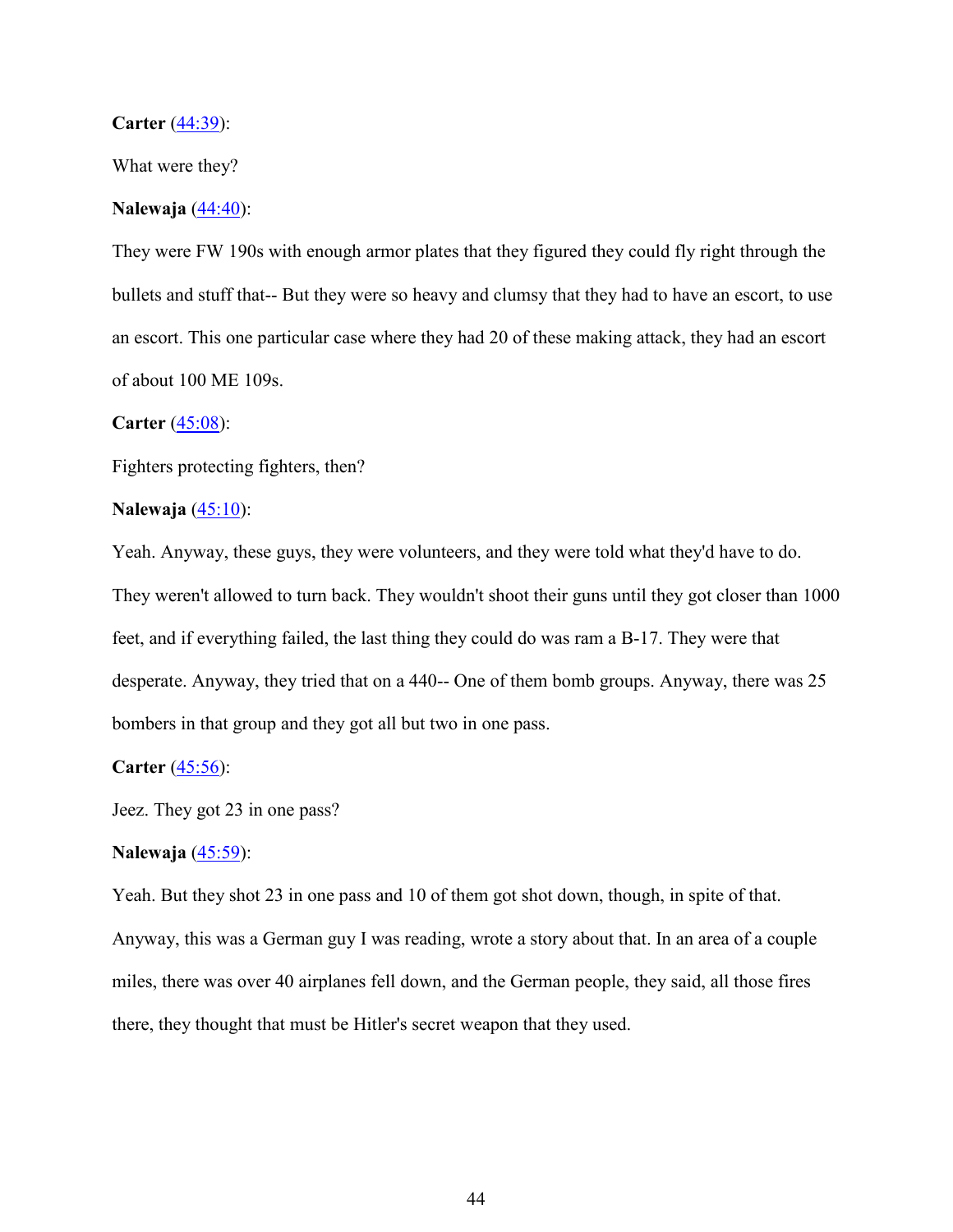## **Carter** (46:33):

One of his V-2 weapons or something, eh?

**Nalewaja** (46:35):

Yeah. But--

**Carter** (46:38):

When you went in the service, you were a little bit older than everybody else. You'd been in Reserves. Did you have any feelings at all, one way or another, about people who were of draft age but didn't go in the military?

**Nalewaja** (46:50):

No, if it was me, I figured it was a privilege.

**Carter** (46:54):

A privilege to go in the service?

### **Nalewaja** (46:58):

Well, I was brought up during the Depression. When I got out of high school, I tried to get in the

Navy, but their requirements were so high, they'd turn you down if you couldn't pee straight.

**Carter** (47:14):

That would eliminate a whole bunch of us.

**Nalewaja** (47:17):

They turned me down because my measurement across my chest was not high enough. I was too slender.

**Carter** (47:24):

Oh, I'll be darned.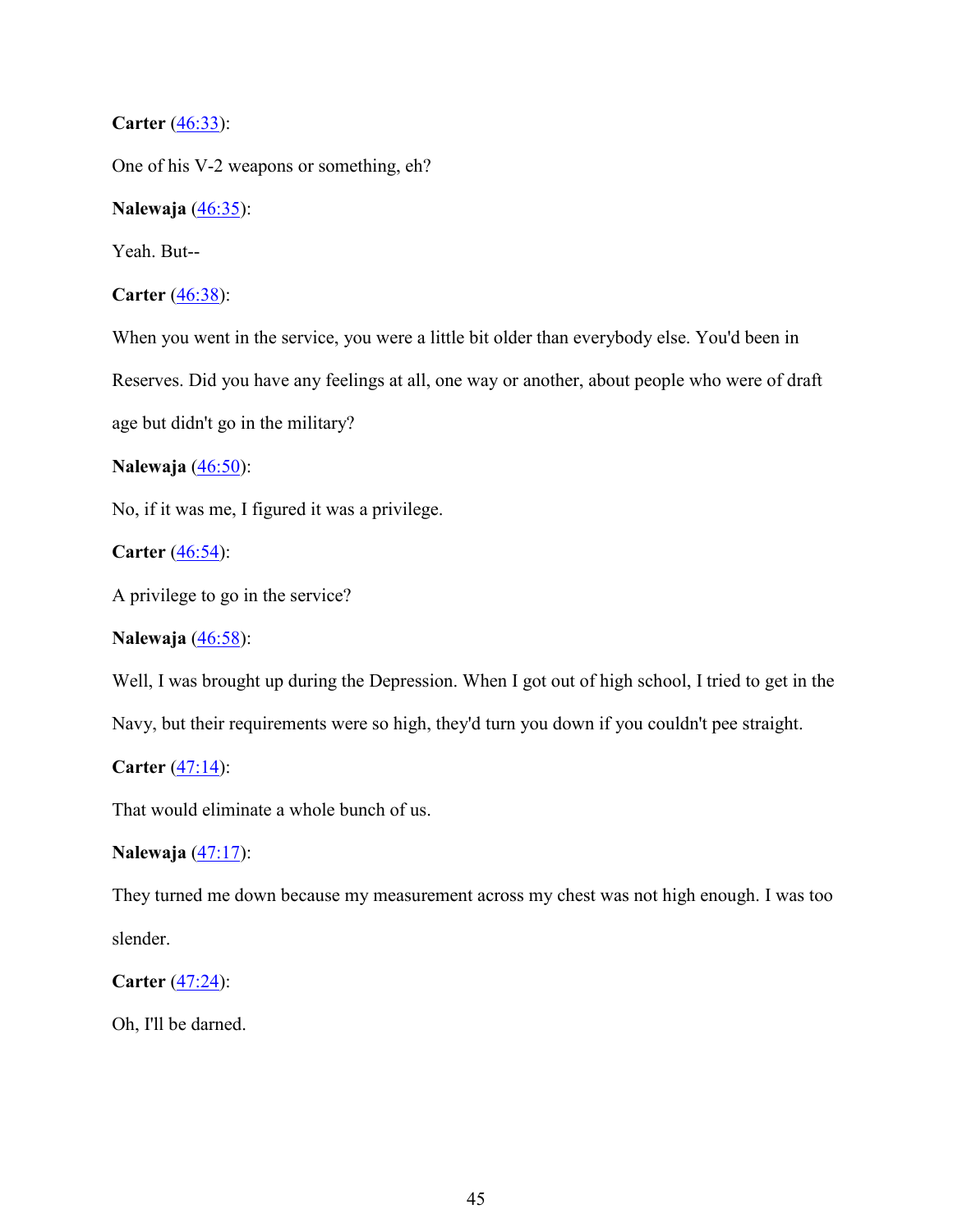### **Nalewaja** (47:27):

No, they turned guys down for being flat--

## **Carter** (47:34):

--affect you as a person?

# **Nalewaja** (47:38):

I don't know. I think it helped a person a lot. It helped you face things more, but there were times a person would have liked to have got out of it if he could.

### **Carter** (47:53):

Oh, that thought did cross your mind on occasion, maybe?

# **Nalewaja** (47:55):

Yeah, but the way your Articles of War are, you had no choice.

**Carter** (48:01):

Yeah. What do you remember most about coming home?

### **Nalewaja** (48:08):

You mean from overseas?

# **Carter** (48:11):

Overseas, and then after you were done with the military.

### **Nalewaja** (48:16):

Well, I had big dreams about starting a machine shop, but that didn't get as big as I thought. It

wasn't as easy.

### **Carter** (48:29):

Oh.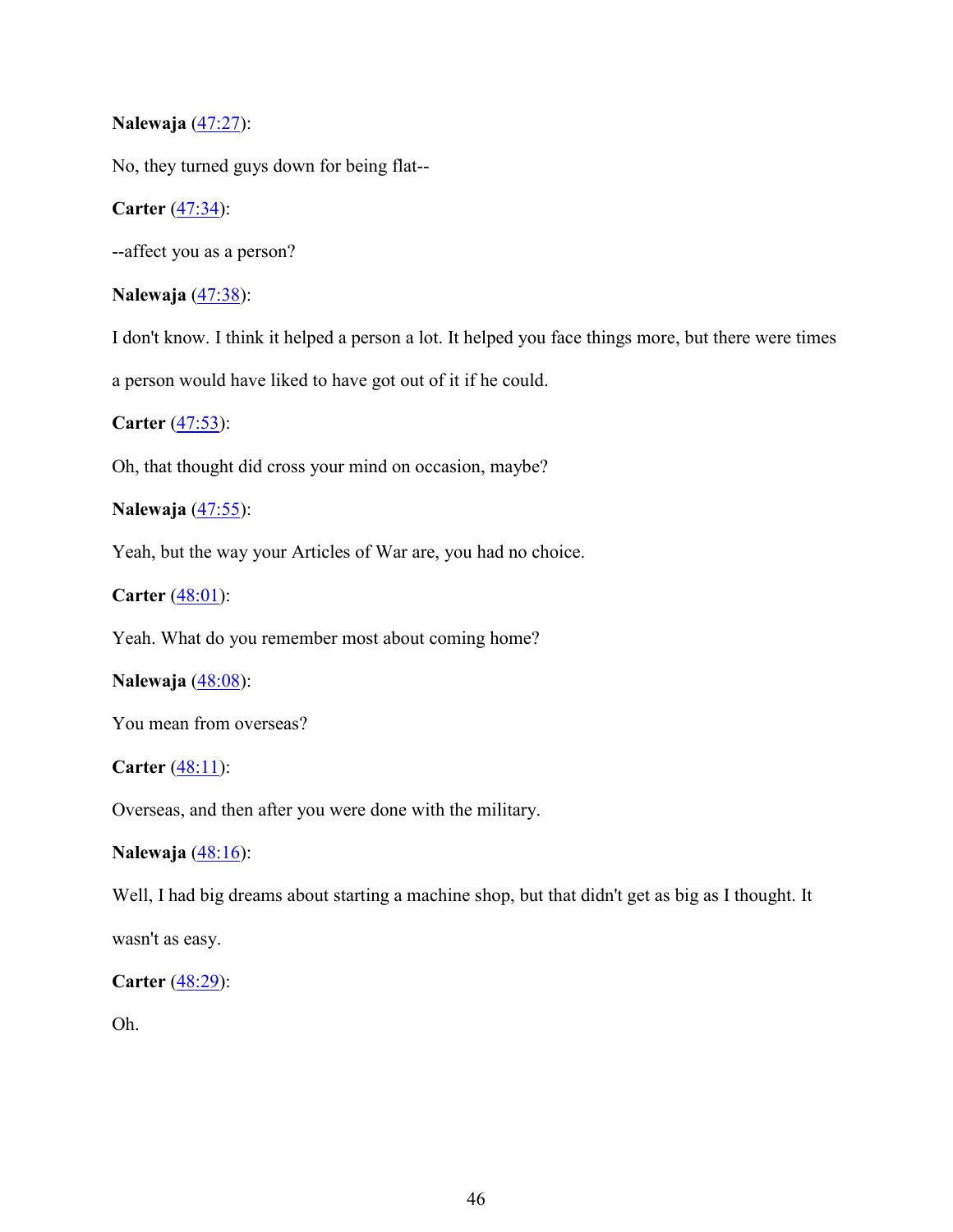### **Nalewaja** (48:29):

Yeah.

### **Carter** (48:29):

Did you think the country had changed much since had gone off to England and came back, that the country had changed very much?

# **Nalewaja** (48:36):

Well, my lifestyle changed a lot because I practically grew up in the barnstorming world. Then I had to get used to keeping my nose to the grindstone, which was quite a change.

### **Carter** (48:53):

We're going to start today and do some background, before you went in the war, and then some other day we'll come back and we'll talk an hour or two just on what you did before the war. Are you originally from central Minnesota? Is this your hometown?

### **Nalewaja** (48:53):

Yeah.

**Carter** (49:06):

Okay. What's your hometown here?

**Nalewaja** (49:08):

Browerville.

### **Carter** (49:10):

Browerville? And what year did you graduate from high school in?

**Nalewaja** (49:13):

In '36.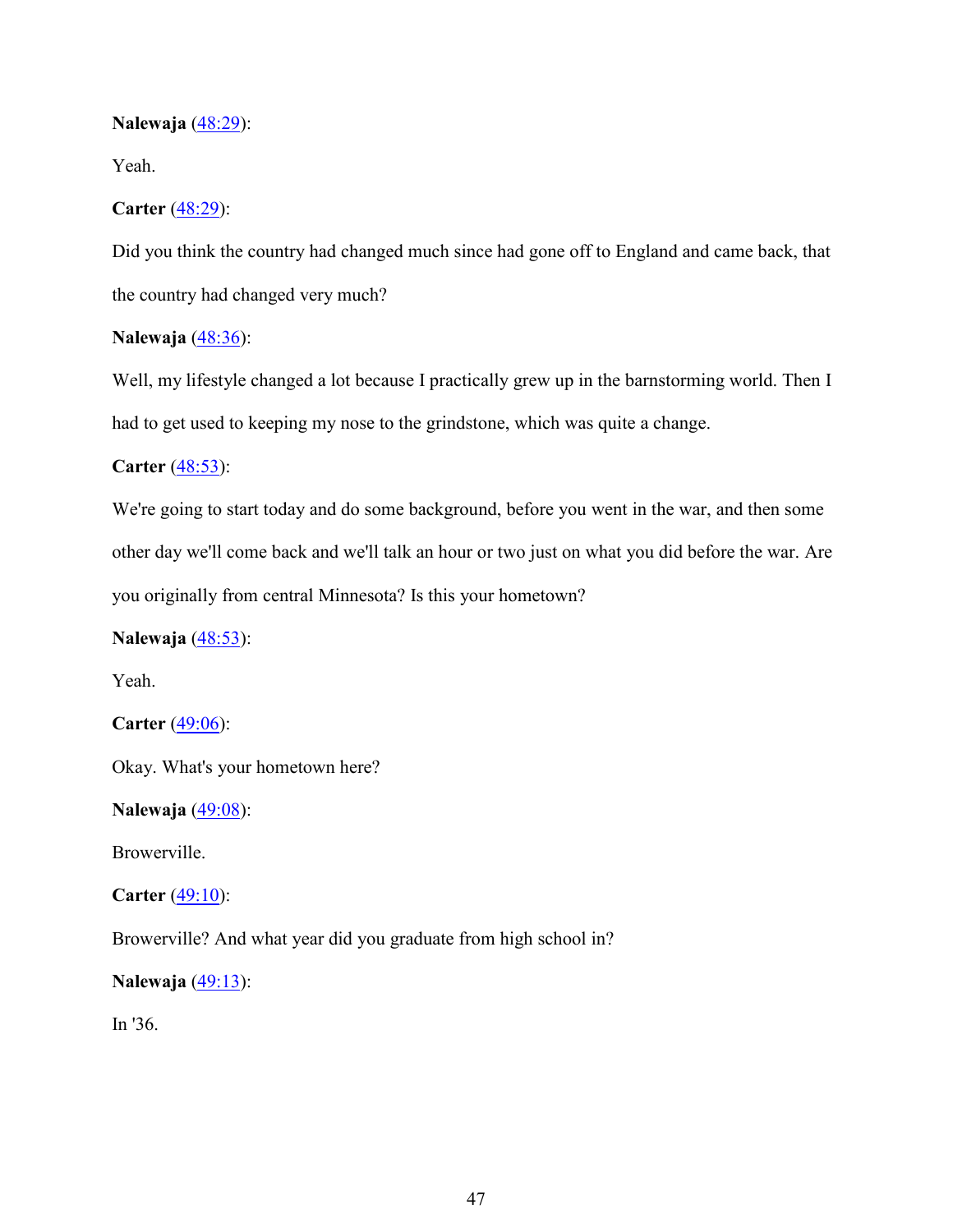### **Carter** (49:14):

1936. And tell me what you did after high school. What did you get into?

### **Nalewaja** (49:17):

Well, I went to work for my brother, who was in the air show business.

**Carter** (49:24):

Oh, your brother's in the air show business? Okay. That's how you got started?

### **Nalewaja** (49:26):

Yeah.

**Carter** (49:28):

Okay. What did your folks think about two boys going off to be in the air show business?

**Nalewaja** (49:33):

Well, I don't know. At that time, times were so tough, and 10 kids in the family--

**Carter** (49:45):

Maybe they weren't disappointed to see you go, huh? Is that what you're trying to tell me?

### **Nalewaja** (49:45):

Yeah, maybe that had something to do with it.

#### **Carter** (49:54):

Where did you join up with your brother? He invited you to go-- Where did you first start this barnstorming business?

## **Nalewaja** (50:06):

Well, I went way up to Minot, North Dakota. He was working out of Williston. I went to work for him, and it was the understanding, I said that if he got crippled then I'd have to do parachute jumping.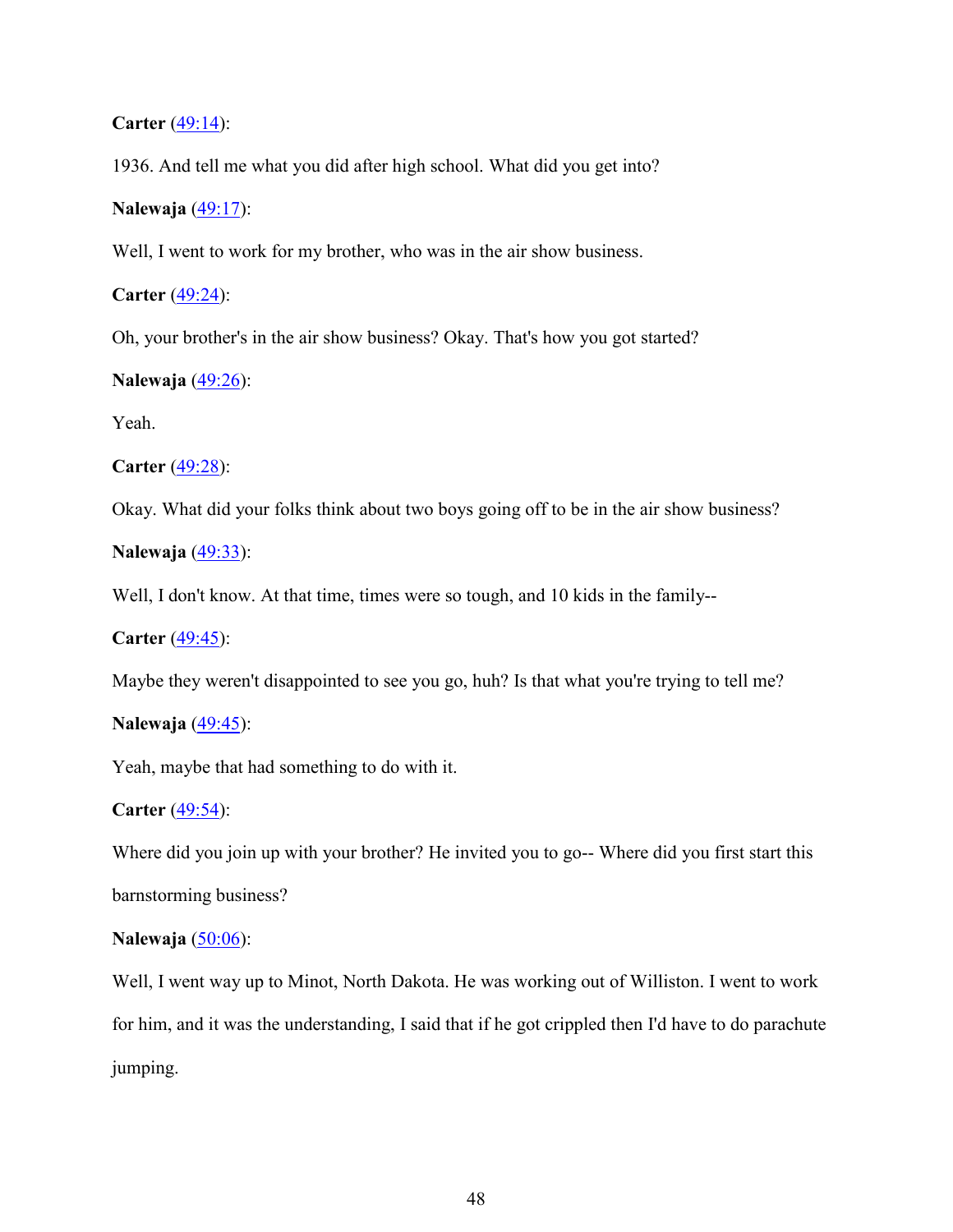**Carter** (50:38):

If he got crippled?

**Nalewaja** (50:46):

Yeah.

**Carter** (50:47):

You got to do--

**Nalewaja** (50:55):

Well, if he sprained an ankle.

**Carter** (50:55):

Oh, I was thinking breaking a leg or something, permanently crippled, then you got to do the job.

Were you ever lucky enough to get that job, parachuting?

**Nalewaja** (50:55):

Yeah, I did.

**Carter** (50:55):

You did some parachuting?

**Nalewaja** (50:55):

I made about 15.

**Carter** (50:55):

How old were you when you started parachuting?

# **Nalewaja** (50:59):

Oh, let's see. I was with him two years before then, so--

**Carter** (50:59):

About 20?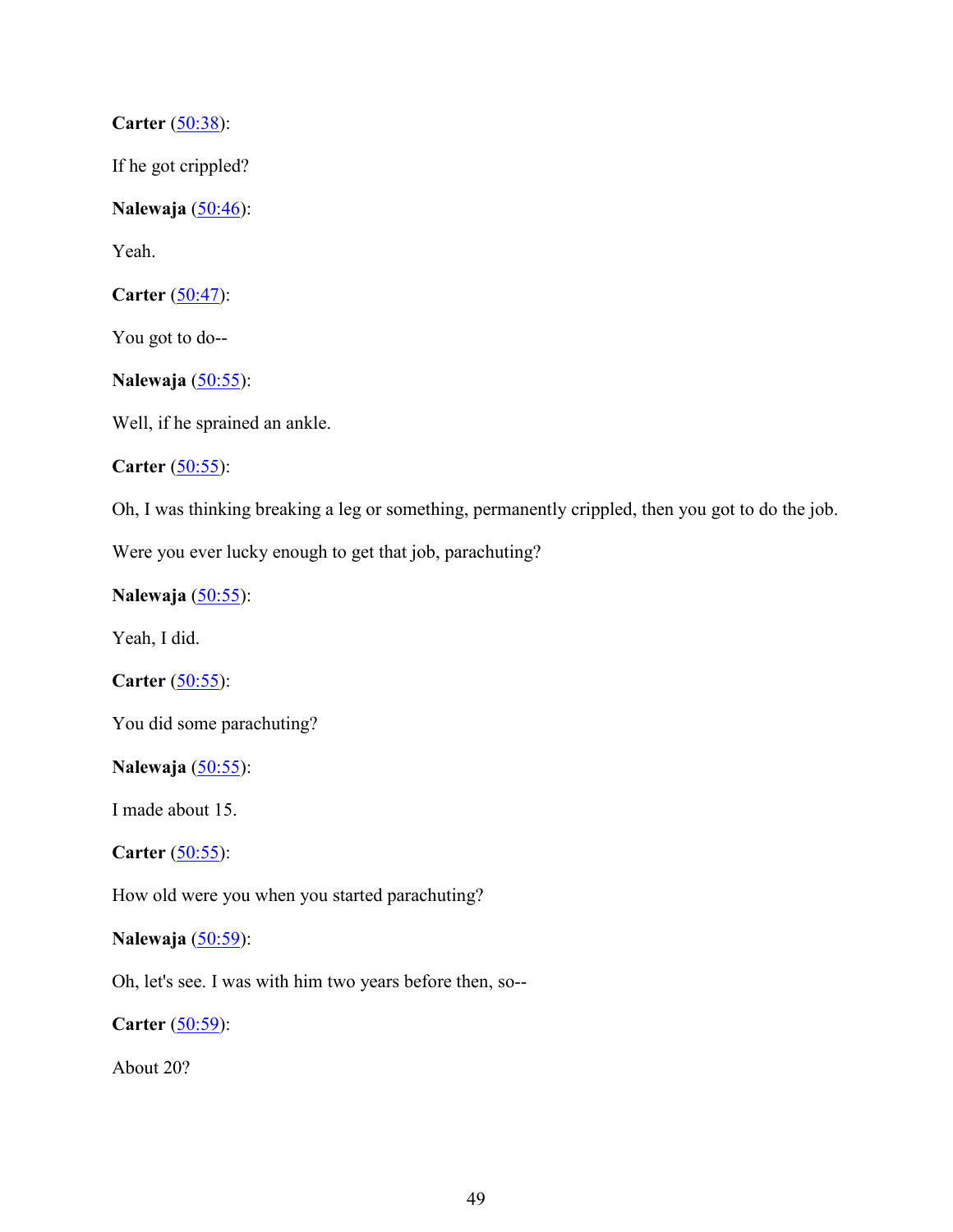### **Nalewaja** (50:59):

Yeah, I'd say I was about that.

**Carter** (50:59):

Do you remember that parachuting, first parachute jump [crosstalk 00:51:00]?

**Nalewaja** (50:59):

Oh, yeah. He sprained an ankle and I said, "I'll do it, even if it kills me."

**Carter** (51:05):

Oh, good. Do you remember what kind of airplane you jumped out of?

**Nalewaja** (51:08):

It was a '33 Stinson.

**Carter** (51:09):

'33 Stinson? Was this a free-fall parachute jump?

**Nalewaja** (51:13):

Yeah, free fall.

**Carter**  $(51:14)$ :

You had to pull your own ripcord?

**Nalewaja** (51:16):

Yeah. Well, that's the only kind they had [crosstalk 00:51:19].

**Carter** (51:18):

Oh, okay. Now my age is showing. I didn't realize-- So you jumped out, what happened? Do you remember?

**Nalewaja** (51:28):

Well, the only thing I noticed, everything was so quiet. You jump out of a noisy airplane and--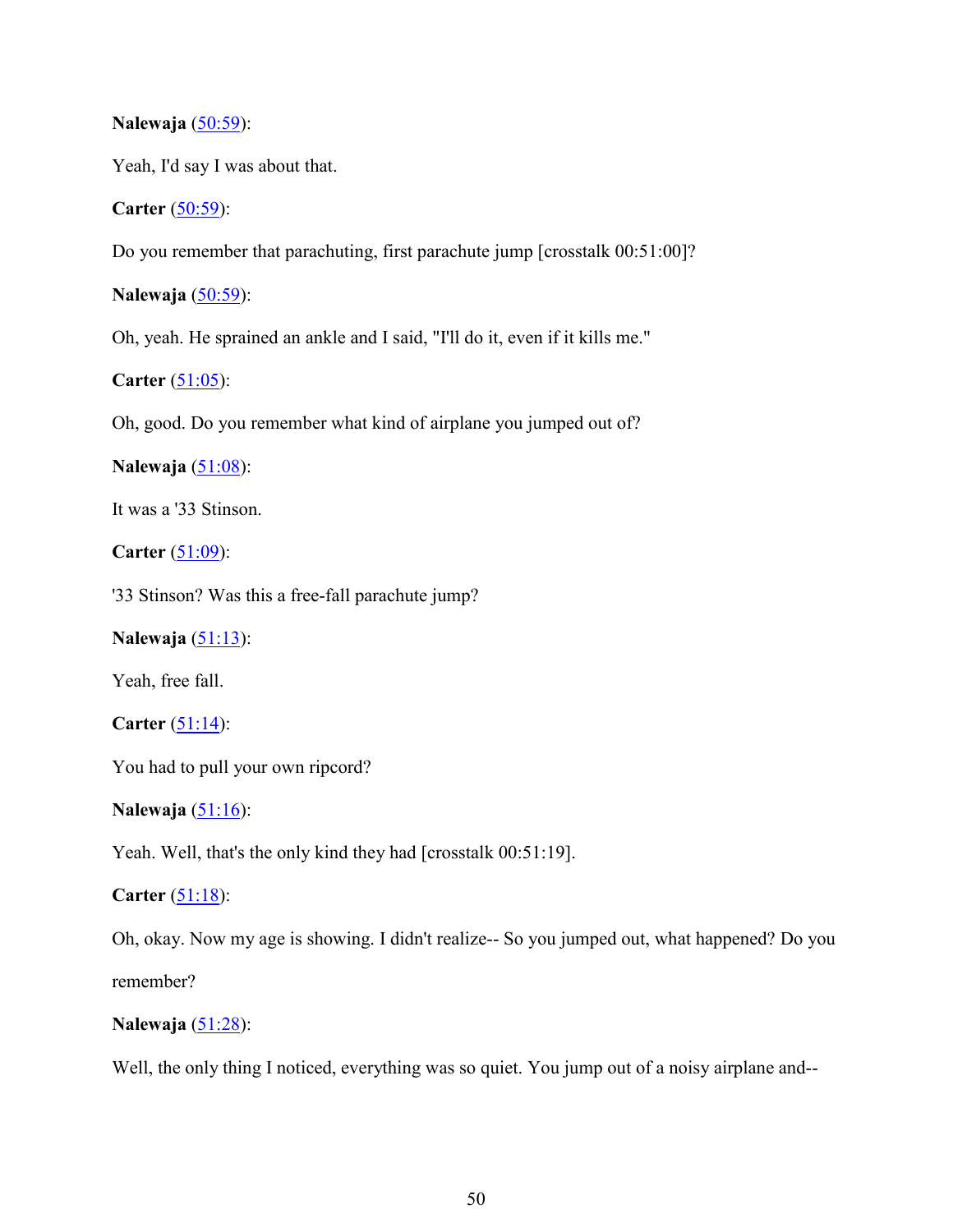### **Carter** (51:34):

It was quiet. Did they tell you anything before you did it, how to go about it or anything like that?

### **Nalewaja** (51:40):

Well, I was watching him jump for two years, and so there was nothing about that-- But I was brought up in Browerville. When I was going in grade school, you'd see an airplane maybe once a year or so. Airplanes were so scarce, I know one time there was an airplane circling town, and the teacher says, "All right, you kids can go outside and watch that."

### **Carter** (52:14):

You were in grade school then?

### **Nalewaja** (52:15):

Yeah. That shows you how things have changed.

# **Carter** (52:24):

I'll be darned. Is it a traveling circus? Can we call it that? This flying circus? Did it have a base? And where did it operate to and from?

# **Nalewaja** (52:34):

We started out out of Williston, North Dakota. We were on a five-day schedule. Wednesday, Thursday, Friday, Saturday and Sunday. Each day would be a town. Then Monday and Tuesday we'd go out and advertiser for another string of towns. We kept that up, usually started in May till it'd freeze up, it'd get too cold.

### **Carter** (53:07):

What did you in the wintertime, when you weren't barnstorming?